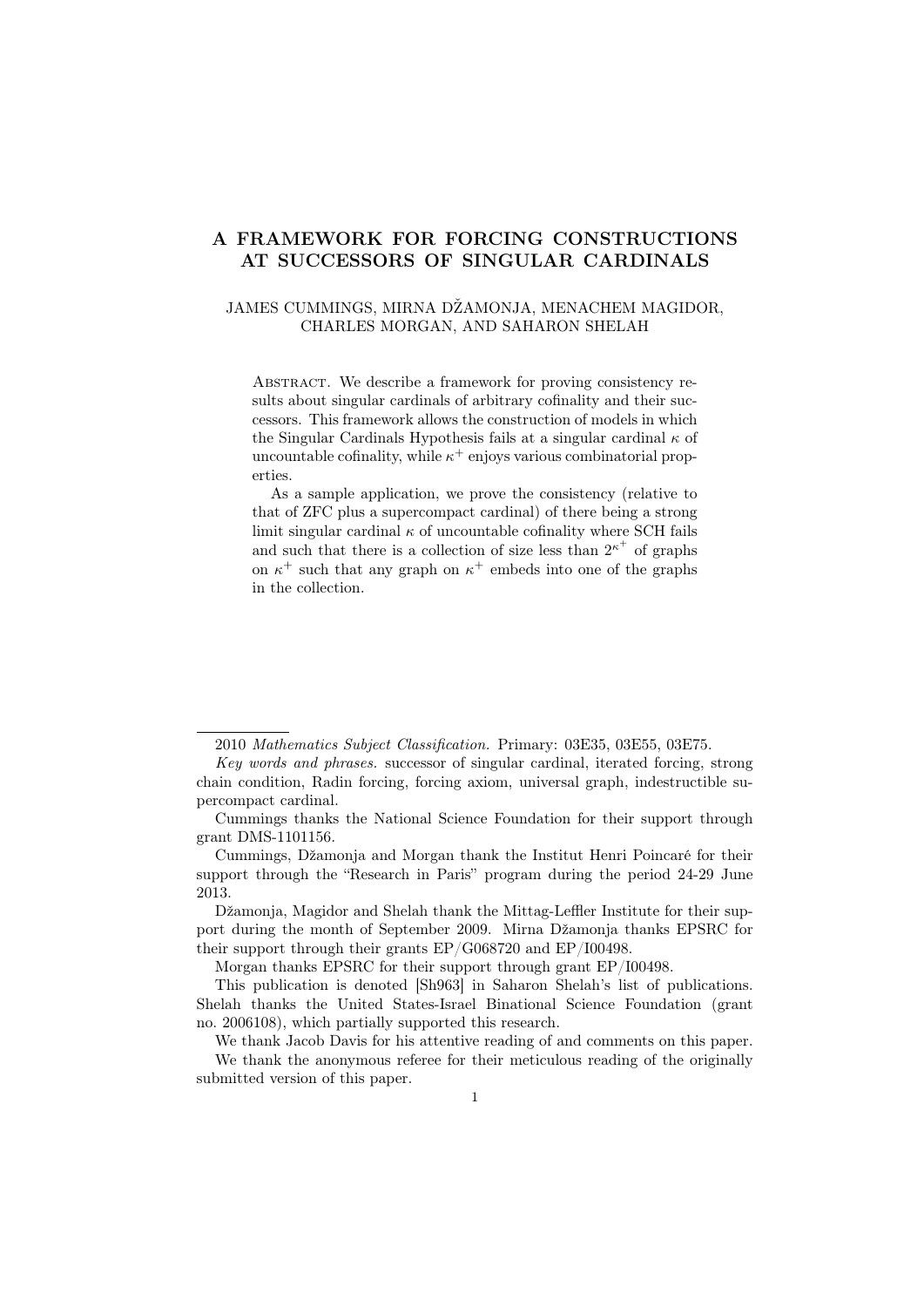### **INTRODUCTION**

The class of uncountable regular cardinals is naturally divided into three disjoint classes: the successors of regular cardinals, the successors of singular cardinals and the weakly inaccessible cardinals. When we consider a combinatorial question about uncountable regular cardinals, typically these classes require separate treatment and very frequently the successors of singular cardinals present the hardest problems. In particular there are subtle constraints (for example in cardinal arithmetic) on the combinatorics of successors of singular cardinals, and consistency results in this area often involve large cardinals.

To give some context for our work, we review a standard strategy for proving consistency results about the successors of regular cardinals. This strategy involves iterating  $\langle \kappa$ -closed  $\kappa^+$ -cc forcing with  $\langle \kappa$ -supports for some regular cardinal  $\kappa$ , with the plan that the whole iteration will also enjoy the  $\kappa^+$ -chain condition. The  $\kappa^+$ -chain condition of the iteration will of course ensure that all cardinals are preserved, and is also very helpful in the "catch your tail" arguments which frequently appear in iterated forcing constructions.

When  $\kappa = \omega$  this proof strategy is completely straightforward as any finite support iteration of ccc forcing is ccc; for regular  $\kappa > \omega$  we need to assume that  $\kappa^{\leq \kappa} = \kappa$  and that the iterands have some strong form of  $\kappa^+$ -cc and some other properties in order to ensure  $\kappa^+$ -cc for the iteration (this issue is extensively discussed in §1 below). When  $\kappa$  is singular the strategy is no longer available, and this is one difficulty among many in proving consistency results involving singular cardinals and their successors.

Džamonja and Shelah [7] introduced a new idea, which we briefly describe. Initially  $\kappa$  is a supercompact cardinal whose supercompactness is indestructible under  $\langle \kappa$ -directed closed forcing. The final model is obtained by a two-step forcing. The first step,  $\mathbb{P}$ , is a  $\lt \kappa$ -directed closed and  $\kappa^+$ -cc iteration, whilst the second step is Prikry forcing,  $Pr_U$ , defined from a normal measure U on  $\kappa$  in  $V[G]$ , where G is a **P**-generic filter over V. The iteration  $\mathbb P$  is designed to anticipate and deal with  $Pr_U$ -names for subsets of  $\kappa^+$ , so that after forcing over  $V[G]$ with  $Pr_U$  we obtain the desired consistency result. Džamonja and Shelah used this method to obtain the consistency, relative to that of a supercompact cardinal, of the existence for  $\kappa$  singular strong limit of cofinality  $\omega$ , of a family of  $\kappa^{++}$  many graphs on  $\kappa^+$  which are jointly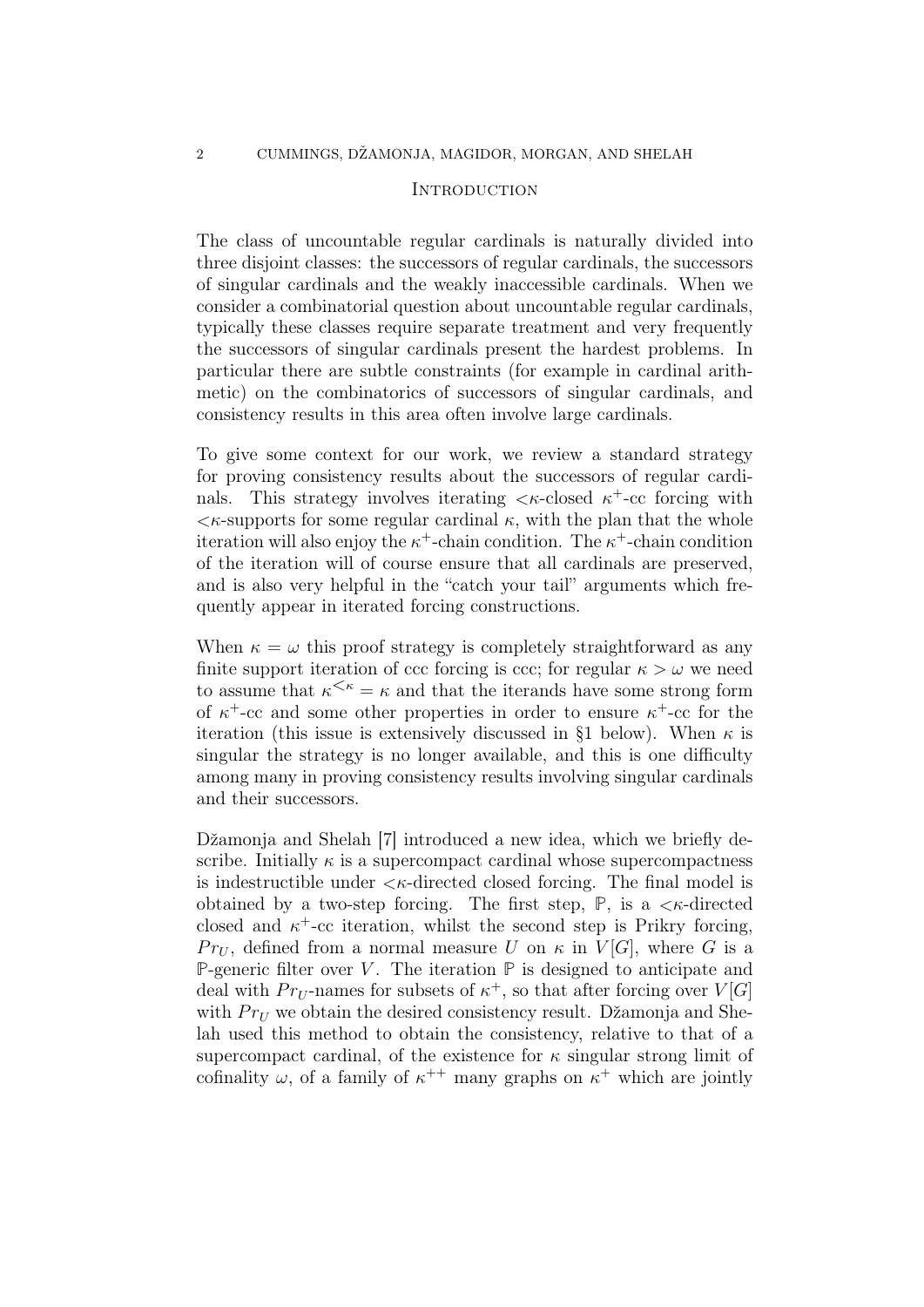universal for all graphs on  $\kappa^+$ . In this model  $2^{\kappa} = 2^{\kappa^+}$  and this value can be made arbitrarily large.

A well known early interaction between model theory and set theory gives one that if  $2^{\kappa} = \kappa^+$  there is a saturated graph (*i.e.*, model of the theory of graphs) on  $\kappa^+$  and any such graph is universal. So the point of results such as that of Džamonja and Shelah is to address the possibility of having small universal families of graphs on  $\kappa^+$  when  $2^{\kappa} > \kappa^+$ .

In this paper we build a similar framework in which the final forcing step is a version of Radin forcing, and changes the cofinality of  $\kappa$  to become some uncountable cardinal less than  $\kappa$ . After building the framework, we prove a version of the result on universal graphs mentioned in the last paragraph.

**Theorem 7.10.** Suppose  $\kappa$  is a supercompact cardinal,  $\lambda \leq \kappa$  is a regular cardinal and  $\Theta$  is a cardinal with  $cf(\Theta) \geq \kappa^{++}$  and  $\kappa^{+3} \leq \Theta$ . There is a forcing extension in which cofinally many cardinals below  $\kappa$ ,  $\kappa$  itself and all cardinals greater than  $\kappa$  are preserved,  $cf(\kappa) = \lambda$ ,  $2^{\kappa} = 2^{\kappa^+} = \Theta$  and there is a universal family of graphs on  $\kappa^+$  of size  $\kappa^{++}.$ 

The need for large cardinals in the broad context of combinatorics at singular cardinals and their successors is at least partially explained by the theory of core models and covering lemmas. If there is no inner model with a Woodin cardinal then there is an inner model  $K$  with many strong combinatorial properties (for example GCH and square hold), and such that  $\kappa^+ = (\kappa^+)^K$  for every singular cardinal  $\kappa$ . This resemblance between  $V$  and  $K$  in the absence of inner models with large enough cardinals exerts a strong influence on the combinatorics of  $\kappa^+$ in V, for example it implies that  $\Box_{\kappa}$  holds in V under this hypothesis.

In the instance of the results on universal graphs we obtain a model in which  $\kappa$  is a singular strong limit cardinal where  $2^{\kappa} > \kappa^+$ , i.e. the singular cardinal hypothesis fails. It is known through work of Gitik, Mitchell, Shelah and Woodin that the consistency strength of the singular cardinal hypothesis failing alone is exactly that of a measurable cardinal  $\kappa$  of Mitchell order  $o(\kappa) = \kappa^{++}$ . Specifically, in one direction Woodin gave a forcing construction of a model in which the singular cardinal hypothesis fails from a certain large cardinal hypothesis and Gitik showed this hypothesis follows from that of the existence of a measurable cardinal  $\kappa$  of Mitchell order  $o(\kappa) = \kappa^{++}$  ([9]). In the other direction Gitik showed ([10]), building on Mitchell's Covering Lemma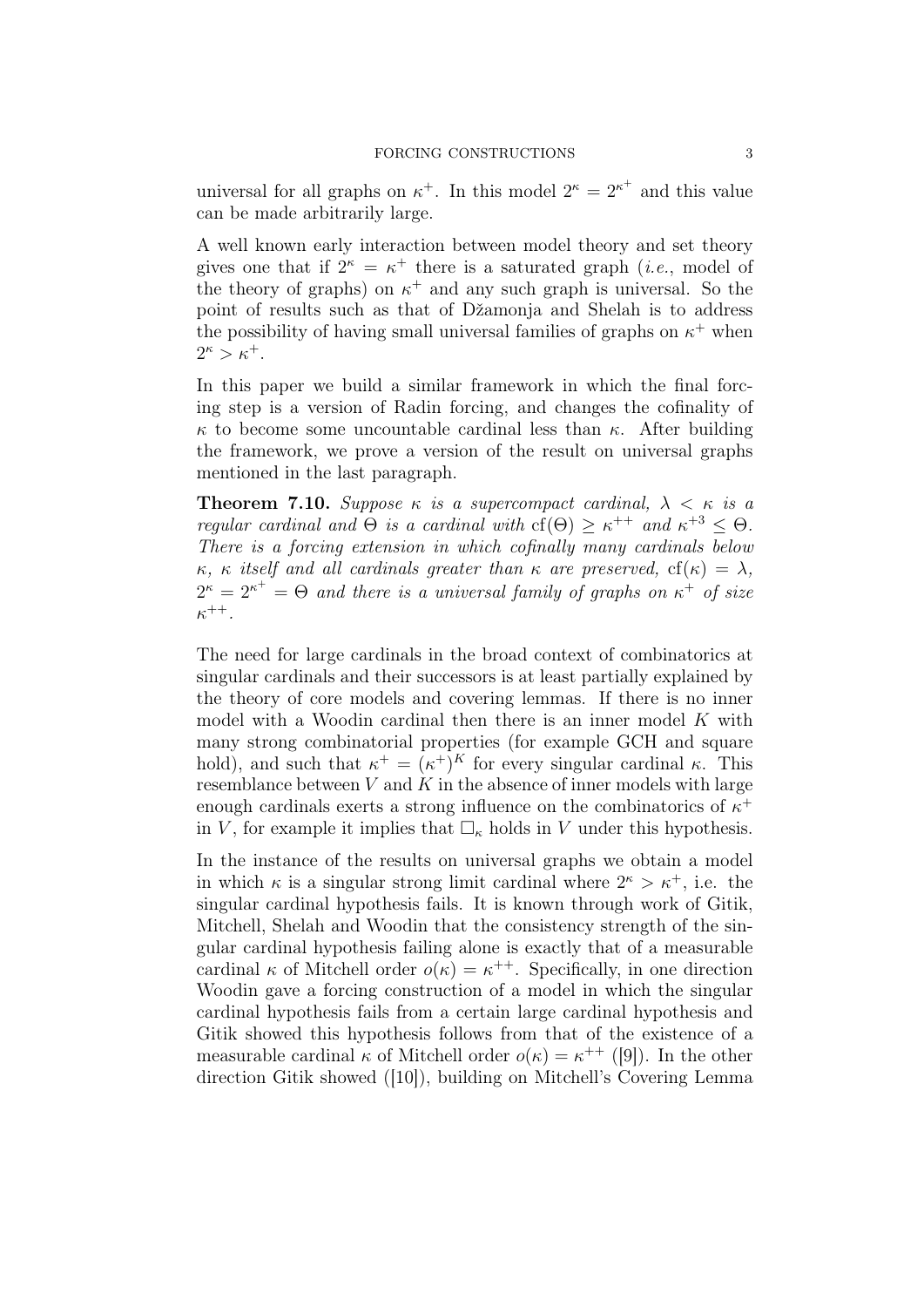([19]) and ideas of Shelah developed in the course of his pcf theory ([23]), that if the singular cardinal hypothesis fails there is a model in which there is a measurable cardinal  $\kappa$  of Mitchell order  $o(\kappa) = \kappa^{++}$ . Thus some large cardinal hypotheses are necessary for these results on universal graphs that we prove.

This paper is in some sense a sequel to the work by Džamonja and Shelah [7], and so we briefly record some of the innovations introduced here.

- Prikry forcing at  $\kappa$  is homogeneous and adds no bounded subsets of  $\kappa$ , while Radin forcing has neither of these features. This entails major changes in the analysis of names for  $\kappa^+$  in the final model, the proof of  $\kappa^+$ -cc for the main iteration, and the proof that the final model has a small jointly universal family.
- The arguments of [7] involve a complex iteration scheme which is used to build a Prikry forcing  $Pr_U$ , and would have become even more complex if we had used it to build a suitable Radin forcing. In this paper we use diamond sequences to achieve similar goals.
- One of the central points is that our main iteration enjoys a strong form of the  $\kappa^+$ -chain condition. None of the standard preservation theorems were quite suitable to show this, so we took a detour into iteration theory to formulate and prove a suitable preservation theorem.

The paper is organized as follows: §1 shows that cardinals are preserved in  $\langle \kappa$ -support iterations of certain types of  $\langle \kappa$ -closed,  $\kappa^+$ -stationary chain condition forcings (and as a spin-off we give a generalized Martin's axiom for these forcings). §2 is on preservation of diamond through forcing iterations. §3 collects relevant material on Radin forcing. §4 describes the long Mathias forcing and its variant for adding Radin names for universal graphs. §5 contains the proof of the stationary  $\kappa^+$ -chain condition for the forcings of §4. §6 gives the main iteration. §7 gets a small family of universal graphs at a cardinal of uncountable singular cofinality.

The problem of the existence of a small family of universal graphs has some independent interest, and is also a natural test question for our forcing framework. In [3] the methods of this paper are applied to prove a result parallel to Theorem 7.10 concerning graphs on  $\aleph_{\omega+1}$ . As part of his thesis work in progress, Jacob Davis has also obtained a parallel result for graphs on  $\aleph_{\omega_1+1}$ .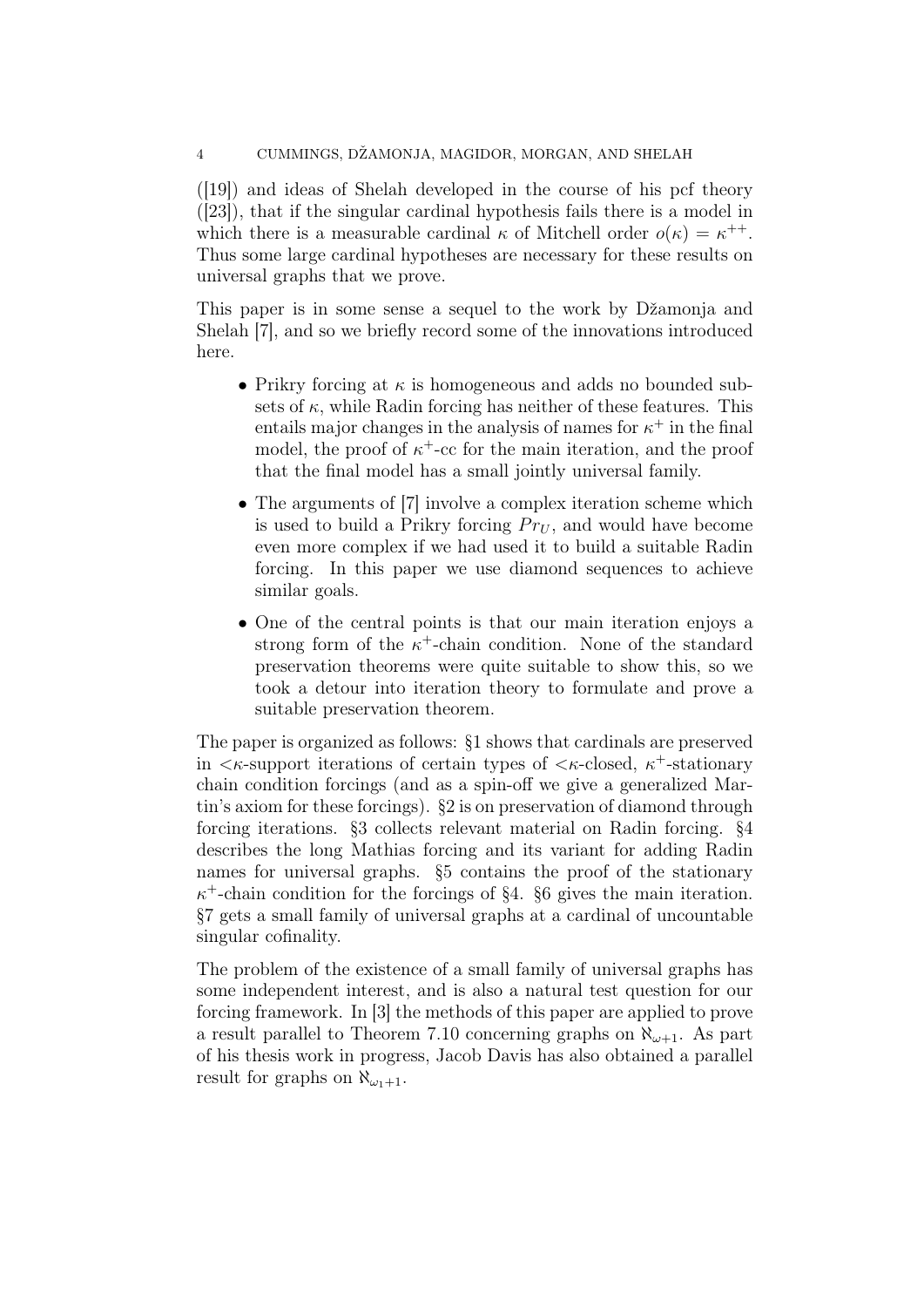Notation. Card and On are the classes of cardinals and ordinals respectively. The size of a set A is denoted by either  $\overline{A}$  or |A|. If X is a set and  $\kappa$  is a cardinal then  $\mathcal{P}(X)$  is the set of all subsets of X and  $[X]^{\kappa}$ is the set of all subsets of X of size  $\kappa$ . We define  $[X]^{<\kappa}$ , etc., in the obvious way. If X, Y are sets then  ${}^X Y$  is the set of functions from X to Y. As in [15], Definition (VII.6.1), if I and J are sets and  $\kappa$  is a cardinal we write  $Fn(I, J, \kappa)$  for the set of partial functions from I to J of size less than  $\kappa$ ,  $\{p \mid p$  is a function  $\& \bar{p} < \kappa \& \text{ dom}(p) \subseteq I \& \text{ rge}(p) \subseteq J\}.$ 

We designate names for the projection functions on cartesian products. If X, Y are sets we define  $\pi_0: X \times Y \longrightarrow X$  and  $\pi_1: X \times Y \longrightarrow Y$ by, if  $x \in X$  and  $y \in Y$  then  $\pi_0(x, y) = x$  and  $\pi_1(x, y) = y$ .

We write  $f \cdot q$  for the composition of the functions f and q. When f and g agree on dom(f) ∩ dom(g) we write  $f + g$  for the unique function h such that  $dom(h) = dom(f) \cup dom(g)$ ,  $h \restriction dom(f) = f$  and  $h \restriction \text{dom}(q) = q.$ 

If  $f: A \times B \longrightarrow C$  is a function,  $a \in A$  and  $b \in B$  we write  $f(a,.)$ for the function  $g : B \longrightarrow C$  such that  $g(d) = f(a, d)$  for all  $d \in B$ and  $f(., b)$  for the function  $h : A \longrightarrow C$  such that  $h(c) = f(c, b)$  for all  $c \in A$ .

If X is a set of ordinals we write  $\text{ssup}(X)$  for the *strong supremum* of X, that is the least ordinal  $\alpha$  such that  $X \subseteq \alpha$ , and cl(X) for the closure of X in the order topology. If  $\alpha$ ,  $\beta$  are ordinals we write  $\alpha\beta$  for their ordinal multiplication product.

One non-standard piece of notation which will be useful and which we define here is the following. If  $y = \langle y_\tau | \tau \langle h(y) \rangle$  is a sequence of sets and  $y_0 \in \text{Card}$  we often write  $\kappa_y$  for  $y_0$ , the first entry in y.

If  $\mu$ ,  $\kappa$  are regular cardinals with  $\mu < \kappa$  we write, on occasion,  $S_{\mu}^{\kappa}$  for  $\{\xi < \kappa \mid \text{cf}(\xi) = \mu\},\$ and similarly for  $S^{\kappa}_{\leq \mu}, S^{\kappa}_{\geq \mu}$  and so on. If S is a stationary subset of  $\kappa$  we say that  $T \subseteq S$  is a *club relative to* S if there is some club  $C \subseteq \kappa$  such that  $T = S \cap C$ .

A function  $g: \kappa \longrightarrow \kappa$  is regressive on a set  $S \subseteq \kappa$  if for every  $\varepsilon \in S$ we have  $q(\varepsilon) < \varepsilon$ .

A subset X of a partial order  $(\mathbb{P}, \leq)$  is *linearly ordered* if for all p,  $q \in X$  either  $p \leq q$  or  $q \leq p$ , directed if every finite subset of X has a lower bound in  $X$ , and *centred* if every finite subset of  $X$  has a lower bound in **P**. A partial order  $(\mathbb{P}, \leq)$  is  $\lt \kappa$ -closed if every linearly ordered subset of size  $\lt k$  of  $\mathbb P$  has a lower bound,  $\lt k$ -directed closed if every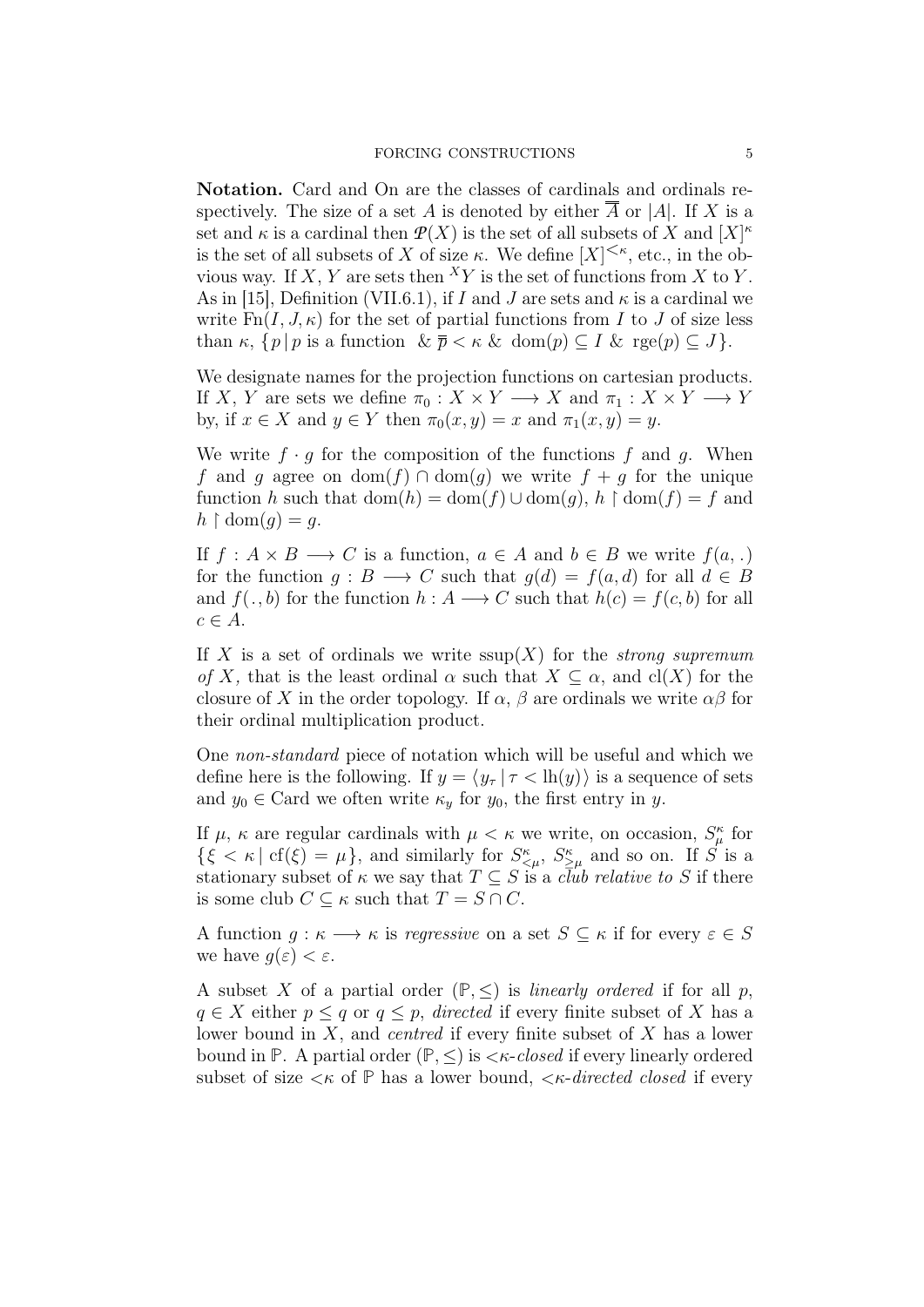directed subset of size  $< \kappa$  of  $\mathbb P$  has a lower bound, and  $< \kappa$ -compact if every centred subset of size  $\lt \kappa$  of  $\mathbb P$  has a lower bound.  $\mathbb P$  is *countably* compact if and only if it is  $\langle \omega_1$ -compact. Clearly any  $\langle \kappa$ -compact partial order is  $\lt$  *k*-directed closed, and any  $\lt$  *k*-directed closed partial order is  $\langle \kappa$ -closed.

If  $(\mathbb{P}, \leq)$  is a partial order and  $q, r \in \mathbb{P}$  we write  $q \parallel r$  to mean that q and r are compatible in  $\mathbb{P}$ , that is there is some  $p \in \mathbb{P}$  such that  $p \leq q, r$ . If  $(\mathbb{Q}, \leq)$  is a sub-partial order of  $(\mathbb{P}, \leq)$  and  $q, r \in \mathbb{Q}$  we write  $q \| \varphi r$  to mean q and r are compatible in  $\mathbb{Q}$ , that is there is some  $p \in \mathbb{Q}$ such that  $p \leq q$ , r. A partial order is *splitting* if every element has two incompatible extensions.

A partial order  $(\mathbb{P}, \leq)$  is *well-met* if every compatible pair of elements has a greatest lower bound: *i.e.*, for all p,  $q \in \mathbb{P}$  if p || q then there is some  $r \in \mathbb{P}$  such that  $r \leq p$ , q and for all  $s \in \mathbb{P}$  with  $s \leq p$ , q we have  $s \leq r$ .

For a regular cardinal  $\kappa$ , a partial order  $\mathbb P$  has the  $\kappa^+$ -stationary chain condition (abbreviated later as the  $\kappa^+$ -stationary cc) if and only if for every sequence  $\langle p_i | i \rangle \langle \kappa^+ \rangle$  of conditions in  $\mathbb P$  there is a club set  $C \subseteq \kappa^+$ and there is a regressive function f on  $C \cap S_{\kappa}^{\kappa^+}$  $\kappa_{\kappa}^{\kappa^+}$  such that for all  $\alpha, \beta \in$  $C \cap S_{\kappa}^{\kappa^+}$  with  $f(\alpha) = f(\beta)$  the conditions  $p_{\alpha}$  and  $p_{\beta}$  are compatible. We note that by an easy application of Fodor's lemma, this property implies that  $\mathbb P$  enjoys the strengthened form of the  $\kappa^+$ -Knaster property in which any  $\kappa^+$ -sequence of conditions has a stationary subsequence of pairwise compatible conditions. A stronger notion (see Lemma (1.5) and Example (1.6) below) is that  $\mathbb P$  is  $\kappa$ -linked if  $\mathbb P$  is the union of  $\kappa$ many sets of pairwise compatible elements.

When forcing with a partial order  $(\mathbb{P}, \leq)$  over a model V we take the notions of names and canonical names to be as in [15], writing  $\dot{x}$  for a **P**-name in V and  $\hat{y}$  for a standard **P**-name for  $y \in V$ . We will freely use the well-known *Maximum Principle*, which states that if  $\mathbb{F} \exists x \phi(x, \hat{y}, G)$ then there is a name  $\dot{x}$  such that  $\Vdash \phi(\dot{x}, \hat{y}, \dot{G})$ . Usually our usage should be clear: as is customary we take the Boolean truth values **0**, **1** to be identified with the (ordinal) elements of  $\{0, 1\}$ . Thus forcing names for truth values are names for ordinals  $\lt 2$ . In the context of forcing, if p,  $q \in \mathbb{P}$  then  $p \leq q$  means that p is stronger than q.

Cohen forcing to add  $\lambda$  many subsets of regular cardinal  $\kappa$ , which we denote by  $Add(\kappa, \lambda)$ , is the collection of partial functions of size less than  $\kappa$  from  $\lambda$  to 2,  $Fn(\lambda, 2, \kappa)$ , ordered by reverse inclusion.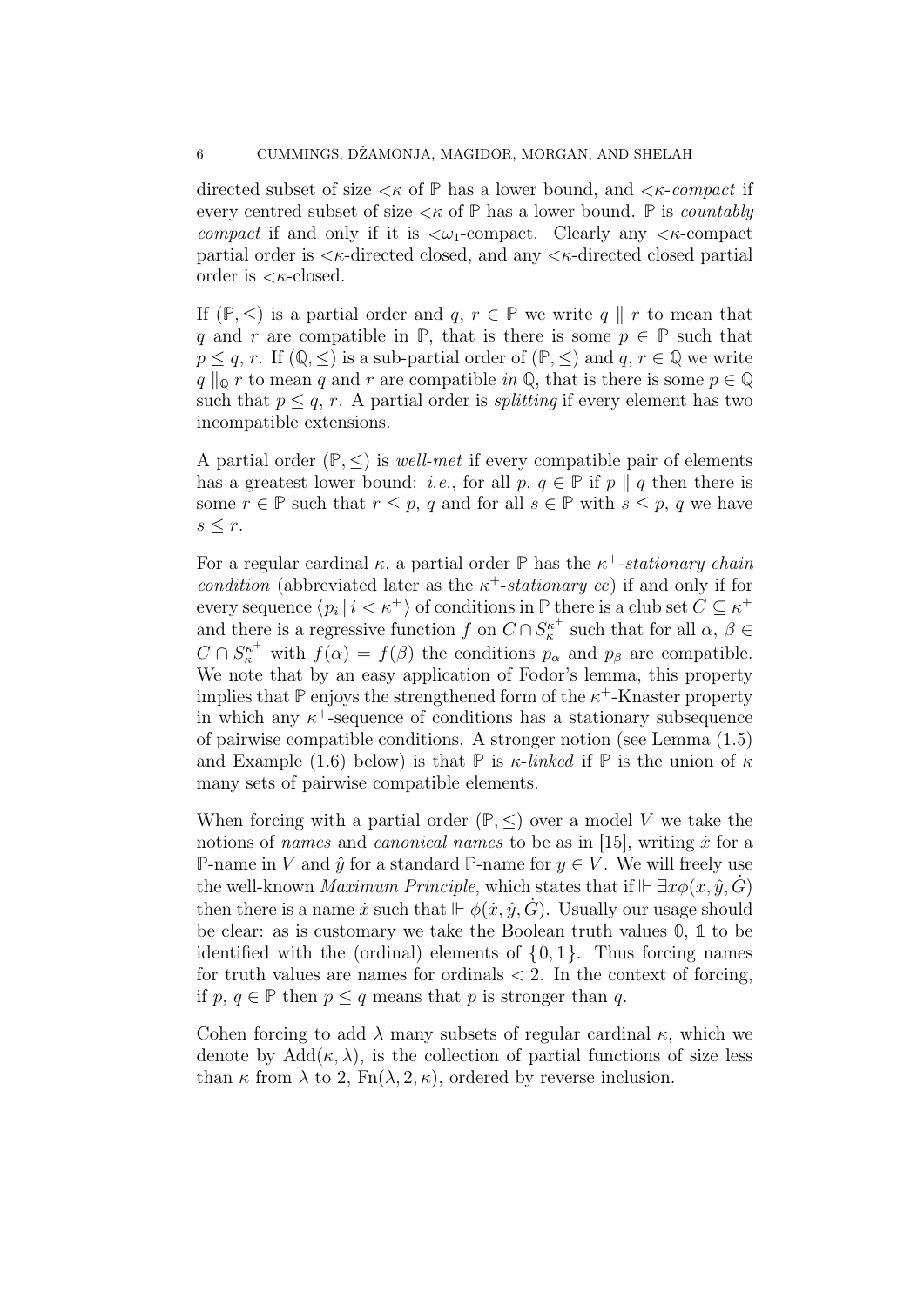The Laver iteration  $\mathbb{L}$  for a supercompact cardinal  $\kappa$  is a  $\kappa$ -cc forcing poset of cardinality  $\kappa$  which make the supercompactness of  $\kappa$  indestructible under  $\langle \kappa$ -directed closed forcing [16].

If  $\kappa^+$  is a successor cardinal a  $\kappa^+$ -tree is a tree of size  $\kappa^+$ , height  $\kappa^+$  and each level of size at most  $\kappa$ . A *binary*  $\kappa^+$ -tree is a  $\kappa^+$ -tree such that each point in the tree has exactly two successors in the tree order. If  $\Upsilon$ is a cardinal greater than  $\kappa^+$  a  $\kappa^+$ -Kurepa tree with  $\Upsilon$ -many branches is a  $\kappa^+$ -tree with T-many branches of length  $\kappa^+$ . If there is such a tree there is one which is binary and a subtree of the complete binary tree  $\leq k^+2$  (see, for example, [15], Chapter (2)). In a slight abuse of terminology, we refer here to binary  $\kappa^+$ -Kurepa subtrees of  $\kappa^+2$  as binary  $\kappa^+$ -Kurepa trees.

The usual forcing to add a  $\kappa^+$ -Kurepa tree with  $\Upsilon$ -many branches, due to Stewart [26], is the forcing notion in which conditions are pairs  $(t, f)$  consisting of a binary sub-tree, t, of  $\leq k^+2$  of successor height, say  $\gamma+1 < \kappa^+$ , each level of size at most  $\kappa$  and each point in the tree having a successor of height  $\gamma$ , and a bijection f between a subset of  $\Upsilon$  and the set of points of height  $\gamma$ . The ordering is that  $p = (t^p, f^p) \le q = (t^q, f^q)$ if  $t^q$  is obtained by, in Kunen's [15] vivid précis, 'sawing off  $t^p$  parallel to the ground': *i.e.* there is some  $\alpha < \kappa^+$  such that  $t^q = t^p \cap {}^{\alpha}2$ ,  $dom(f^q) \subseteq dom(f^p)$  and  $f^q(\xi) <^p f^p(\xi)$ , where  $\langle f^p \rangle$  is the tree order on  $t^p$ . This forcing has the  $\kappa^{++}$ -chain condition and is  $\langle \kappa^+$ -directed closed with greatest lower bounds: every directed set of conditions of size at most  $\kappa$  has a greatest lower bound.

We recall here in one place, for the reader's convenience, the definitions of various variants of the  $\Diamond$  principle. The reader can also consult, for example, [15] and Rinot's article [21] for further information about these principles. Let  $\kappa$  be a regular cardinal and B a stationary subset of  $\kappa$ .

A sequence  $\langle A_\alpha | \alpha \in B \rangle$  is a  $\langle \chi_\kappa(B) \rangle$ -sequence if  $A_\alpha \subseteq \alpha$  for each  $\alpha \in B$ and whenever  $A \subseteq \kappa$  the sequence frequently predicts A correctly:  $\{\alpha \in B \mid A \cap \alpha = A_{\alpha}\}\$ is a stationary subset of  $\kappa$ .

A sequence  $\langle A_\alpha | \alpha \in B \rangle$  is a  $\diamondsuit^*(B)$ -sequence if  $A_\alpha \in [\mathcal{P}(\alpha)]^{\leq \overline{\alpha}}$  for each  $\alpha < \kappa$  and whenever  $A \subseteq \kappa$  there is a closed unbounded subset C of  $\kappa$ such that  $C \cap B \subseteq {\alpha \in B \mid A \cap \alpha \in \mathcal{A}_{\alpha}}$ .

A sequence  $\langle A_\alpha | \alpha \in B \rangle$  is a  $\diamondsuit^+(B)$ -sequence if  $A_\alpha \in [\mathcal{P}(\alpha)]^{\leq \overline{\alpha}}$  for each  $\alpha < \kappa$  and whenever  $A \subseteq \kappa$  there is a closed unbounded subset C of  $\kappa$  such that  $C \cap B \subseteq {\alpha \in B \mid A \cap \alpha, C \cap \alpha \in A_{\alpha}}$ .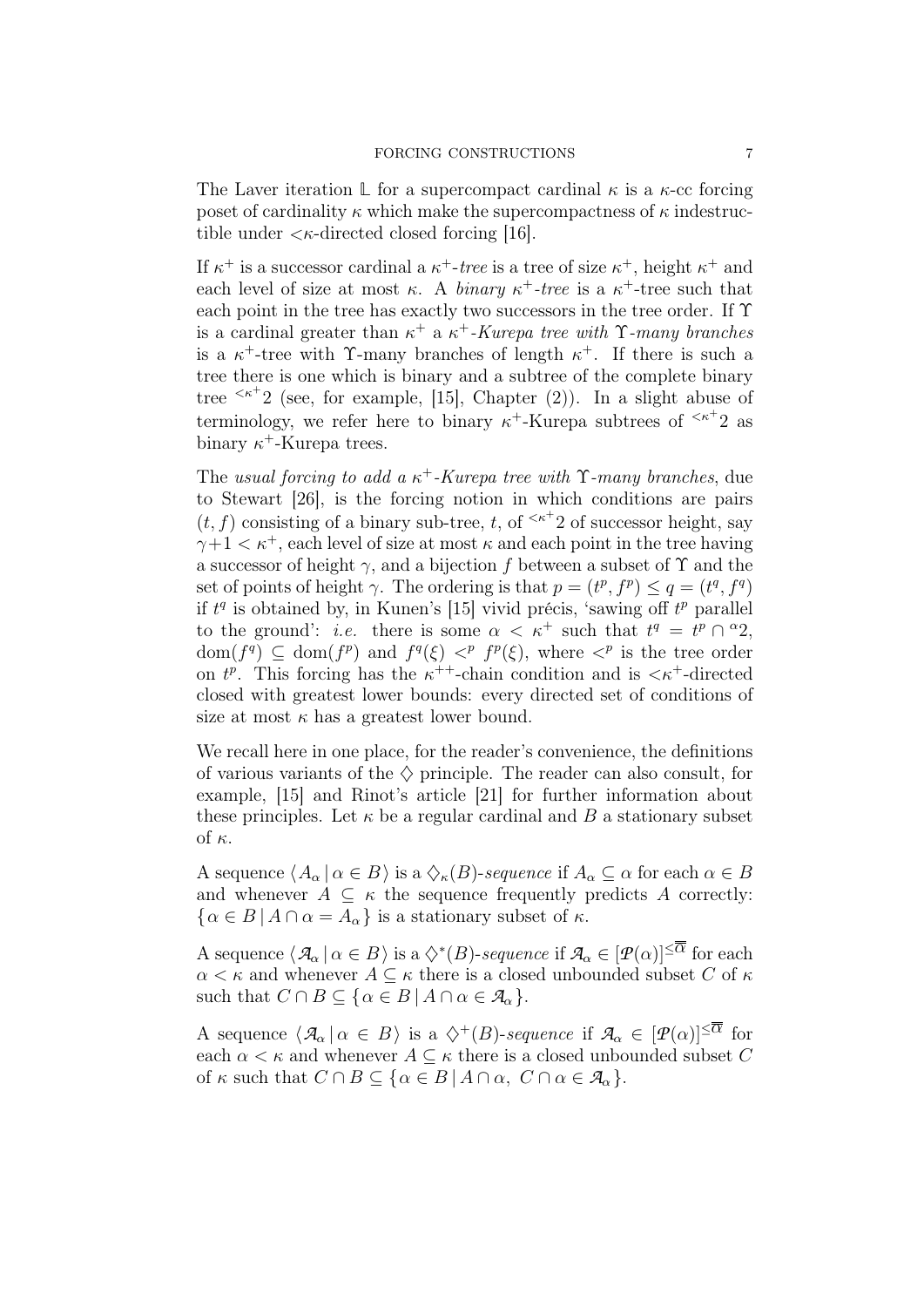We say that  $\Diamond_{\kappa}(B)$  holds (resp.  $\Diamond_{\kappa}^*(B)$  holds,  $\Diamond_{\kappa}^+(B)$  holds) if there is a  $\Diamond_{\kappa}(B)$ -sequence (*resp.* a  $\Diamond_{\kappa}^*(B)$ -sequence, a  $\Diamond_{\kappa}^+(B)$ -sequence).

When B is the whole of  $\kappa$ , *i.e.*,  $B = {\alpha | \alpha < \kappa}$ , we omit mention of it. So, for example, a  $\Diamond_{\kappa}$ -sequence is a  $\Diamond_{\kappa}(\{\alpha \mid \alpha < \kappa\})$ -sequence and so on.

A  $\Diamond_{\kappa}(B)$ -sequence on  $\kappa \times \kappa$  is a sequence  $\langle A_{\alpha} | \alpha \in B \rangle$  such that  $A_{\alpha} \subseteq \alpha \times \alpha$  for each  $\alpha \in B$  and whenever  $A \subseteq \kappa \times \kappa$  one has that  $\{\alpha \in B \mid A \cap \alpha \times \alpha = A_{\alpha}\}\$ is stationary in  $\kappa$ .

Clearly, if there is a  $\Diamond_{\kappa}(B)$ -sequence then there is a  $\Diamond_{\kappa}(B)$ -sequence on  $\kappa \times \kappa$  – the closure points of any enumeration of  $\kappa \times \kappa$  in order type  $\kappa$  form a closed unbounded subset of  $\kappa$ . We talk similarly of  $\diamondsuit^*_\kappa(B)$ -sequences and  $\diamondsuit^*_\kappa(B)$ -sequences on  $\kappa \times \kappa$ .

If  $\mathcal{G} = (X, E)$  and  $\mathcal{H} = (Y, F)$  are graphs then  $f : \mathcal{G} \longrightarrow \mathcal{H}$  is an embedding of  $G$  into  $H$  as an induced subgraph if  $\forall x_0 \in X \ \forall x_1 \in$  $X(x_0 E x_1 \leftrightarrow f(x_0) F f(x_1))$ . Since this is the only kind of graph embedding which concerns us we will simply call them *embeddings*.

Let  $\kappa$  be a regular cardinal. We say that a family  $\mathcal F$  of graphs on  $\kappa$ is *jointly universal* for graphs of size  $\kappa$  if for every graph  $\mathcal{G} = (\kappa, E)$ there is some  $\mathcal{H} = (\kappa, F) \in \mathcal{F}$  and some embedding  $f : G \longrightarrow \mathcal{H}$  of  $G$ into H. We say that  $\mathcal F$  is a *small* universal family if  $\overline{\mathcal F} < 2^{\kappa}$ .

### 1. Some iterated forcing theory

In the classical exposition of iterated forcing Baumgartner [1, §4] wrote

The search for extensions of MA for larger cardinals has proved to be rather difficult.

One reason for this is that for  $\kappa$  regular and uncountable, an iteration of  $\langle \kappa$ -closed and  $\kappa^+$ -cc forcing posets with supports of size less than  $\kappa$  does not in general have the  $\kappa^+$ -cc. For example, a construction due to Mitchell described in a paper of Laver and Shelah [17] shows that in L there is an iteration of length  $\omega$  of countably closed  $\aleph_2$ -cc forcing posets such that the inverse limit at stage  $\omega$  does not have the  $\aleph_2$ -cc.

The literature contains several preservation theorems for iterations involving strengthened forms of closure and chain condition, along with corresponding forcing axioms. The first results in this direction are in unpublished work by Laver [1, §4]. Baumgartner [1] proved that under CH an iteration with countable supports of countably compact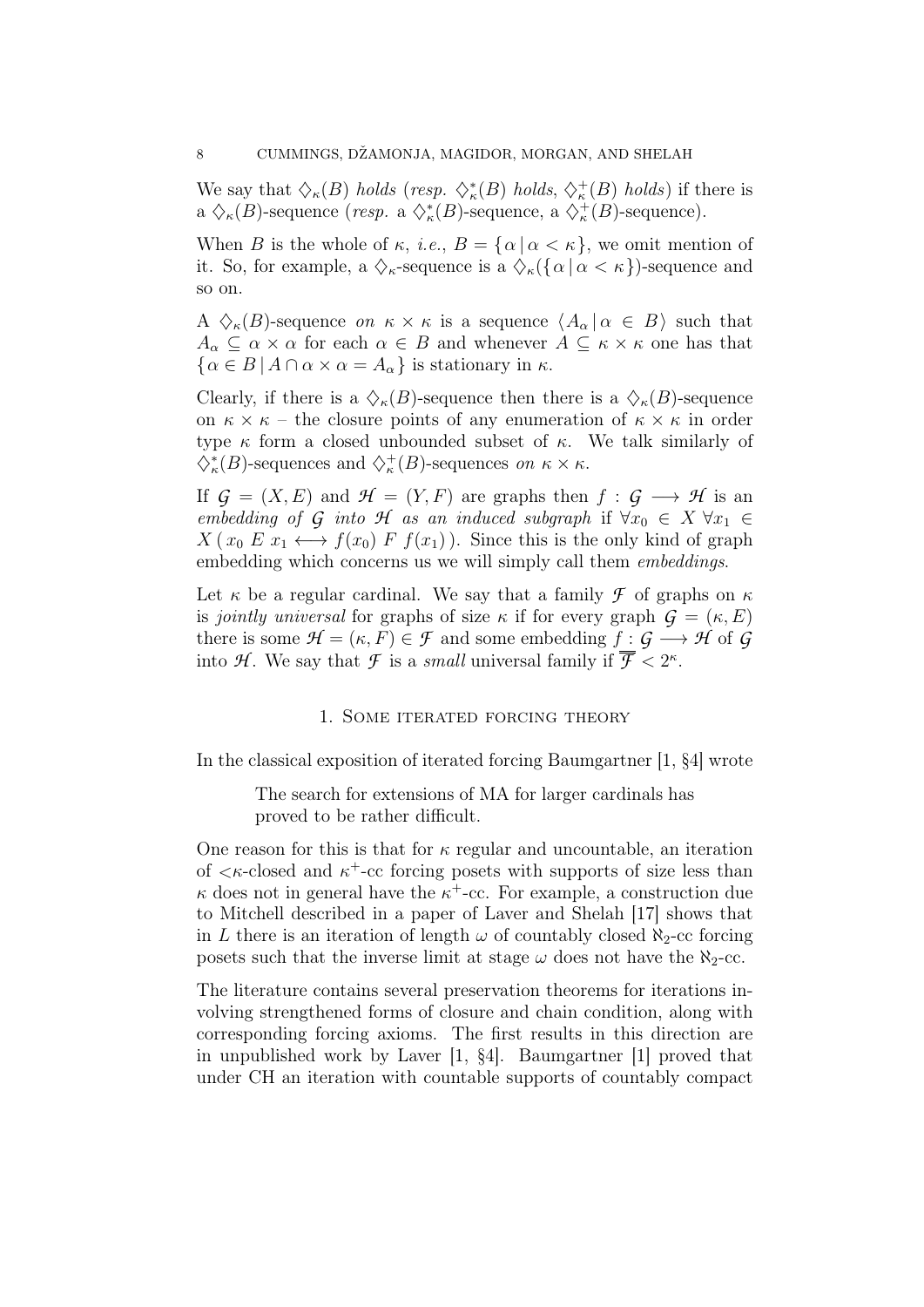#### FORCING CONSTRUCTIONS 9

 $\aleph_1$ -linked forcing posets is  $\aleph_2$ -cc, and proved the consistency of some related forcing axioms. Shelah [22] proved that under CH an iteration with countable supports of posets which are countably closed and wellmet and which enjoy the  $\aleph_2$ -stationary cc also enjoys the  $\aleph_2$ -stationary cc. Shelah also proved more general results for certain iterations of  $\kappa^+$ -stationary cc posets with supports of size less than  $\kappa$ , and proved the consistency of a number of related forcing axioms.

The main result of this section is a common generalisation of the results of Baumgartner and Shelah quoted above. In order to state the theorem we require a definition.

**Definition 1.1.** Let  $(\mathbb{P}, \leq)$  be a partial order.

- Two descending sequences  $\langle q_i | i \langle \omega \rangle$  and  $\langle r_i | i \langle \omega \rangle$  from  $\mathbb{P}$ are *pointwise compatible* if for each  $i < \omega$  we have  $q_i \parallel r_i$ .
- $(\mathbb{P}, \leq)$  is *countably parallel-closed* if each pair of pointwise compatible descending  $\omega$ -sequences has a common lower bound.

**Theorem 1.2.** Let  $\kappa$  be an uncountable regular cardinal with  $\kappa^{\leq \kappa} = \kappa$ . Every iteration of countably parallel-closed,  $\lt$   $\lt$   $\lt$ -closed,  $\lt$ <sup>+</sup>-stationary cc forcing with supports of size less than  $\kappa$  has  $\kappa^+$ -stationary cc.

*Proof.* Let  $\mathbb{P} = \langle \langle \mathbb{P}_{\xi} | \xi \leq \chi \rangle, \langle \dot{\mathbb{Q}}_{\xi} | \xi < \chi \rangle \rangle$  be a  $\langle \mathcal{K}$ -support iteration of forcings such that for each  $\xi < \chi$  it is forced by  $\mathbb{P}_{\xi}$  that  $\dot{\mathbb{Q}}_{\xi}$  is countably parallel-closed,  $\langle \kappa$ -closed and  $\kappa^+$ -stationary cc. We prove, by induction on  $\xi$ , and following the proof of Lemma (1.3) of [22] closely, that for each  $\xi \leq \chi$ ,  $\mathbb{P}_{\xi}$  has the stationary  $\kappa^{+}$ -chain condition.

Suppose that  $\mathbb{P}_{\varepsilon}$  has the stationary  $\kappa^+$ -chain condition for all  $\varepsilon < \xi$ . Let  $\langle p_i | i \langle \kappa^+ \rangle \in {\kappa^+} \mathbb{P}_{\xi}$ . We construct for each  $i \langle \kappa^+ \rangle$  a decreasing  $\omega$ -sequence  $\langle p_i^n \mid n < \omega \rangle$  such that  $p_i^0 = p_i$  and  $p_i^n \in \mathbb{P}_\xi$  for each  $n < \omega$ .

Induction step  $n + 1$ . Suppose we have already defined  $\langle p_i^n | i \rangle \langle \kappa^+ \rangle$ . For each  $i < \kappa^+$  and  $\varepsilon < \xi$  we have  $\Vdash_{P_{\varepsilon}} "p_i^n(\varepsilon) \in \dot{\mathbb{Q}}_{\varepsilon}"$  and  $p_i^n(\varepsilon) = \mathbb{1}_{q_{\varepsilon}}$ if  $\varepsilon \notin \text{supp}(p_i^n)$ . As  $\Vdash_{P_{\varepsilon}} \text{``}\dot{\mathbb{Q}}_{\varepsilon}$  has the  $\kappa^+$ -stationary cc" and  $\langle p_i^n(\varepsilon) \mid i \leq$  $\kappa^+$ ) names a  $\kappa^+$ -sequence of elements of  $\mathbb{Q}_{\varepsilon}$ , we may find  $\mathbb{P}_{\varepsilon}$ -names  $C_{\varepsilon}^n$ for a club subset of  $\kappa^+$  and  $\dot{g}^n_{\varepsilon}$  for a regressive function on  $\dot{C}^n_{\varepsilon}$  witnessing the  $\kappa^+$ -stationary cc for the sequence named by  $\langle p_i^n(\varepsilon) | i \langle \kappa^+ \rangle$ .

As  $\mathbb{P}_{\varepsilon}$  has the  $\kappa^+$ -chain condition, if  $\mathbb{P}_{\mathbb{P}_{\varepsilon}}$  "  $\dot{D}$  is a club subset of  $\kappa$ " there is some club  $D' \in V$  such that  $\Vdash_{\mathbb{P}_{\varepsilon}} \nightharpoonup^{\alpha} D' \subseteq D$  ". So we may as well assume that  $\dot{C}^n_{\varepsilon} = \hat{C}^n_{\varepsilon}$  for some club  $C^n_{\varepsilon} \in V$ .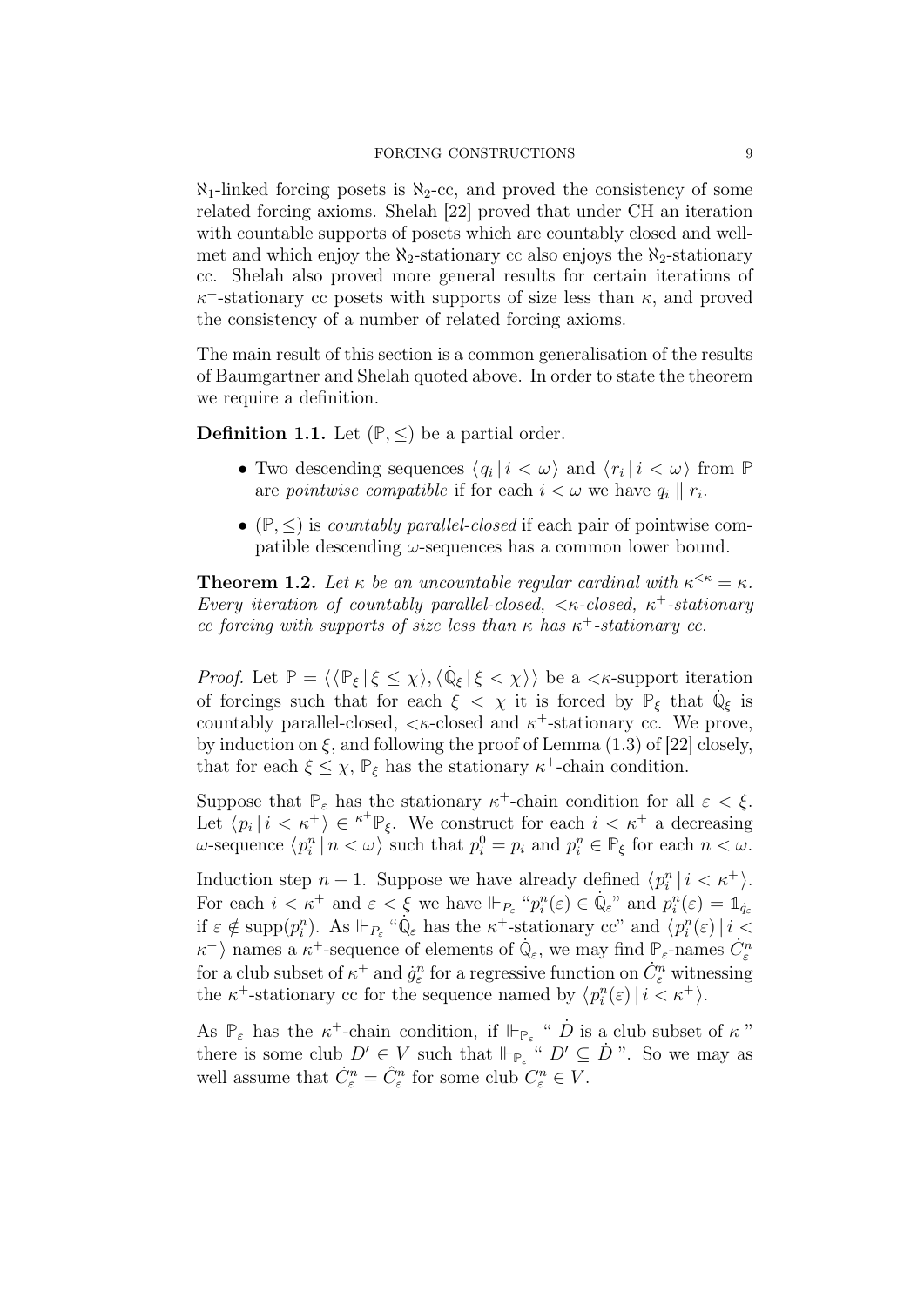For each  $i < \kappa^+$ , dealing with each  $\varepsilon \in \text{supp}(p_i^n)$  inductively and using the  $\langle \kappa$ -closure of  $\mathbb{P}_{\xi}$ , find some  $p_i^{n+1} \leq p_i^n$  such that

$$
\forall \varepsilon \in \mathrm{supp}(p_i^n) \ p_i^{n+1} \upharpoonright \varepsilon \Vdash_{\mathbb{P}_{\varepsilon}} \text{`` } \dot{g}_{\varepsilon}^n(i) = \rho_{\varepsilon}^n(i) \text{''}
$$

for some ordinal  $\rho_{\varepsilon}^n(i) < i$ . Let  $\rho_{\varepsilon}^n(i) = 0$  for  $\varepsilon \notin \text{supp}(p_i^n)$ .

Let  $\{\varepsilon_{\alpha} | \alpha \leq \mu\}$ , for some  $\mu \leq \kappa^{+}$ , enumerate  $\bigcup {\text{supp}}(p_{i}^{n}) | n \leq \kappa^{+}$  $\omega \& i < \kappa^+$ . For each  $\varepsilon < \xi$  let  $C_{\varepsilon} = \bigcap_{n < \omega} C_{\varepsilon}^n$  and let  $C = \{i < \xi \in C \mid \xi \in C_{\varepsilon} \text{ and } C_{\varepsilon} \leq \xi \text{ and } C_{\varepsilon} \leq \xi \text{ and } C_{\varepsilon} \leq \xi \text{ and } C_{\varepsilon} \leq \xi \text{ and } C_{\varepsilon} \leq \xi \text{ and } C_{\varepsilon} \leq \xi \text{ and } C_{\varepsilon}$  $\kappa^+ \, | \, \forall \alpha < i \ (i \in C_{\varepsilon_\alpha}) \}.$ 

**Claim 1.3.** Using the hypothesis that  $\kappa^{\leq \kappa} = \kappa$ , we can find a club  $E \subseteq$ C and a regressive function k on  $S_{\kappa}^{\kappa^+} \cap E$  such that if  $i, i' \in S_{\kappa}^{\kappa^+} \cap E$ ,  $k(i) = k(i')$  and  $i < i'$  then

(1)  $\bigcup \{\text{supp}(p_i^n) \mid n < \omega\} \cap \{\varepsilon_\gamma \mid \gamma < i\} =$  $\bigcup \{\text{supp}(p^n_{i'}) \mid n < \omega\} \cap \{\varepsilon_\gamma \mid \gamma < i'\}$ 

$$
(2) \quad \bigcup \{ \operatorname{supp}(p_i^n) \, | \, n < \omega \} \subseteq \{ \varepsilon_\gamma \, | \, \gamma < i' \}
$$

(3) If  $\gamma < i'$ ,  $n < \omega$  and  $\varepsilon_{\gamma} \in \text{supp}(p_{i'}^n)$  then  $\rho_{\varepsilon_{\gamma}}^n(i) = \rho_{\varepsilon_{\gamma}}^n(i').$ 

(Note that, by (1), for every  $\gamma$  to which clause (3) applies we have  $\gamma < i$ and  $\varepsilon_{\gamma} \in \bigcup \{ \text{supp}(p_i^n) \mid n < \omega \}.$ 

Proof. We start by making some auxiliary definitions.

Let  $H = \{h \mid \text{dom}(h) \in [\kappa^+]^{<\kappa} \text{ and } h : \text{dom}(h) \longrightarrow {}^{\omega}\kappa^+ \}.$  By the hypothesis that  $\kappa^{\leq \kappa} = \kappa$  we have that  $\overline{H} = \kappa^+$ . So we can enumerate H as, say,  $\langle h_n | \eta < \kappa^+ \rangle$ .

Noticing that  $H \subset [\kappa^+ \times \kappa^+]^{<\kappa}$ , for  $i < \kappa^+$ , define  $H_i = H \cap [i \times \kappa^i]^{<\kappa}$ . Since  $\kappa^{\leq \kappa} = \kappa$  we have, for each  $i < \kappa$ , that  $\overline{H_i} = \kappa$ .

So we can define  $f: \kappa^+ \longrightarrow \kappa^+$  by, for  $i < \kappa^+$ , letting  $f(i) =$  the least  $\tau < \kappa^+$  such that  $H_i \subseteq \{h_n | \eta < \tau\}.$ 

Also, for each  $i < \kappa^+$ , set  $F_i = \{ \gamma < \kappa^+ \mid \varepsilon_\gamma \in \bigcup \{ \text{supp}(p_i^n) \mid n < \omega \} \}$ and  $D_i = F_i \cap i$ .

Let  $E = \{i \leq \kappa^+ | f^{\alpha} i \cup \bigcup \{F_j | j \leq i\} \subseteq i\}.$  Clearly E is a closed unbounded subset of  $\kappa^+$ .

In order to see this let us define for  $n < \omega$  the functions  $g_n : \kappa^+ \longrightarrow \kappa^+$ by  $g_0(i)$  is the least ordinal  $\overline{i}$  such that  $f''i \cup \bigcup \{F_j | j < i\} \subseteq \overline{i}$ , and  $g_{n+1}(i) = g_0(g_n(i))$  for  $n < \omega$ . Then for any  $i < \kappa^+$  we have that  $i <$  $\bigcup_{n<\omega} g_n(i) \in E$ . This shows that E is unbounded. Moreover, if  $B \subseteq E$ is of limit order type less than  $\kappa^+$  and  $d \in \text{sup}(B) \cup \bigcup \{F_j \mid j < \text{sup}(B)\}\$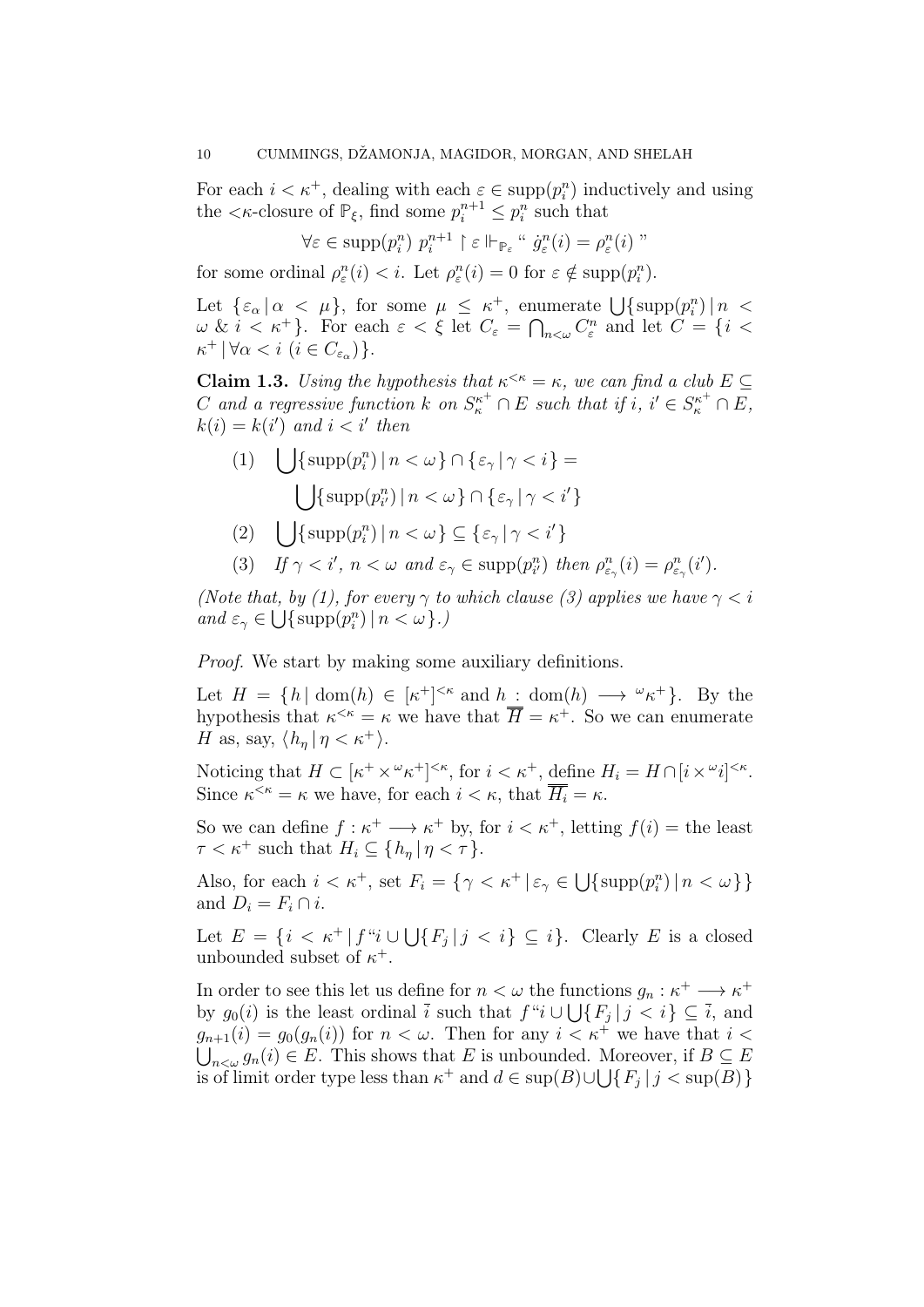then there is some  $b \in B$  such that  $d \in b \cup \bigcup \{F_j \mid j < b\}$  and hence  $f(d) < b < \sup(B)$ .

Now define, for each  $i < \kappa^+$ , the function  $k_i : D_i \longrightarrow \omega_i$  by letting  $k_i(\gamma)(n) = \rho_{\varepsilon_{\gamma}}^n(i)$  if  $\varepsilon_{\gamma} \in \text{supp}(p_i^n)$ , and  $= 0$  otherwise.

So for each  $i < \kappa^+$  we have  $k_i \in H_i$ .

Define  $k : \kappa^+ \longrightarrow \kappa^+$  by setting  $k(i) =$  that  $\eta$  such that  $k_i = h_\eta$ .

For each  $i < \kappa^+$  we have  $k_i = h_{k(i)}$  and thus  $k(i) < f(i)$ .

Now if  $i \in E$  and  $cf(i) = \kappa$ , simply because  $k_i$  is a function of size  $\langle k, \rangle$  there is some  $i^* \langle i \rangle$  such that  $k_i \in H_{i^*}$ . Hence for such i we have  $k(i) < f(i^*)$ . We also have  $f(i^*) < i$  since  $i \in E$ .

Hence if  $i \in E$  and  $cf(i) = \kappa$  we have  $k(i) < i$  and so we have shown that k is regressive on  $E \cap S_{\kappa}^{\kappa^+}$  $\frac{\kappa^+}{\kappa}$ .

Moreover, if  $i, i' \in E \cap S_{\kappa}^{\kappa^+}$  $\kappa_k^{k+}$  and  $k(i) = k(i')$  we have that  $k_i = k_{i'}$ , and hence that (1) and (3) hold. Finally, if  $i < i'$  as well we have, since  $i' \in E$ , that  $F_i \subseteq i'$  and hence (2) holds.  $\blacktriangle_{1.3}$ 

With Claim (1.3) in hand, suppose that  $i < i' < \kappa^+, i, i' \in S_{\kappa}^{\kappa^+} \cap E$ and  $k(i) = k(i')$ . We now construct, by an induction of length  $\xi$ , a condition  $q \in \mathbb{P}_{\xi}$  which is a common refinement of  $p_i^n$  and  $p_{i'}^n$  for all n, and hence of  $p_i$  and  $p_{i'}$ . The support of q will be the union of  $\bigcup \{\text{supp}(p_i^n) \mid n < \omega\} \text{ and } \bigcup \{\text{supp}(p_{i'}^n) \mid n < \omega\}.$ 

For  $\sigma \in \bigcup \{ \text{supp}(p_i^n) \mid n \leq \omega \} \setminus \bigcup \{ \text{supp}(p_{i'}^n) \mid n \leq \omega \}, \text{ as }$  $\Vdash_{\mathbb{P}_{\sigma}}$  "  $\dot{\mathbb{Q}}_{\sigma}$  is countably closed ", take  $q(\sigma)$  to be any r such that  $q \upharpoonright$  $\sigma \Vdash_{\mathbb{P}_{\sigma}} \lvert \lvert \lvert \forall n < \omega \ (r \leq p_i^n(\sigma))$  ". Similarly, for  $\sigma \in \bigcup_{i \in \mathbb{N}} \{ \text{supp}(p_{i'}^n) \mid n < \omega \}$  $\bigcup \{\text{supp}(p_i^n) \mid n < \omega\}$ , take  $q(\sigma)$  to be any r such that  $q \restriction \sigma \Vdash_{\mathbb{P}_{\sigma}}$ "  $\forall n < \omega \ (r \leq p_{i'}^n(\sigma))$ ".

Finally, if  $\sigma \in \bigcup \{\text{supp}(p_i^n) \mid n < \omega\} \cap \bigcup \{\text{supp}(p_{i'}^n) \mid n < \omega\}$  then  $\sigma = \varepsilon_\gamma$ for some  $\gamma < i$  (by conditions (1) and (2) above), for each  $n < \omega$  we have  $\rho_{\varepsilon_{\gamma}}^n(i) = \rho_{\varepsilon_{\gamma}}^n(i')$  (by (3) above), and  $i, i' \in C_{\varepsilon_{\gamma}}$  (by the construction of  $C$  and the choice of  $E$ ).

By construction, for each  $n < \omega$  we have  $q \restriction \sigma \Vdash_{\mathbb{P}_{\sigma}} " p_i^n(\sigma) \parallel_{\dot{\mathbb{Q}}_{\sigma}} p_{i'}^n(\sigma)$ ". By the fact that  $\Vdash_{\mathbb{P}_{\sigma}}$  "  $\dot{\mathbb{Q}}_{\sigma}$  is countably parallel-closed ", we can choose  $q(\sigma)$  to be some r such that  $q \restriction \sigma \Vdash_{\mathbb{P}_{\sigma}} \cdots \forall n < \omega \ (r \leq p_i^n(\sigma), \ p_{i'}^n(\sigma))$ ". Thus for all  $n < \omega$  we have that  $q \restriction (\sigma+1) \leq p_i^n \restriction (\sigma+1)$ ,  $p_{i'}^n \restriction (\sigma+1)$ .  $\blacktriangle_{1.2}$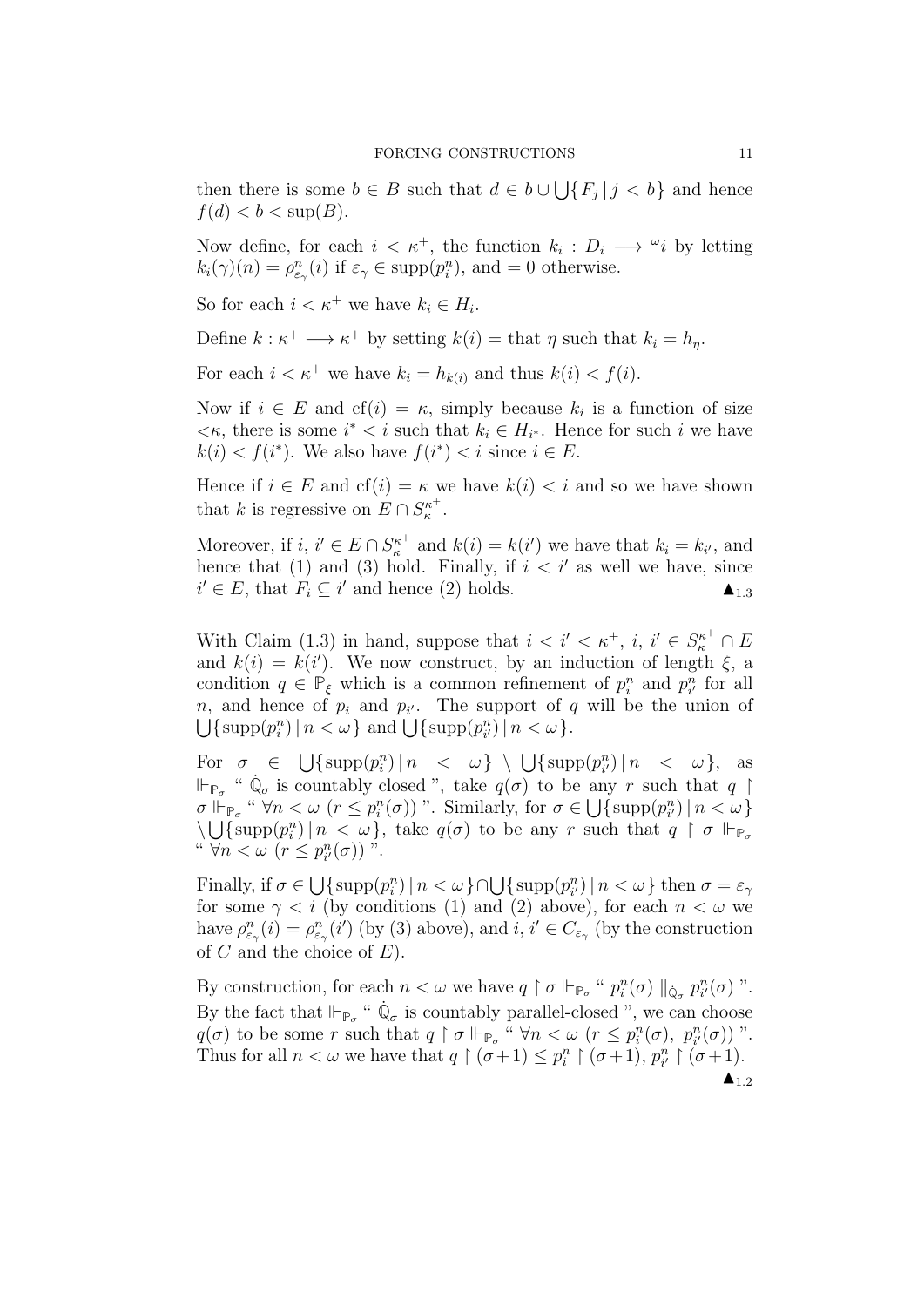We remark that the previous theorem allows us to give 'generalised Martin's axiom' forcing axioms similar to those formulated by Baumgartner [1] and Shelah [22]. One example is given by the following theorem.

**Theorem 1.4.** Let  $\kappa$  be an uncountable regular cardinal such that  $\kappa^{\leq \kappa} = \kappa$ , and let  $\lambda > \kappa^+$  be a cardinal such that  $\gamma^{\leq \kappa} < \lambda$  for every  $\gamma < \lambda$ . Then there is a  $\langle \kappa \rangle$ -closed and  $\kappa^+$ -stationary cc forcing poset  $\mathbb P$  such that if G is  $\mathbb P$ -generic, then in  $V[G]$  we have  $2^{\kappa} = \lambda$  and the following forcing axiom holds:

For every poset **Q** which is <κ-closed, countably parallel-closed and  $\kappa^+$ -stationary cc, every  $\gamma < \lambda$  and every sequence  $\langle D_i | i < \gamma \rangle$  of dense subsets of  $\mathbb Q$  there is a filter on  $\mathbb Q$  which meets each set  $D_i$ .

As in [1] and [22], there are variations with weaker hypotheses on  $\lambda$ , yielding weaker forcing axioms which only apply to posets **Q** of bounded size.

The following straightforward lemma indicates some connections between the hypotheses used in [1] and [22], and the ones used here.

**Lemma 1.5.** Let  $\mathbb P$  be a forcing poset.

- (1) If **P** is well-met and countably closed then it is countably compact.
- (2) If **P** is countably compact then it is countably parallel-closed.
- (3) If  $\mathbb{P}$  is  $\kappa$ -linked then it is  $\kappa^+$ -stationary cc.

Proof. For (1), note that by an easy induction any finite subset of a well-met poset with a common lower bound has a greatest lower bound. Now suppose that  $C \subseteq \mathbb{P}$  is a countable centred set and enumerate it as  $\langle p_n | n < \omega \rangle$ , then let  $q_m$  be the greatest lower bound for  $\langle p_n | n \le m \rangle$ ; the conditions  $q_m$  form a decreasing sequence which has a lower bound by countable closure.

For (2), suppose  $(\mathbb{P}, \leq)$  is countably compact and that  $Q = \langle q_i | i \rangle$  $\omega$  and  $R = \langle r_j | j \langle \omega \rangle$  are two pointwise compatible descending sequences from **P**. If  $i_0 < i_1 < \cdots < i_m < \omega$  and  $j_0 < j_1 < \cdots < j_n < \omega$ let  $k = \max(\{i_m, j_n\})$  and note that since  $q_k \parallel r_k$  there is some  $p \in \mathbb{P}$ such that for all  $l \leq m$  and all  $e \leq n$  we have  $p \leq q_l$ ,  $r_e$ . That is, any finite subset of  $Q \cup R$  has a lower bound. Hence, by the countable compactness of  $(\mathbb{P}, \leq)$ , we have that  $Q \cup R$  has a lower bound. Thus we have shown that  $(\mathbb{P}, \leq)$  is countably parallel-closed.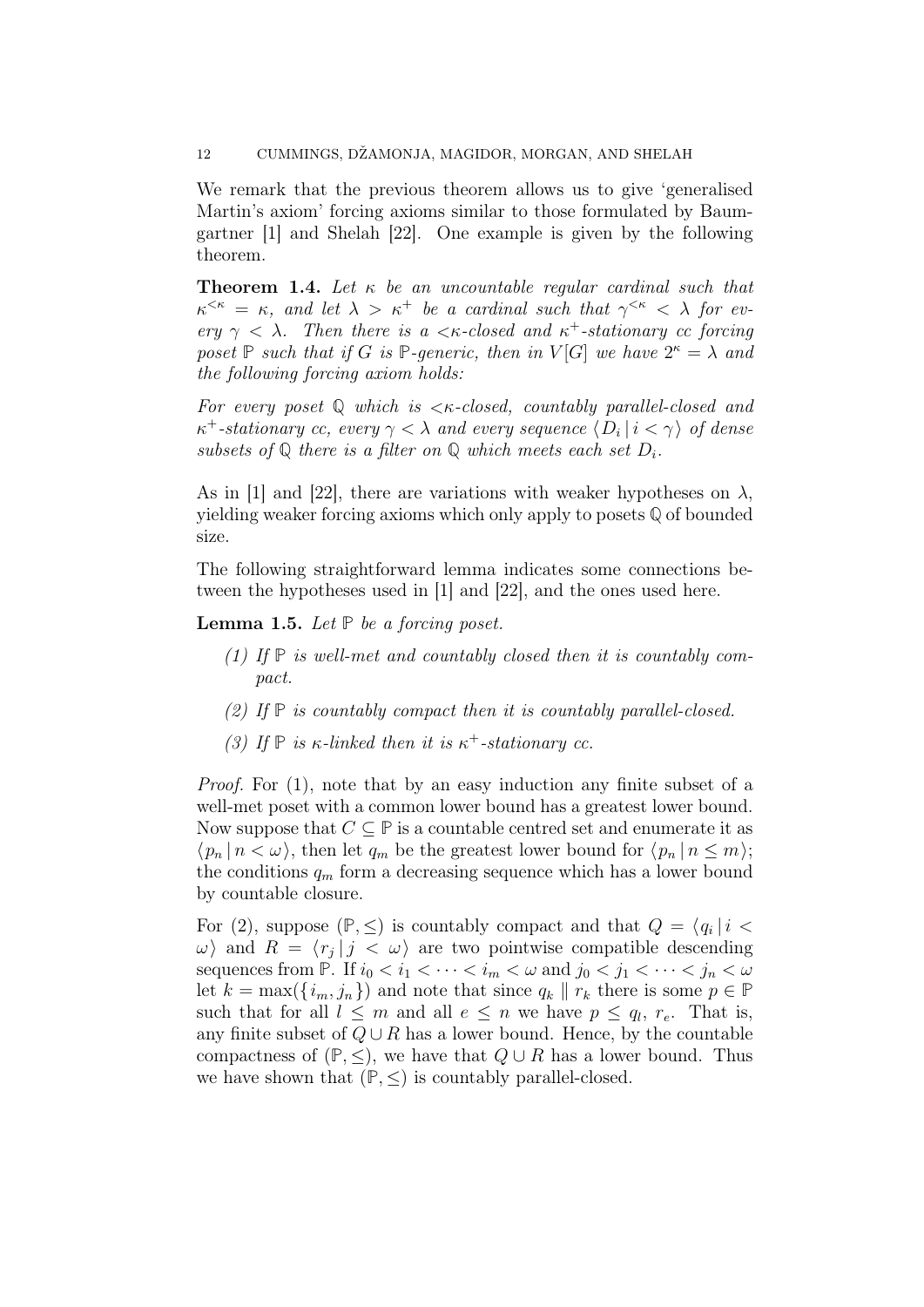For (3), suppose  $\mathbb P$  is  $\kappa$ -linked and that  $\langle A_\gamma | \gamma \langle \kappa \rangle$  is a partition of  $\mathbb P$ such that each  $A_{\gamma}$  is a pairwise compatible subset. Let  $\langle p_i | i \langle \kappa^+ \rangle \subseteq$ **P**. Define  $f: S_{\kappa}^{\kappa^+} \longrightarrow \kappa$  by  $f(i) = \gamma$  if and only if  $p \in A_{\gamma}$  for  $i \in S_{\kappa}^{\kappa^+}$  $_{\kappa}^{\prime\kappa^+}.$ Then f is a regressive function and if  $f(i) = f(j)$  we have that  $p_i$  and  $p_i$  are compatible.

One cannot reverse Lemma (1.5.(3)). For example, it is well-known that Add $(\kappa, \lambda)$  is  $\kappa^+$ -stationary cc if  $\kappa^{\leq \kappa} = \kappa$  but is not  $\kappa$ -linked if  $2^{\kappa} < \lambda$ . We give proofs of these facts for completeness. The reader may also find the proof of the former useful as a dry run for the considerably more elaborate proof in §5 that the forcing  $Q(w)$  of §4 is  $\kappa^+$ -stationary cc; the notation used here closely mirrors that used there.

**Example 1.6.** Let  $\kappa$  and  $\lambda$  be cardinals, with  $\kappa$  regular,  $\kappa^{\leq \kappa} = \kappa$  and  $2^{\kappa} < \lambda$ . Then Add $(\kappa, \lambda)$  is not  $\kappa$ -linked, however it is  $\kappa^+$ -stationary cc.

*Proof.* In order to see that  $Add(\kappa, \lambda)$  is not  $\kappa$ -linked let us suppose that  $\langle B_i | i \rangle \langle \kappa \rangle$  is a collection of  $\kappa$  many pairwise compatible subsets of Fn( $\lambda$ , 2,  $\kappa$ ). For each  $i < \kappa$  and  $\alpha < \lambda$  we have that if p,  $q \in B_i$  and  $\alpha \in \text{dom}(p) \cap \text{dom}(q)$  then  $p(\alpha) = q(\alpha)$ . Hence for each  $i < \kappa$  there is a function  $f_i \in \lambda_2$  such that for each  $p \in B_i$  we have  $p \subseteq f_i$ .

For each  $\alpha < \lambda$  define  $d_{\alpha} : \kappa \longrightarrow 2$  by  $d_{\alpha}(i) = f_i(\alpha)$ . Since  $2^{\kappa} < \lambda$ and  $\lambda$  is regular, by the pigeon-hole principle there are  $\alpha$ ,  $\beta < \lambda$  such that  $d_{\alpha} = d_{\beta}$ . Now consider  $p \in \text{Fn}(\lambda, 2, \kappa)$  such that  $\alpha, \beta \in \text{dom}(p)$ and  $p(\alpha) \neq p(\beta)$ . Then for each  $i < \kappa$  we cannot have that both  $p(\alpha) = f_i(\alpha)$  and  $p(\beta) = f_i(\beta)$ . Hence  $\bigcup \{ B_i \mid i < \kappa \} \neq \text{Fn}(\lambda, 2, \kappa)$ .

We now verify that  $Add(\kappa, \lambda)$  is  $\kappa^+$ -stationary cc.

Suppose  $\langle p^i \mid i \leq \kappa^+ \rangle$  is a collection of conditions in Add $(\kappa, \lambda)$ . For each  $i < \kappa^+$  let  $t^i = \text{dom}(p^i)$ . Let  $\{\alpha_\gamma \mid \gamma < \gamma^*\}$  be an enumeration of  $\bigcup \{ t^i \, | \, i < \kappa^+ \},$  for some  $\gamma^* \leq \kappa^+$ .

Next, for each  $i < \kappa^+$  let  $\{\alpha^i_\gamma | \gamma < \gamma^i\}$ , for some  $\gamma^i < \kappa$ , be the increasing enumeration of  $t^i$ , let  $\theta^i = \text{ssup}(\{\gamma \mid \alpha_{\gamma} \in t^i\})$ , let  $T^i =$  $\{\gamma \leq i \mid \alpha_{\gamma} \in t^{i}\},\$ and let  $q^{i} \in \text{Fn}(T^{i}, 2, \kappa)$  be defined by  $q^{i}(\gamma) = p^{i}(\alpha_{\gamma}).$ 

So each  $\alpha_{\gamma} < \kappa^{+}$ , each  $\alpha_{\gamma}^{i} < \lambda$ , each  $\theta^{i} < \kappa^{+}$ , each  $T^{i} \in [i]^{<\kappa}$  and each  $q^i \in \operatorname{Fn}(T^i, 2, \kappa) \subseteq \operatorname{Fn}(i, 2, \kappa).$ 

For  $i \in [\kappa, \kappa^+]$  let  $H_i = [i]^{<\kappa} \times \text{Fn}(i, 2, \kappa) \times \kappa$ , and write H for  $H_{\kappa^+}$ . Let  $h^*$  be an injection from H into  $\kappa^+$ . Define  $k : [\kappa, \kappa^+] \longrightarrow \kappa^+$  by setting  $k(i)$  to be the least  $i^* < \kappa^+$  such that  $H_i \subseteq H^{*-1}$  " $i^*$ .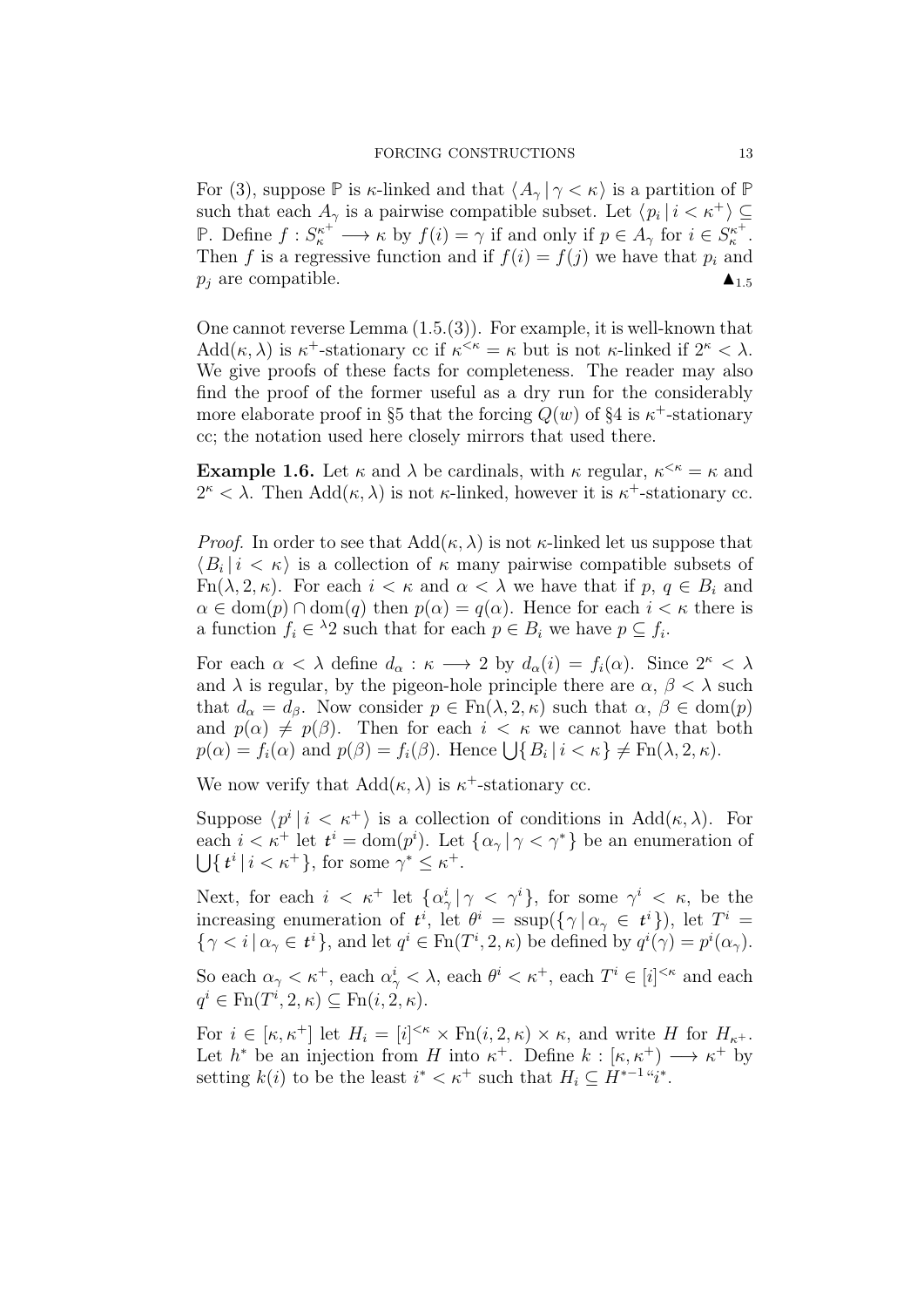Let  $\tilde{C} = \{j < \kappa^+ \, | \, \forall i < j \, (\theta^i, k(i) < j) \}.$  As the intersection of the sets of closure points of the two given functions,  $\tilde{C}$  is a club subset of  $\kappa^+$ .

Let  $h(i) = h^*(T^i, q^i, \text{otp}(t^i))$  for  $i \in \tilde{C} \cap S_{\kappa}^{\kappa^+}$  $\kappa_{\kappa}^{\kappa^+}$ , and  $h(i) = 0$  otherwise.

We have that  $h^{*-1}(h(i)) \in H_i$  for all  $i \in [\kappa, \kappa^+]$ . If  $i \in \widetilde{C} \cap S_{\kappa}^{\kappa^+}$  $\kappa^{\kappa^+}$ , since  $\overline{h^{*-1}(h(i))} < \kappa$ , there is some  $i' < i$  such that  $h^{*-1}(h(i)) \in H_{i'}$ , and hence there is some  $\tilde{i} < i$  such that  $h(i) < k(\tilde{i})$ .

Hence, as i is a closure point of k, we have  $h(i) < i$  for all nonzero  $i < \kappa^+$ .

Now suppose that  $i, j \in \widetilde{C} \cap S_{\kappa}^{\kappa^+}$  $\kappa^{\kappa^+}$ ,  $i < j$  and  $h(i) = h(j)$ . So we have  $T^i = T^j$ ,  $q^i = q^j$  and  $\text{otp}(t^i) = \text{otp}(t^j)$ .

Set  $t = t^i \cap t^j$ .

**Lemma 1.7.** (a) 
$$
(t^j \setminus t^i) \cap \{ \alpha_\gamma | i \le \gamma < j \} = \emptyset
$$
, and  
(b)  $t \subseteq \{ \alpha_\gamma | \gamma < i \}.$ 

*Proof.* Suppose  $\alpha_{\gamma} \in t^{j}$ . If  $\gamma < j$  then  $\gamma \in T^{j}$ . But  $T^{j} = T^{i}$ , so  $\gamma \in T^{i}$ . Hence  $\gamma < i$  and  $\alpha_{\gamma} \in t^i$ , proving (a). If  $\alpha_{\gamma} \in t^i$  then  $\gamma < \theta^i < j$ . (For the definition of  $\theta^i$  immediately gives that  $\gamma < \theta^i$ ; and since  $i, j \in C$ and  $i < j$  one has that  $\theta^i < j$ .) Thus if  $\alpha_\gamma \in t^i \cap t^j$  we have  $\gamma < i$  by  $(a)$ . So  $(b)$  holds.

By Lemma (1.7(b)) we have for  $\alpha_{\gamma} \in t$  that  $p^{i}(\alpha_{\gamma}) = q^{i}(\gamma) = q^{j}(\gamma) =$  $p^j(\alpha_\gamma)$ , and hence  $p^i$  and  $p^j$  agree on the intersection of their domains, and thus are compatible conditions.  $\blacktriangle_{1.6}$ 

### 2. Preserving diamond under forcing

In this section we give an account of how versions of the diamond principle at a regular cardinal  $\chi$  are preserved by certain forcing posets. We are most interested in the situation where the forcing poset is an iteration  $\mathbb{P}_{\chi}$  of length  $\chi$ , and we can find a diamond sequence  $\langle S_{\alpha} | \alpha \rangle$  $\chi \in V[G_{\chi}]$  such that  $S_{\alpha} \in V[G_{\alpha}]$  for all  $\alpha$ . We will use the results of this section in §6 and §7.

The following result is well-known. For the reader's convenience we will sketch a proof. Similar arguments appear, for example, in the proof that  $\clubsuit$  does not imply  $\diamondsuit_{\omega_1}$  in [24], §I.7 and in a preservation theorem for  $\diamondsuit^+_{\omega_1}$  in [4], §12.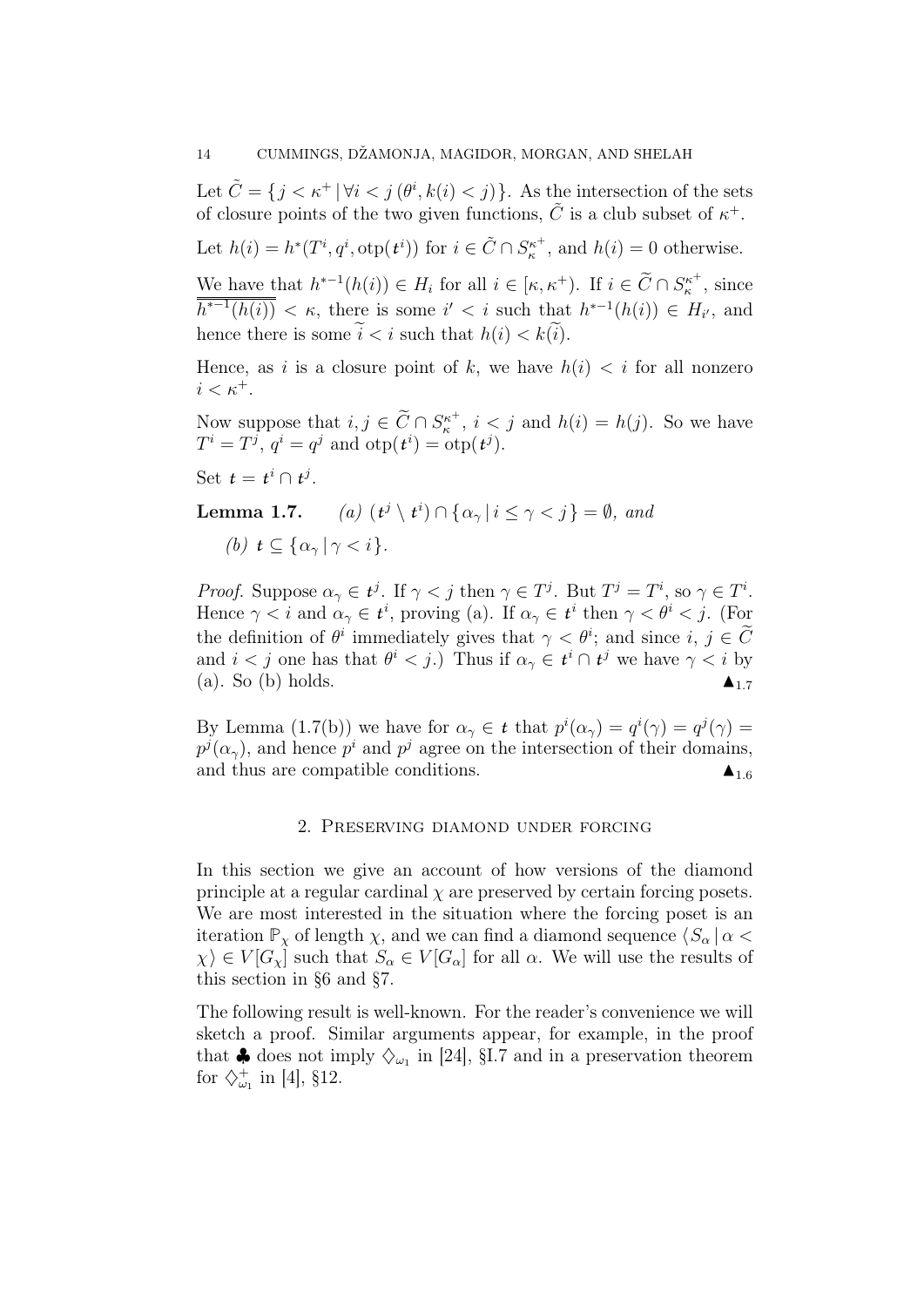**Theorem 2.1.** Let  $\chi$  be a regular uncountable cardinal, let  $\mathbb{P}$  be a forcing poset of cardinality  $\chi$  which preserves the regularity of  $\chi$  and let  $G$  be  $\mathbb{P}$ -generic over  $V$ .

- (1) If  $\Diamond_{\chi}$  holds in V and  $\mathbb P$  preserves stationary subsets of  $\chi$  then  $\diamondsuit_{\chi}$  holds in  $V[G]$ .
- (2) If  $\diamondsuit^*_\chi$  (resp  $\diamondsuit^*_\chi$ ) holds in V then  $\diamondsuit^*_\chi$  (resp  $\diamondsuit^*_\chi$ ) holds in V[G].

*Proof.* (1). Enumerate the elements of  $\mathbb{P}$  as  $p_i$  for  $i < \chi$ , fix in V a diamond sequence  $\langle T_\alpha \subseteq \alpha \times \alpha \mid \alpha < \chi \rangle$  which guesses subsets of  $\chi \times \chi$ , and in  $V[G]$  define  $S_\alpha = \{ \eta < \alpha \mid \exists i < \alpha \ (p_i \in G \text{ and } (i, \eta) \in T_\alpha ) \}.$ Now if  $S = \dot{S}^G \subseteq \chi$  we let  $T = \{(i, \eta) | p_i \Vdash \hat{\eta} \in \dot{S}\}\$ , and observe that  $\{\alpha | T \cap \alpha \times \alpha = T_{\alpha}\}\$ is stationary in V (hence also in V[G]) and  $E = \{ \alpha \mid \forall \eta \in S \cap \alpha \exists i < \alpha \ p_i \in G \text{ and } p_i \Vdash \hat{\eta} \in \dot{S} \}$  is club in  $V[G]$ ; at any point  $\alpha \in E$  such that  $T \cap \alpha \times \alpha = T_\alpha$  we have that  $S \cap \alpha = S_\alpha$ . Hence  $\langle S_\alpha | \alpha < \chi \rangle$  is a  $\diamondsuit_\chi$ -sequence in  $V[G]$ .

(2). The proofs for  $\diamondsuit^*_{\chi}$  and  $\diamondsuit^+_{\chi}$  are very similar. The key difference is that the hypothesis that the regularity of  $\chi$  is preserved suffices to see that  $E$  is club in  $V[G]$ , and the stronger form of guessing occurring in the  $\diamondsuit^*_\chi$  and  $\diamondsuit^*_\chi$  gives a club from V with which to intersect it.  $\blacktriangle_{2,1}$ 

Observation 2.2. For future reference we note that:

- (1) An entirely similar argument shows that if  $B$  is a stationary subset of  $\chi$  and  $\mathbb P$  preserves stationary subsets of  $B$ , then  $\mathbb P$ preserves  $\Diamond_{\chi}(B)$ . If  $\mathbb P$  preserves the stationarity of B then  $\mathbb P$ preserves  $\diamondsuit^*_{\chi}(B)$  and  $\diamondsuit^+_{\chi}(B)$ .
- (2) In both parts of Theorem (2.1), the value of the diamond sequence in  $V[G]$  at  $\alpha$  is computed in a uniform way from  $G \restriction \alpha$ where  $G \restriction \alpha = G \cap \{p_i \mid i < \alpha\}$ . In fact the restriction of the diamond sequence to  $\alpha + 1$  (*i.e.*,  $\langle S_i | i \le \alpha \rangle$ ) can be computed in a uniform way from  $G \restriction \alpha$ .
- (3) In the proof of part (1) of Theorem  $(2.1)$ , let A be the stationary set in  $V[G]$  given by  $A = {\alpha | S \cap \alpha = S_{\alpha}}$ . For every  $\alpha \in E$ ,  $S \cap \alpha \in V[G \restriction \alpha]$  and so easily  $E \cap \alpha \in V[G \restriction \alpha]$ . Also, by the preceding remarks,  $A \cap \alpha \in V[G \restriction \alpha]$ . If we now let  $H = A \cap E$ then  $H$  is a stationary set on which  $S$  is guessed correctly and additionally  $H \cap \alpha \in V[G \restriction \alpha]$  for all  $\alpha$  in the closure of H.

**Proposition 2.3.** Let  $\kappa$ ,  $\chi$  be regular cardinals with  $\kappa < \chi$ . Let  $\mathbb{P} =$  $\langle \langle \mathbb{P}_{\xi} | \xi \leq \chi \rangle, \langle \dot{\mathbb{Q}}_{\xi} | \xi < \chi \rangle \rangle$  be a forcing iteration with  $\langle \kappa$ -supports with  $\overrightarrow{P}_{\xi} < \chi$  for each  $\xi < \chi$ . Let G be P-generic over V.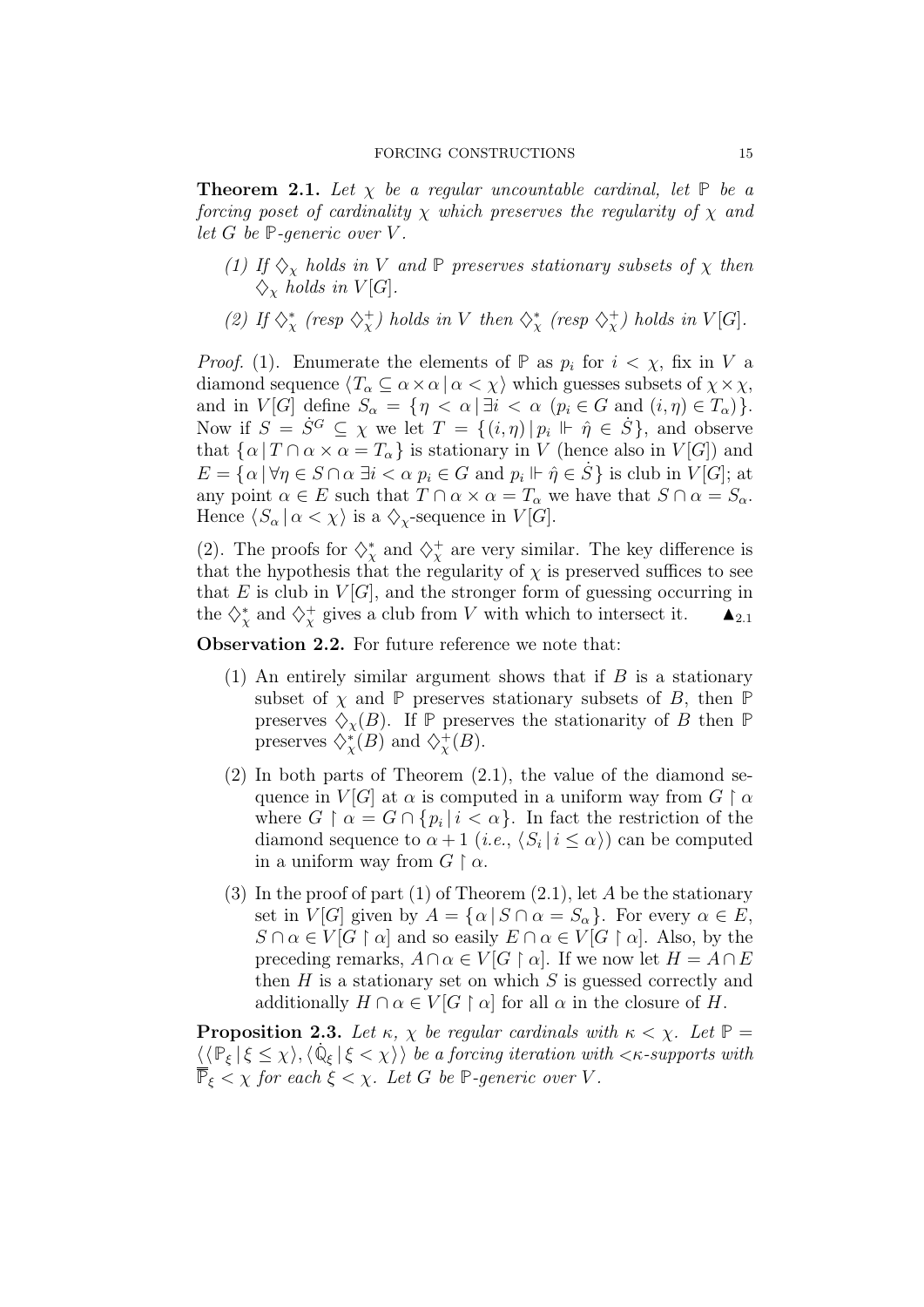Suppose A is a stationary subset of  $S^{\chi}_{\geq}$  $\frac{\partial X}{\partial \varkappa}$  and  $\diamondsuit_{\chi}(A)$  holds. Then there is a sequence  $\langle \dot{S}_{\xi} | \xi \in A \rangle$  such that

- (1) For all  $\xi \in A$ ,  $\dot{S}_{\xi}$  is a  $\mathbb{P}_{\xi}$ -name for a subset of  $\xi$ .
- (2) If in V[G] we define  $S_{\xi}$  as the interpretation of  $\dot{S}_{\xi}$  by  $G_{\xi}$  then the sequence  $\langle S_{\xi} | \xi \in A \rangle$  has the following strengthened form of the  $\Diamond_{\chi}(A)$ -property: for every  $S \subseteq \chi$  there is a stationary set  $H \subseteq A$  such that  $S \cap \xi = S_{\xi}$  for all  $\xi \in H$ , and in addition  $H \cap \xi \in V[G_{\xi}]$  for all  $\xi$  in the closure of H.

Proof. We start by observing that by arguments as in Baumgartner's survey paper on iterated forcing [1,  $\S2$ ] the poset  $\mathbb P$  is  $\chi$ -cc. We sketch the proof briefly: given a sequence  $\langle p_i | i \langle \chi \rangle$  of elements of  $\mathbb P$  we apply Fodor's theorem and the bound on the size of initial segments to find a stationary set  $U \subseteq S_{\kappa}^{\chi}$  and an ordinal  $\eta < \chi$  such that  $\text{supp}(p_i) \cap i \subseteq \eta$ and  $p_i \restriction \eta$  is constant for  $i \in U$ , then find  $i, j \in U$  such that  $\text{supp}(p_i) \subseteq$ j and argue that  $p_i$  is compatible with  $p_j$ .

Noting that  $|\mathbb{P}| = \chi$ , we enumerate  $\mathbb{P}$  as  $\langle p_{\xi} | \xi < \chi \rangle$  and identify each  $\mathbb{P}_{\xi}$  with the set of conditions  $p \in \mathbb{P}$  such that  $\text{supp}(p) \subseteq \xi$  for  $\xi < \chi$ .

Let F be  $\{\xi < \chi \, | \, \forall \varepsilon < \xi \, (\text{supp}(p_{\varepsilon}) < \xi \, \& \, \mathbb{P}_{\xi} = \{p_{\varepsilon} \, | \, \varepsilon < \xi\})\}.$  Since **P** is an iteration with  $\lt k$ -support, F is club relative to  $S^{\chi}_{\gt k}$ ≥κ . For let us define  $h : \chi \longrightarrow \chi$  by setting  $h(\varepsilon) =$  the least  $\xi$  such that  $\text{supp}(p_{\varepsilon}) \subseteq \xi$ and  $\mathbb{P}_{\varepsilon} \subseteq \{p_{\zeta} | \zeta < \xi\}$ , and define C to be the set of closure points of h.

For each  $\xi \in C \cap S_\geq^{\chi}$  $\sum_{\epsilon}^{\chi}$  and  $\varepsilon < \xi$  we have that  $\text{supp}(p_{\varepsilon}) \subseteq h(\varepsilon) < \xi$  and, since  $cf(\xi) \geq \kappa$  and the size of the support of each condition is less than  $\kappa$ , there is some  $\gamma \in C \cap \xi$  such that  $h(\varepsilon) < \gamma$  and so  $\mathbb{P}_{\varepsilon} \subseteq \{p_{\zeta} | \zeta < \gamma\}.$ Hence  $\xi \in F$ . Thus  $A \setminus F$  is non-stationary.

Since  $\mathbb P$  is  $\chi$ -cc it preserves stationary subsets of  $\chi$ , and we may therefore appeal to Theorem  $(2.1)$  and Observation  $(2.2)$  to obtain a sequence  $\langle \dot{S}_{\xi} | \xi \in A \cap F \rangle$  such that

- (1) For all  $\xi \in A \cap F$ ,  $\dot{S}_{\xi}$  is a  $\mathbb{P}_{\xi}$ -name for a subset of  $\xi$ .
- (2) If in  $V[G]$  we define  $S_{\xi}$  as the realisation of  $\dot{S}_{\xi}$  by  $G_{\xi}$ , then for every  $S \subseteq \kappa$  there is a stationary set  $H \subseteq A \cap F$  such that  $S \cap \xi = S_{\xi}$  for all  $\xi \in H$  and additionally  $H \cap \xi \in V[G_{\xi}]$  for all  $\xi$  in the closure of H.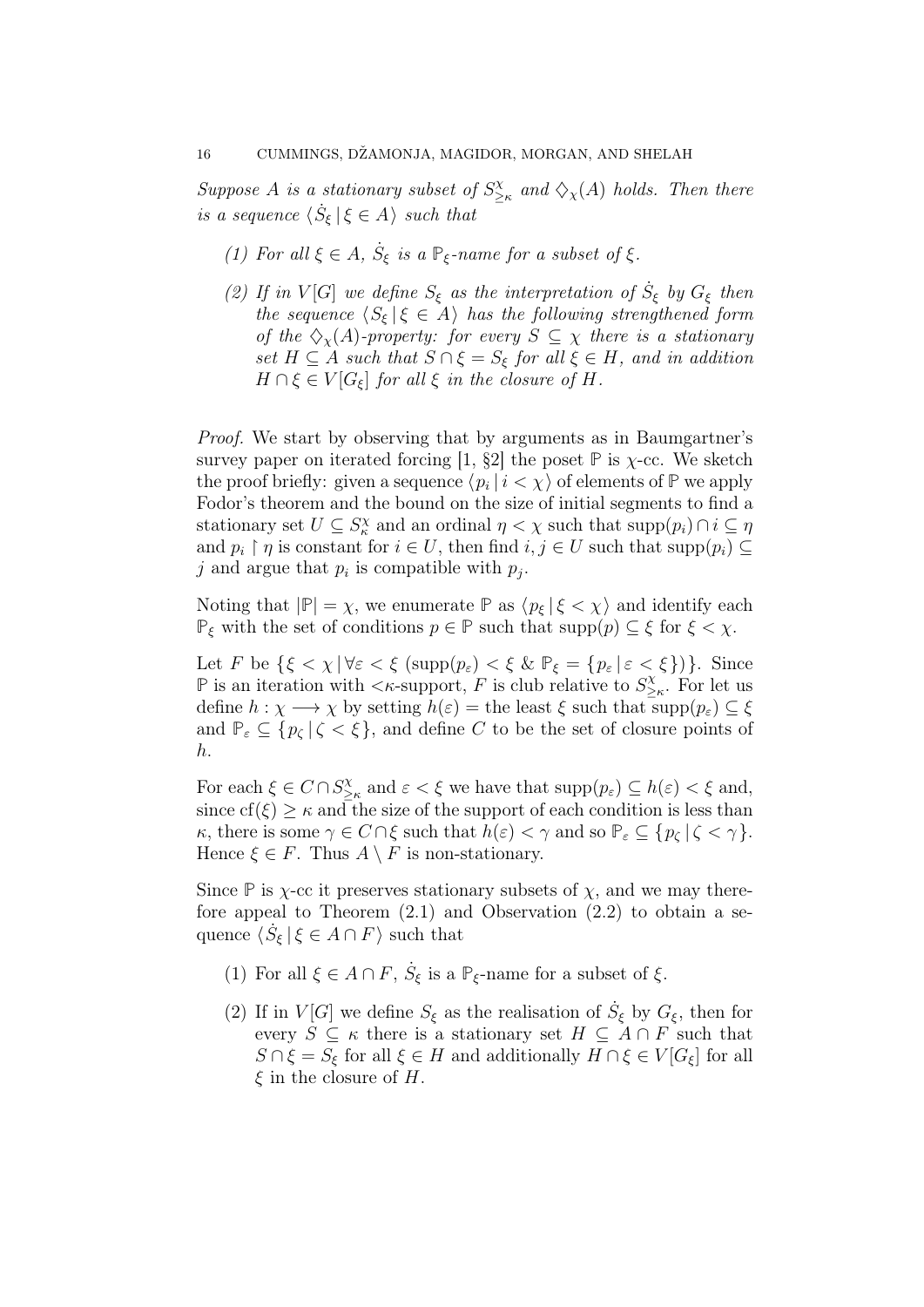To finish the proof we fill in the missing values by defining  $\dot{S}_{\xi} = \hat{\theta}$  for  $\xi \in A \setminus F.$   $\blacktriangle_{2.3}$ 

### 3. Radin forcing

As we commented in the preamble, our proof involves Radin forcing. There are several accounts of this forcing in the literature (see [20], [18], [5], [11] and [13]), each subtly different from the others, and it turns out that it does matter which version of the forcing we use. Although the proofs of the various properties of the forcing are easiest, or at least slickest, for the versions given in Cummings-Woodin ([5]) and in Gitik ([11]), using either of these here creates technical difficulties. Consequently, we shall define and use a version of Radin forcing which, except for one small alteration to which we draw attention below, closely follows that of Mitchell in [18].

First of all, we give, by induction on  $\kappa \in \text{Card}$ , the definition of the set of ultrafilter sequences at  $\kappa$ .

**Definition 3.1.** Let  $\kappa$  be a cardinal and let  $\mathcal{U}_{\kappa}$  be the collection of ultrafilter sequences at cardinals smaller than  $\kappa$ . A sequence  $u =$  $\langle u_{\tau} | \tau \langle h(u) \rangle$  is an *ultrafilter sequence at*  $\kappa$  if lh $(u)$  is a non-zero ordinal,  $u_0 = \kappa$ , so that, using the notation of the introduction,  $\kappa_u = \kappa$ , and, for  $\tau \in (0, \text{lh}(u))$ , each  $u_{\tau}$  is a  $\kappa$ -complete ultrafilter on  $V_{\kappa}$  with  $\mathcal{U}_{\kappa} \in u_{\tau}$  and satisfies the following *normality* and *coherence* conditions (with respect to  $u$ ):

(normality) if  $f: \mathcal{U}_{\kappa} \longrightarrow V_{\kappa}$  and  $\{w \in \mathcal{U}_{\kappa} | f(w) \in V_{\kappa_w}\}\in u_{\tau}$  then there is some  $x \in V_{\kappa}$  such that  $\{w \in \mathcal{U}_{\kappa} | f(w) = x\} \in u_{\tau}$ .

(coherence 1) if  $f: \mathcal{U}_{\kappa} \longrightarrow \kappa$  and  $\{w \in \mathcal{U}_{\kappa} | f(w) < \mathrm{lh}(w)\}\in u_{\tau}$  there is  $\sigma < \tau$  such that  $u_{\sigma} = \{X \subseteq V_{\kappa} | \{w \in \mathcal{U}_{\kappa} | X \cap V_{\kappa_w} \in w_{f(w)} \} \in u_{\tau} \}.$ 

(coherence 2) if  $\sigma < \tau$  and  $X \in u_{\sigma}$  then  $\{w \in \mathcal{U}_{\kappa} \mid \exists \overline{\sigma} < \text{lh}(w) X \cap V_{\kappa_w} \in$  $w_{\overline{\sigma}}\}\in u_{\tau}$ .

**Definition 3.2.** The class  $U$  is the class of all ultrafilter sequences on any cardinal:  $\mathcal{U} = \bigcup_{\kappa \in \text{Card}} \mathcal{U}_{\kappa}$ .

Definition 3.3. For clarity we re-iterate the following special cases of notation of Definition (3.1):  $\mathcal{U}_{\kappa^+}$  is the set of ultrafilter sequences at cardinals less than or equal to  $\kappa$  and  $\mathcal{U}_{\kappa^+} \setminus \mathcal{U}_{\kappa}$  is the set of ultrafilter sequences at  $\kappa$ .

Observation 3.4. As Mitchell comments in [18], by the coherence properties, if  $u \in \mathcal{U}$  and  $lh(u) \leq \kappa_u$  then for  $\tau \in (0, lh(u))$  one has that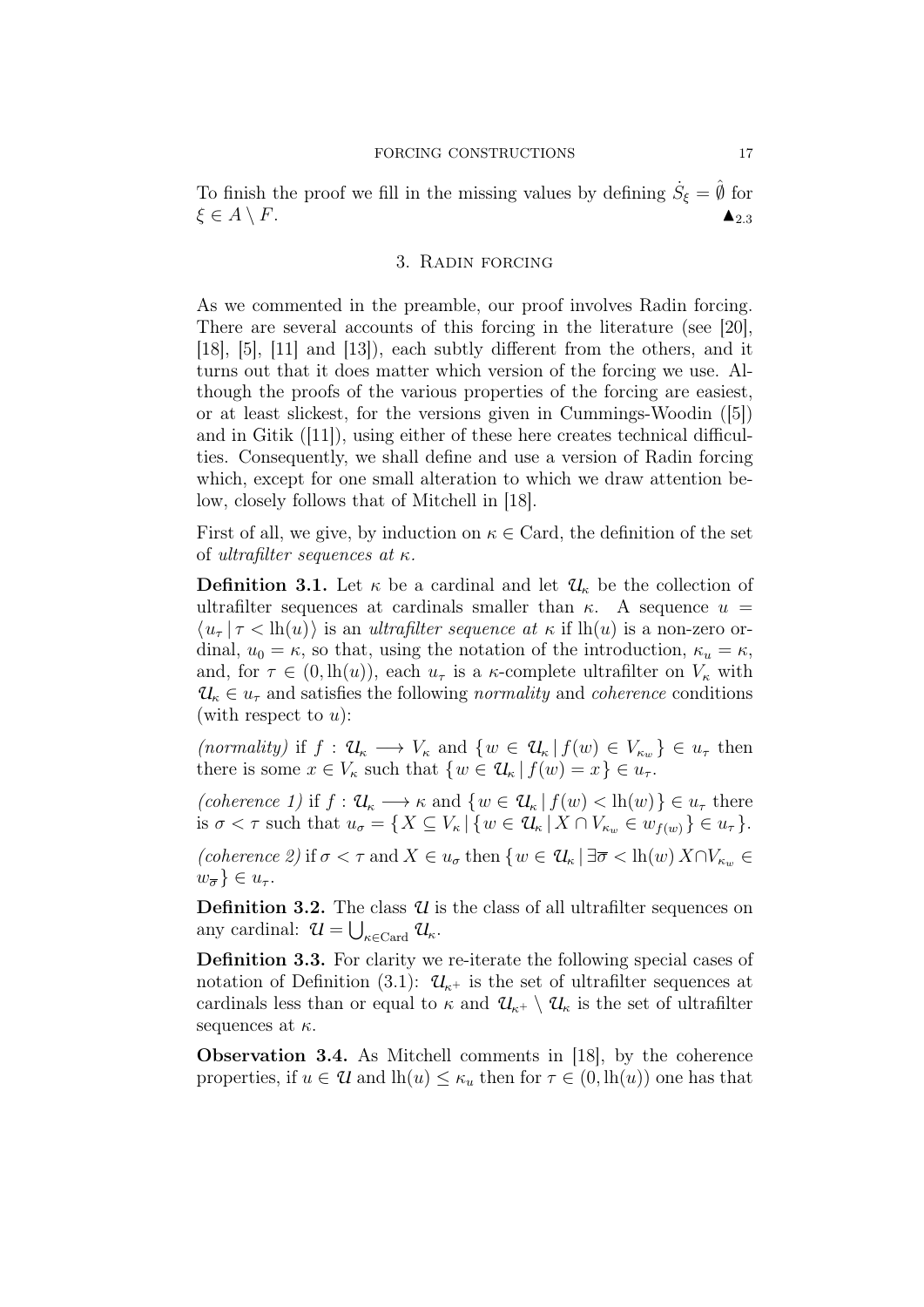$u_{\tau}$  concentrates on  $\{w \in \mathcal{U}_{\kappa_u} \mid \mathrm{lh}(w) = \tau\}$  (*i.e.*,  $\{w \in \mathcal{U}_{\kappa_u} \mid \mathrm{lh}(w) = \tau\}$ )  $\tau \} \in u_{\tau}$ ).

Observation 3.5. We need some large cardinal assumption in order to construct non-trivial ultrafilter sequences. For the purposes of this paper we can use a construction due to Radin [20]. Let  $j: V \to M$ witness that  $\kappa$  is  $2^{\kappa}$ -supercompact. Derive a sequence u by setting  $u_0 = \kappa$  and then  $u_\alpha = \{X \subseteq V_\kappa | u \restriction \alpha \in j(X)\}\)$  for  $\alpha > 0$ . One can verify that for every  $\alpha < (2^{\kappa})^+$  we have  $u \restriction \alpha \in \mathcal{U}_{\kappa}$ . In fact we will only need ultrafilter sequences of length less than  $\kappa$  in the sequel.

**Definition 3.6.** If  $u \in \mathcal{U}$  then  $\mathcal{F}(u) = \bigcap_{\tau \in (0, \text{lh}(u))} u_{\tau}$ .

**Definition 3.7.** A pair is some  $(u, A)$  with  $u \in \mathcal{U}$  and  $A \in \mathcal{F}(u)$  if  $lh(u) > 1$  and  $A = \emptyset$  if  $lh(u) = 1$ .

(Note that our notation thus far is marginally, but inessentially, different from that of [18]).

**Definition 3.8.** Let  $w \in \mathcal{U}$ .  $\mathbb{R}_w$ , Radin forcing at w, has as conditions sequences of pairs  $\langle (u_0, B_0), \ldots, (u_n, B_n) \rangle$  such that  $u_n = w$ , and, writing  $\kappa_i$  for  $\kappa_{u_i}$ ,  $(u_i, B_i) \in \mathcal{U}_{\kappa_{i+1}}$  and  $B_{i+1} \cap V_{\kappa_i^+} = \emptyset$  for  $i < n$ .

Let  $p = \langle (u_0, B_0), \ldots, (u_n, B_n) \rangle$  and  $q = \langle (v_0, D_0), \ldots, (v_m, D_m) \rangle \in$  $\mathbb{R}_w$ . Then  $q \leq p$  (q refines p) if  $m \geq n$  and

- (i) For every  $i \leq n$  there is  $j \leq m$  such that  $u_i = v_j$  and  $D_j \subseteq B_i$ .
- (ii) For every  $j \leq m$ , either  $v_j = u_i$  for some i or for the least i such that  $\kappa_{v_j} < \kappa_{u_i}, v_j \in B_i$  and  $D_j \subseteq B_i$ .

We also define  $q \leq^* p$  if  $\langle u_i | i \leq n \rangle = \langle v_i | i \leq n \rangle$  and for each  $i \leq n$  we have  $D_i \subseteq B_i$ . We say that q is a *(Radin-)direct extension* of p. Thus  $q \leq^* p$  implies  $q \leq p$ .

**Definition 3.9.** Let  $p = \langle (u_0, B_0), \ldots, (u_n, B_n) \rangle$  be a condition in  $\mathbb{R}_{u_n}$ . A pair  $(u, B)$  appears in p if there is some  $i \leq n$  such that  $(u, B) = (u_i, B_i)$ . Similarly an ultrafilter sequence u appears in p if there is some  $i \leq n$  such that  $u = u_i$ .

Thus clause (ii) in the definition of  $\leq$  in Definition (3.8) reads: if  $v_j$ does not appear in p and i is minimal such that  $\kappa_{v_j} < \kappa_{u_i}$  then  $v_j \in B_i$ and  $D_j \subseteq B_i$ .

Observation 3.10. [18] omits the last clause in the definition of what it is to be a condition. However our conditions form a dense subset of the conditions as defined in [18] and the facts that we quote from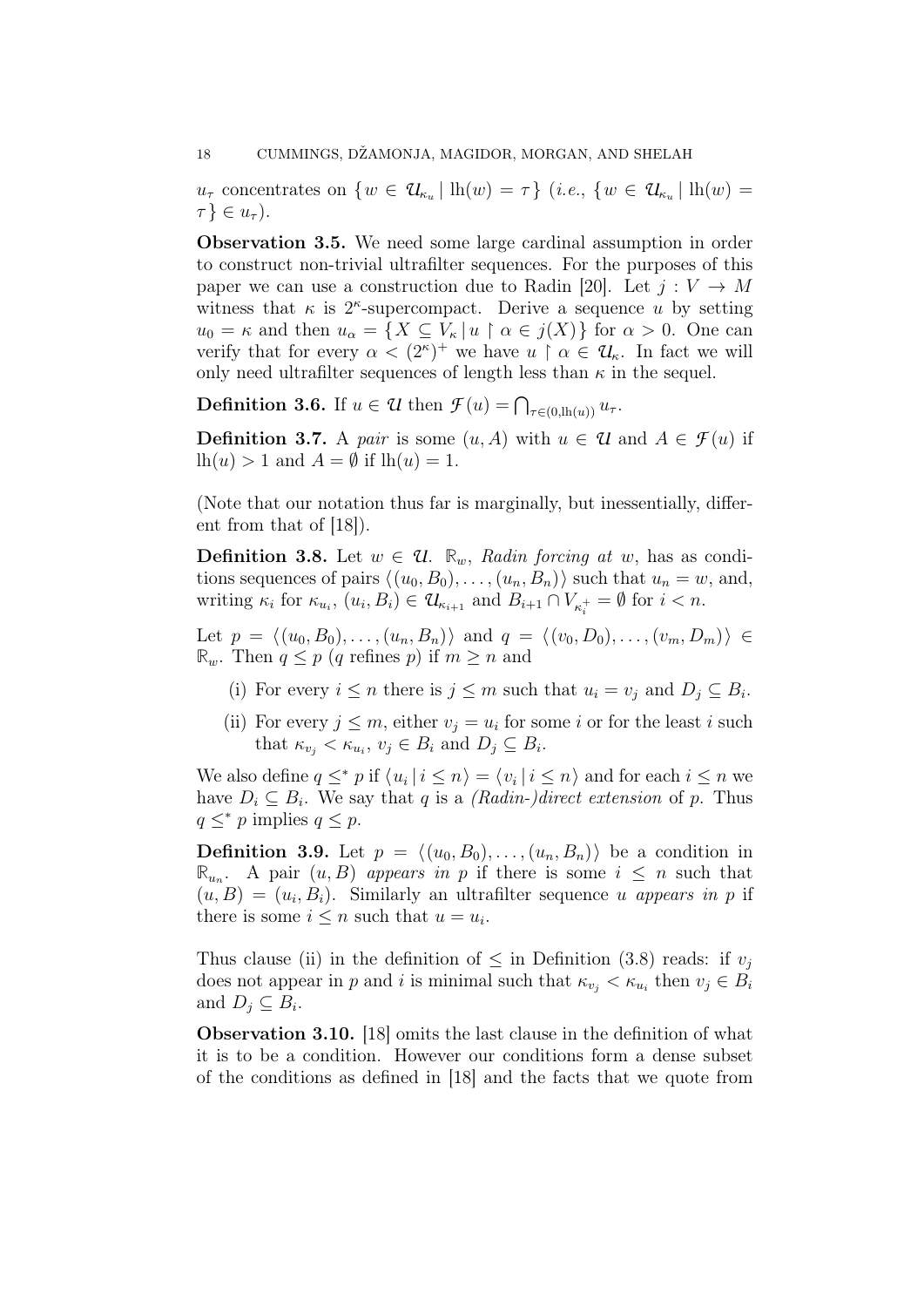[18] are also true of our forcing. This minor change is advantageous for technical reasons in order to make the proof below run smoothly.

To help orient the reader, we record a few remarks (without proof) about the nature of the generic object for the forcing poset  $\mathbb{R}_w$ . This generic object is best viewed as a sequence  $\langle u_i | i < \delta \rangle$  where  $u_i \in \mathcal{U}_{\kappa_w}$ and  $\langle \kappa_{u_i} | i \langle \delta \rangle$  is increasing and continuous. When  $lh(w) > 1$  the sequence  $\langle \kappa_{u_i} | i < \delta \rangle$  is cofinal in  $\kappa_w$ , and we will view this sequence as enumerating a club set in  $\kappa_w$  which we call the Radin-generic club set. When  $i = 0$  or i is a successor ordinal then  $lh(u_i) = 1$ , otherwise  $lh(u_i) > 1$ . The translation between the generic sequence and the generic filter is given by the following.

**Definition 3.11.** Let G be an  $\mathbb{R}_w$ -generic filter over V. The sequence  $\langle u_i | i < \delta \rangle$  is the *corresponding generic sequence* if it enumerates  $\{u \in \mathcal{U}_{\kappa_w} \mid \exists p \in G \ u \text{ appears in } p\}, i.e., \text{ the set of } u \in \mathcal{U}_{\kappa_w} \text{ which} \}$ appear in some condition in G.

**Lemma 3.12.** Let G be an  $\mathbb{R}_w$ -generic filter over V and  $\langle u_i | i < \delta \rangle$ the corresponding generic sequence. Then

$$
G = \{ p \in \mathbb{R}_w \, | \, \forall u \in \mathcal{U}_{\kappa_w} \, (u \text{ appears in } p \longrightarrow \exists i < \delta u = u_i) \, \& \, \forall i < \delta \, \exists q \le p \, (u_i \text{ appears in } q) \},
$$

i.e. G is the set of conditions  $p \in \mathbb{R}_w$  such that every  $u \in \mathcal{U}_{\kappa_w}$  which appears in  $p$  is among the sequences  $u_i$ , and every sequence  $u_i$  appears in some extension of p.

**Definition 3.13.** A lower part for  $\mathbb{R}_w$  is a condition in  $\mathbb{R}_u$  for some  $u \in \mathcal{U}_{\kappa_w}.$ 

We note that any condition in  $\mathbb{R}_w$  has the form  $y^{\frown}(w, B)$  where y is empty or a lower part for  $\mathbb{R}_w$ , and  $B \in \mathcal{F}(w)$ . In the case when y is non-empty we will say that y is the lower part of  $y^{\frown}(w, B)$ . It is easy to see that any two conditions with the same lower part are compatible, so that  $\mathbb{R}_w$  is the union of  $\kappa_w$ -many  $\kappa_w$ -complete filters and in particular it enjoys the  $\kappa_w^+$ -chain condition.

A key point is that below a condition of the form  $y^{\frown}(w, B)$  with y non-empty, everything up to the last ultrafilter sequence appearing in  $y$  is controlled by pairs in  $y$ . More formally:

**Definition 3.14.** Let  $y = \langle (u_i, B_i) | i \leq n \rangle$  be a lower part for  $\mathbb{R}_w$ . Then  $\kappa_y = \kappa_{u_n}$  and  $\mathbb{R}_y = \{q \in \mathbb{R}_{u_n} \mid q \leq y\}.$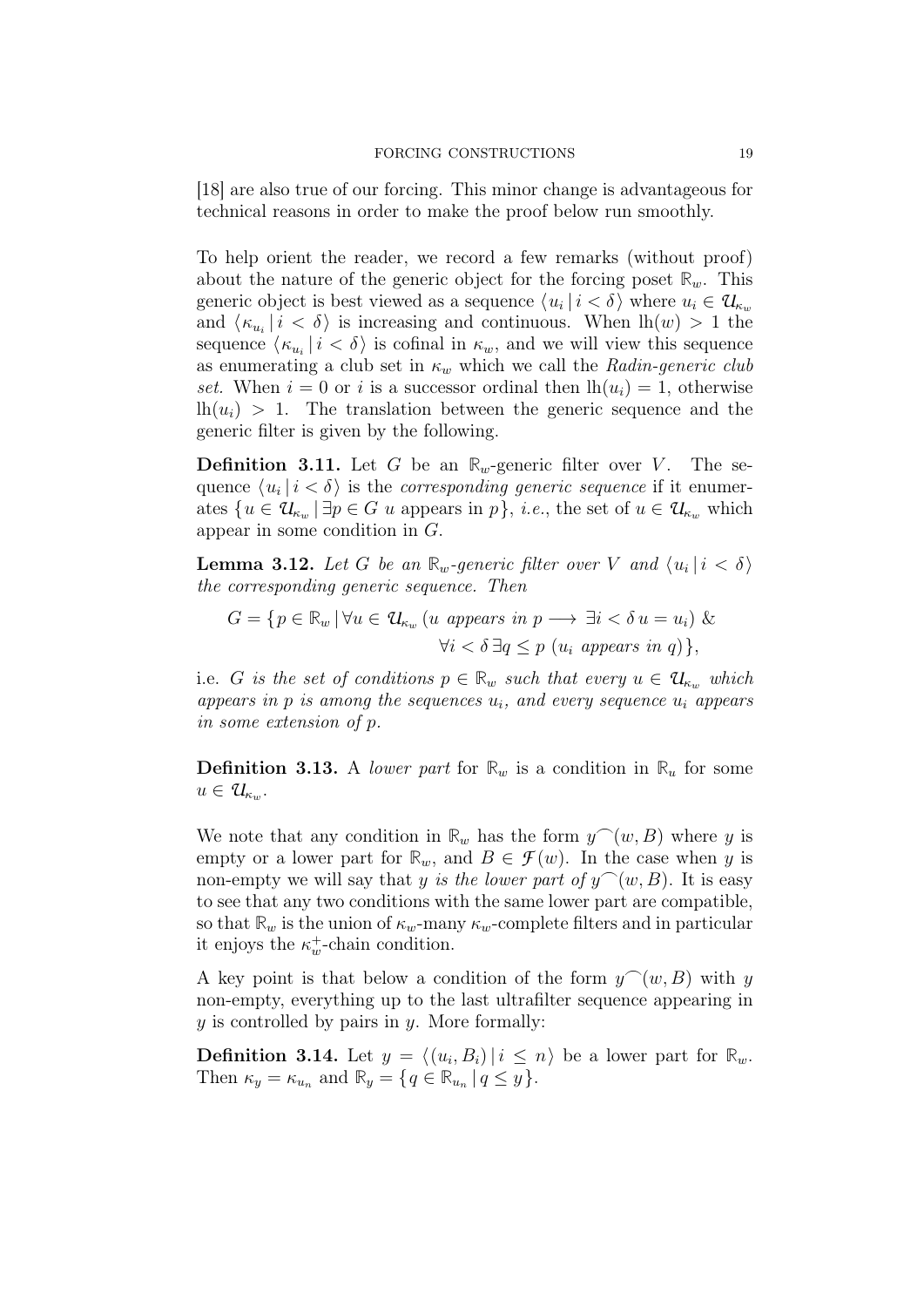**Lemma 3.15.** Let  $p = y^{\frown}(w, B)$  be a condition in  $\mathbb{R}_w$  with y nonempty. Then the subforcing  $\{q \in \mathbb{R}_w | q \leq p\}$  is isomorphic to the product  $\mathbb{R}_y \times \{q \in \mathbb{R}_w \mid q \leq (w, B \setminus \mathcal{U}_{\kappa_y^+})\}.$ 

It follows from these considerations that if  $\langle u_i | i \rangle \langle \delta \rangle$  is a generic sequence for  $\mathbb{R}_w$  and  $\zeta < \delta$ , then  $\langle u_i | i < \zeta \rangle$  is a generic sequence for  $\mathbb{R}_{u_{\zeta}}$ . More generally, if there is a condition in the generic filter with lower part y then the generic sequence induces an **R**y-generic object in the natural way.

**Definition 3.16.** Let y be a lower part for  $\mathbb{R}_w$  and let G be  $\mathbb{R}_w$ -generic over V. We say that y conforms with G if and only if y is the lower part of some condition in G.

The following lemma is a "local" version of Lemma (3.12).

**Lemma 3.17.** Let G be an  $\mathbb{R}_w$ -generic filter over V and let  $\langle u_i | i < \delta \rangle$ be the corresponding generic sequence. Let  $y = \langle (v_k, B_k) | k \leq n \rangle$  be a lower part. Then the following are equivalent:

- $(1)$  y conforms with G.
- (2) For every  $k \leq n$  the sequence  $v_k$  appears among the sequences  $u_i$ , and for every i with  $\kappa_{u_i} \leq \kappa_{v_n}$  the ultrafilter sequence  $u_i$ appears in some extension of y in  $\mathbb{R}_y$ .

Moreover, if  $i < \delta$  then  $u_i$  appears in some lower part y' which conforms with G and with  $\kappa_{y'} = \max({\{\kappa_y, \kappa_{u_i}\}})$ , and such that if  $y^{\frown}(w, B) \in G$ there is some  $B' \in \mathcal{F}(w)$  such that  $y''(w, B') \leq y'(w, B)$ .

The following result by Radin captures a key property of  $\mathbb{R}_w$ 

Theorem 3.18 (Radin). (The Prikry property for Radin forcing.) Let  $p \in \mathbb{R}_w$  and let  $\phi$  be a sentence in the forcing language. Then either there is some  $p' \leq^* p$  such that  $p' \Vdash_{\mathbb{R}_w} \phi$  or there is some  $p' \leq^* p$  such that  $p' \Vdash_{\mathbb{R}_w} \neg \phi$ .

Combining Theorem (3.18) and Lemma (3.15), we obtain a lemma (due to Radin) which will be very important in the proof of  $\kappa^+$ -cc for the main iteration. Recall that by our conventions a name for a truth value is just a name for an ordinal which is either 0 (false) or 1 (true).

**Lemma 3.19** (Radin). Let  $y^{\frown}(w, B)$  be a condition in  $\mathbb{R}_w$  with y nonempty, and let b be an  $\mathbb{R}_w$ -name for a truth value. Then there exist  $C \subseteq B$  with  $C \in \mathcal{F}(w)$  and an  $\mathbb{R}_v$  name for a truth value c such that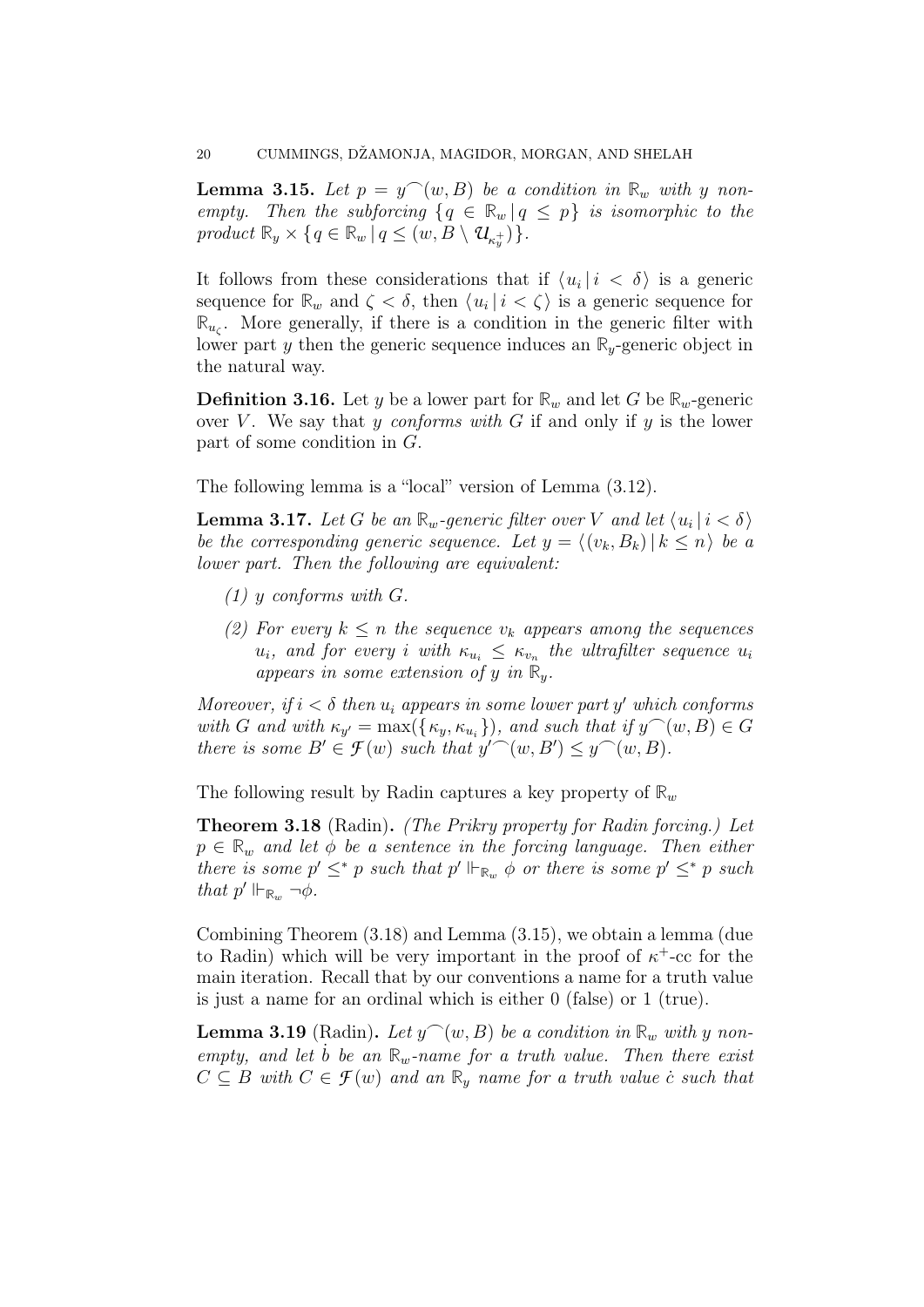whenever G is  $\mathbb{R}_w$ -generic with  $y^{\frown}(w, C) \in G$  and G' is the induced generic object for  $\mathbb{R}_y$ , then  $(\dot{b})^G = (\dot{c})^{G'}$ .

Proof. Using the factorisation given by Lemma (3.15) and the Product Lemma, we may view  $\dot{b}$  as an  $\mathbb{R}^*$ -name for an  $\mathbb{R}_y$ -name for a truth value where  $\mathbb{R}^* = \{q \in \mathbb{R}_w | q \leq (w, B \setminus \mathcal{U}_{\kappa_y^+})\}$ . Since  $|\mathbb{R}_y| < \kappa$  and a name for a truth value amounts to an antichain in  $\mathbb{R}_y$ , there are fewer than  $\kappa$  many  $\mathbb{R}_v$ -names for truth values. Since  $\mathcal{F}(w)$  is  $\kappa$ -complete we may appeal to the Prikry property for  $\mathbb{R}^*$ , and shrink  $(w, B \setminus \mathcal{U}_{\kappa_y^+})$  to  $(w, C)$ in order to decide which  $\mathbb{R}_y$ -name *c* is in question.

In the situation of Lemma (3.19), we will sometimes say that the condition  $y^{\frown}(w, C)$  reduces the  $\mathbb{R}_w$ -name *b* to the  $\mathbb{R}_y$ -name *c*<sup>.</sup> Similar arguments (which we omit) about reducing names for sets of ordinals give another important result.

**Theorem 3.20** (Radin). Let  $w \in \mathcal{U}$ , let G be  $\mathbb{R}_w$ -generic over V and let  $\langle u_j | j \rangle \langle \delta \rangle$  be the corresponding generic sequence. For every  $\alpha < \kappa_w$ , if i is largest such that  $\kappa_{u_i} \leq \alpha$ , then every subset of  $\alpha$  lying in  $V[G]$  lies in the  $\mathbb{R}_{u_i}$ -generic extension given by  $\langle u_j | j \rangle$ .

It follows readily that forcing with  $\mathbb{R}_w$  preserves all cardinals. However cofinalities may change, and the general situation is a little complicated. The main point for us is given by the following result.

**Theorem 3.21** (Radin). Let  $w \in \mathcal{U}$ , let G be  $\mathbb{R}_w$ -generic over V and assume that  $lh(w)$  is a regular cardinal  $\lambda$  with  $\lambda < \kappa_w$ . Let G be  $\mathbb{R}_{w}$ -generic. If  $\lambda$  is not a limit point of the Radin-generic club, then  $V[G] \models \lambda$  is regular and  $cf(\kappa) = \lambda$ .

We note that the condition on  $\lambda$  in this theorem is easy to arrange by working below a suitable condition in  $\mathbb{R}_w$ . For example we may arrange that the least point of the generic club is greater than  $\lambda$ .

We will also require a characterisation of Radin-genericity which is due to Mitchell.

**Theorem 3.22** (Mitchell). Let  $\langle u_i | i \rangle \langle \delta \rangle$  be a sequence of ultrafilter sequences in some outer model of  $V$ . Then the following are equivalent:

- (1) The sequence  $\langle u_i | i < \delta \rangle$  is  $\mathbb{R}_w$ -generic.
- (2) For every  $j < \delta$  the sequence  $\langle u_i | i < j \rangle$  is  $\mathbb{R}_{u_j}$ -generic, and if lh(w) > 1 then  $\mathcal{F}(w) = \{X \in V \mid \exists j < \delta \ \forall i \ j < i < \delta \implies$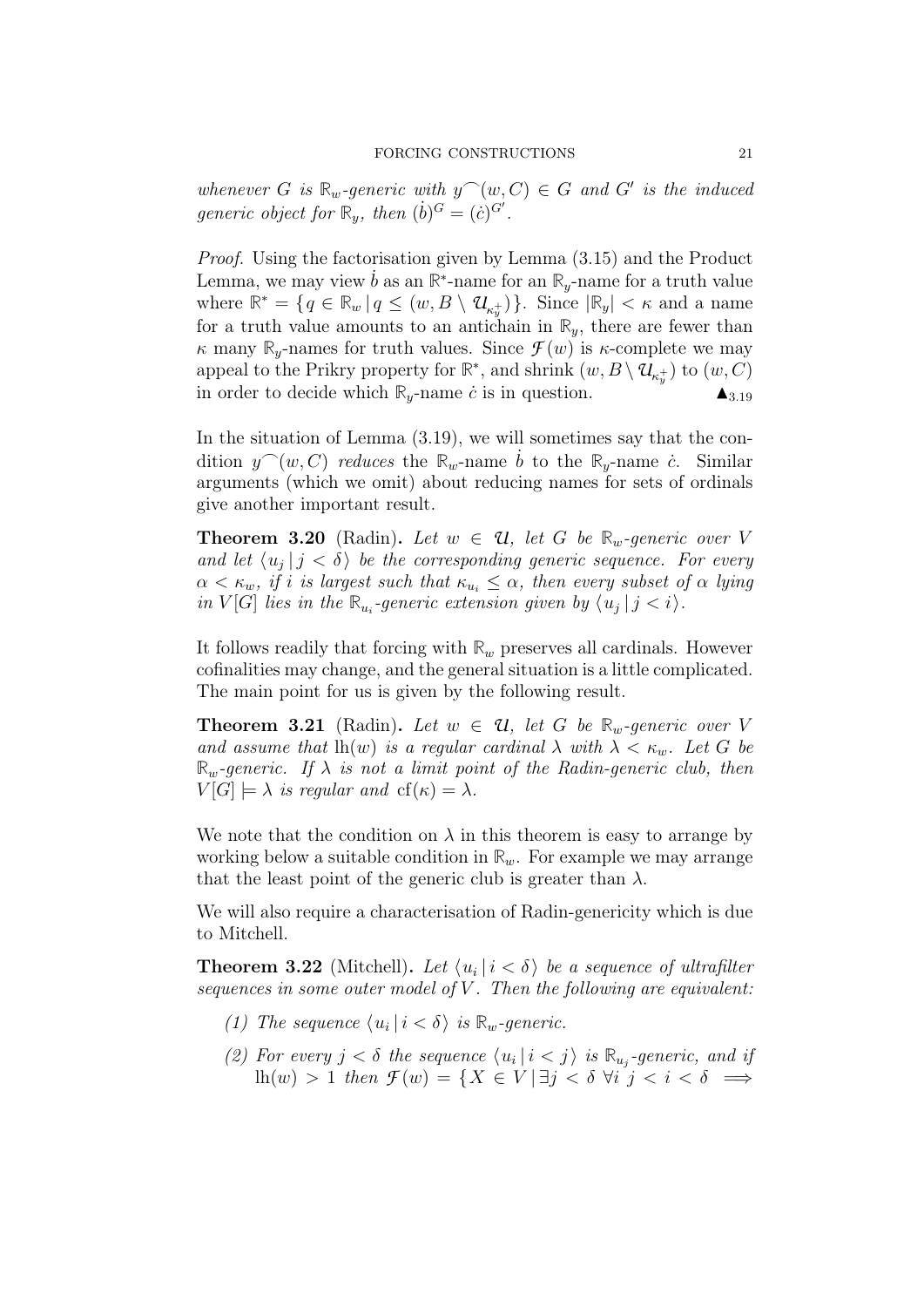$u_i \in X$  } – i.e., if  $\text{lh}(w) > 1$  then  $\mathcal{F}(w)$  is the tail filter generated on the V-powerset of  $V_{\kappa}$  by the generic sequence.

Definition 3.23. Sequences which satisfy the Mitchell criterion from Theorem  $(3.22)$  are sometimes called *geometric sequences*.

The following considerations will play a central role in the proof of Theorem (7.10).

**Observation 3.24.** Suppose that  $V \subseteq V'$  with  $V_{\kappa}^V = V_{\kappa}^V$  $\kappa^{VV'}$  (e.g.,  $V'$ might be a generic extension of  $V$  by  $\lt$   $\lt$  closed forcing). Suppose that in V' there is an ultrafilter sequence w' such that  $lh(w) = lh(w')$  and  $w(\alpha) = w'(\alpha) \cap V$  for  $0 < \alpha < \text{lh}(w)$ . Let  $\langle u_i | i < \delta \rangle$  be an  $\mathbb{R}_{w'}$ -generic sequence over  $V'$ .

• By the Mitchell criterion for genericity and the observation that  $\mathcal{F}(w) \subseteq \mathcal{F}(w')$ , the sequence  $\langle u_i | i \langle \delta \rangle$  is also an  $\mathbb{R}_w$ -generic sequence over  $V$ .

**Lemma 3.25.** Let G be an  $\mathbb{R}_w$ -generic filter over V and let  $\langle u_i | i < \delta \rangle$ be the corresponding generic sequence. Let  $y = \langle (v_k, B_k) | k \leq n \rangle$  be a lower part. Then the following are equivalent:

- (1) y conforms with G.
- (2) For every k the sequence  $v_k$  appears among the sequences  $u_i$ , and for every i with  $\kappa_{u_i} \leq \kappa_{v_n}$  either  $u_i$  appears among the sequences  $v_k$  or  $u_i \in B_k$  for the least k such that  $\kappa_{u_i} < \kappa_{v_k}$ .

Proof. It is immediate that the first condition implies the second. For the converse direction, by Lemma (3.17), we need to verify that every sequence  $u_i$  with  $\kappa_{u_i} \leq \kappa_{v_n}$  appears in some element of  $\mathbb{R}_v$ . This is immediate when  $u_i$  appears among the  $v_k$ , so we assume that it does not and let k be least with  $\kappa_{u_i} < \kappa_{v_k}$ . If  $lh(u_i) = 1$  then we may extend y by shrinking  $B_k$  to  $B_k \setminus \mathcal{U}_{\kappa_{u_i}^+}$  and inserting the pair  $(u_i, \emptyset)$ . If lh $(u_i) > 1$  then *i* is limit and by hypothesis  $u_j \in B_k$  for all large  $j < i$ , so that (by the geometric condition from part (2) of Theorem (3.22))  $B_k \cap V_{\kappa_{u_i}} \in \mathcal{F}(u_i)$ . In this case we may extend y by shrinking  $B_k$  to  $B_k \setminus \mathcal{U}_{\kappa_{u_i}^+}$  and inserting the pair  $(u_i, B_k \cap V_{\kappa_{u_i}})$  $\triangle$ <sub>3.25</sub>

A very similar argument gives:

**Lemma 3.26.** Let G be an  $\mathbb{R}_w$ -generic filter over V and let  $\langle u_i | i < \delta \rangle$ be the corresponding generic sequence. Let  $y^{\frown}(w, B)$  be a condition.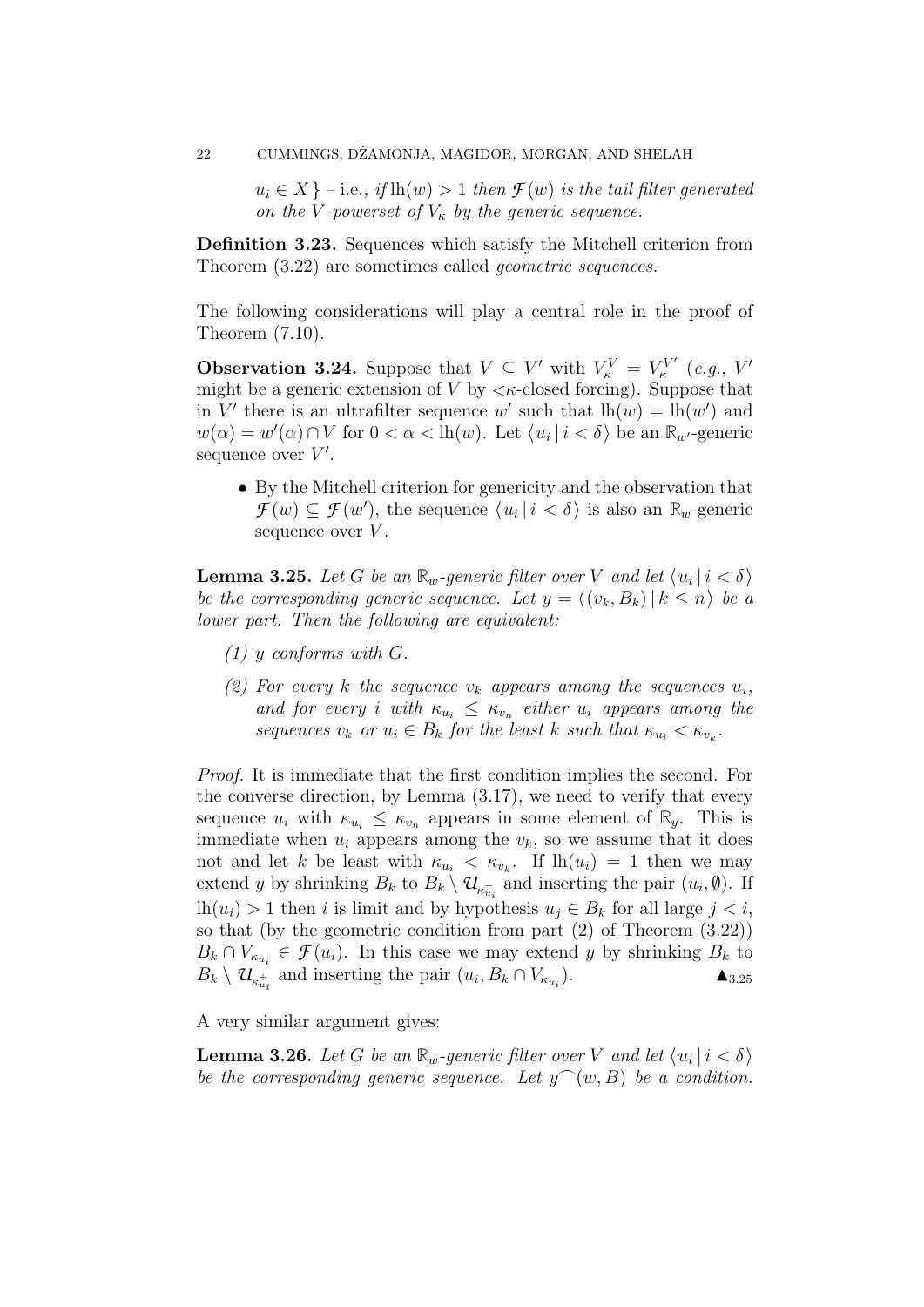Then  $y^{\frown}(w, B) \in G$  if and only if y conforms with G and  $u_i \in B$  for all i such that  $\kappa_{u_i} > \kappa_{u_i}$ .

For use later we make a technical definition which is motivated by the Mitchell criterion for genericity, and will be used in the definition of the main iteration.

**Definition 3.27.** For  $y = \langle (u_i, B_i) | i \langle n \rangle \rangle$  a lower part for  $\mathbb{R}_w$ ,  $A =$  $\langle A_{\rho} | \rho \langle \rho^* \rangle$  a sequence of subsets of  $V_{\kappa_w}$  and  $\eta \langle \kappa_w \rangle$  we say y is harmonious with A past or above  $\eta$ , if for each i with  $i < n$  one of the following conditions holds.

- $\kappa_{u_i} < \eta$ .
- $\kappa_{u_i} = \eta, u_i = \langle \eta \rangle$  and  $B_i = \emptyset$ .
- $\kappa_{u_i} > \eta$ , and  $\{u_i\} \cup B_i \subseteq \bigcup_{\rho < \rho^*} A_\rho \setminus \mathcal{U}_{\eta^+}.$

Observation 3.28. We record some remarks about the preceding definition.

- If a lower part  $y$  is harmonious with  $A$  past  $\eta$  it divides rather strictly into a part below  $\eta$  and a part above: there is no  $(u_i, B_i)$ appearing in y such that  $\eta \leq \kappa_{u_i}$  while  $\kappa_v \leq \eta$  for some  $v \in B_i$ .
- Definition (3.27) depends only on the set  $\bigcup_{\rho < \rho^*} A_\rho$  rather than the sequence A itself. It is phrased in this way to avoid encumbering later definitions with union signs.

The following lemma shows how to thin a lower part conforming with a Radin generic sequence to one which still conforms and which is also harmonious past some  $\eta$  with a sequence of sets whose union contains the interval of the generic sequence consisting of those measure sequences with critical point at least  $\eta$  and which it can 'see'. This, also, is useful for the proof of Theorem (7.10).

**Lemma 3.29.** Let G be an  $\mathbb{R}_w$ -generic filter over V and let  $\langle u_i | i < \delta \rangle$ be the corresponding generic sequence. Let  $A = \langle A_{\rho} | \rho \langle \rho^* \rangle$  be such that each  $A_{\rho}$  is a set of measure sequences with a common critical point  $\kappa_{\rho} < \kappa$ , let  $a = {\kappa_{\rho} | \rho < \rho^* }$  and let  $D = \bigcup_{\rho < \rho^*} A_{\rho}$ .

Suppose that  $\eta$  is a successor point in the generic club set  $C$  such that  $u_i \in D$  for all i such that  $\eta \leq \kappa_{u_i} < \text{ssup}(a)$ .

Let y be a lower part conforming with G with  $\kappa_y < \text{ssup}(a)$ , and suppose that  $\langle \eta \rangle$  appears in y. Then there is a lower part y' such that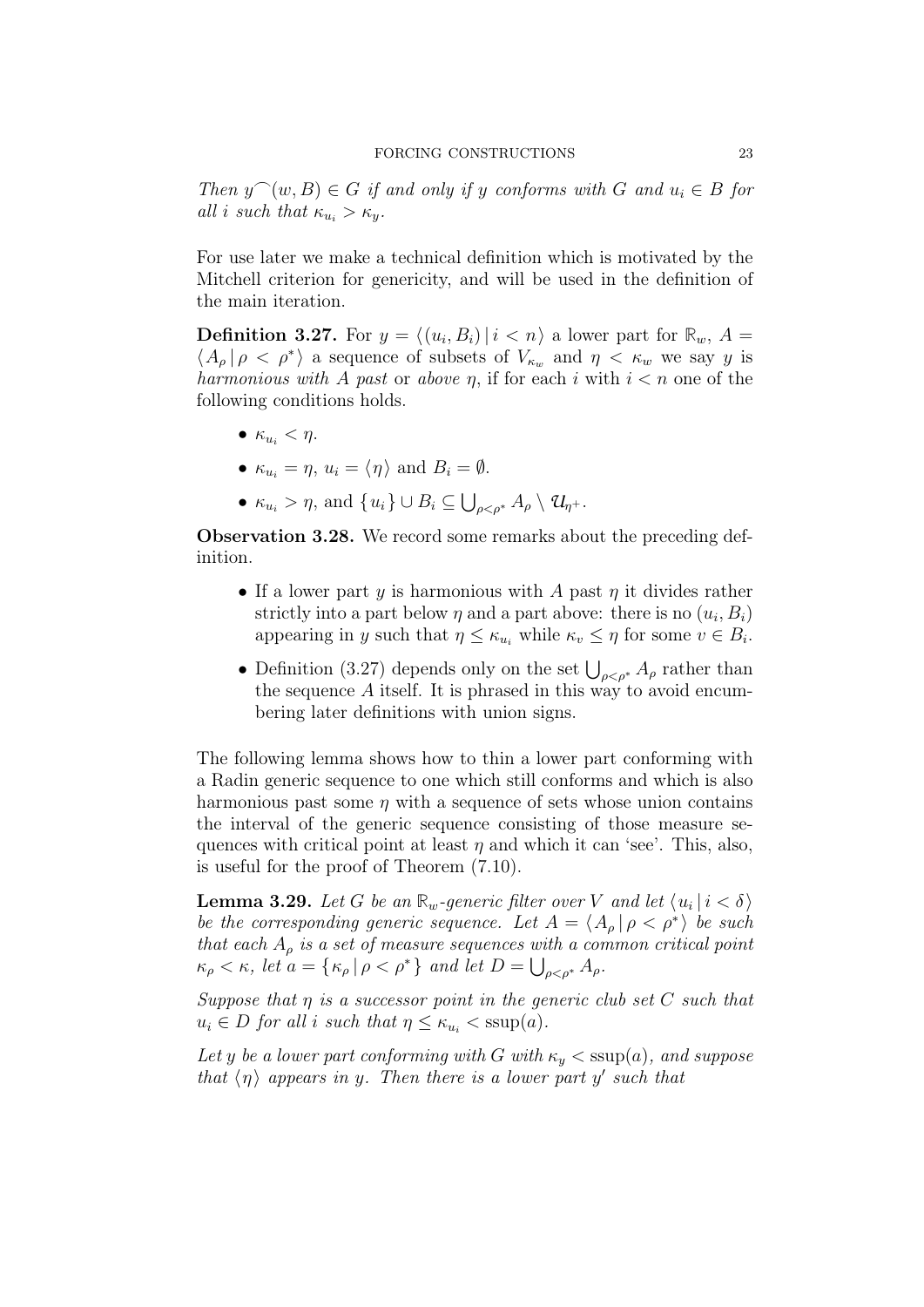- (1) y' is a direct extension of y in  $\mathbb{R}_y$ ,
- $(2)$  y' conforms with G, and
- (3)  $y'$  is harmonious with A past  $\eta$ .

Proof. By the definition of conformity all sequences appearing in y have the form  $u_i$  for some *i*. We will obtain  $y'$  by some judicious shrinking of the measure one sets appearing as the second entries of pairs in  $y$ .

Consider the pairs  $(v, B)$  appearing in y. If  $\kappa_v < \eta$  there is no problem, and if  $\kappa_v = \eta$  then (as  $\eta$  is a successor point in C) we have  $v = \langle \eta_{\varepsilon} \rangle$ and  $B = \emptyset$ , so again there is no problem.

Suppose now that  $(v, B)$  appears in y and  $\kappa_v > \eta$ . By the definition of conditionhood, B contains no measure sequence u with  $\kappa_u \leq \eta$ . Let j be such that  $v = u_j$ , and recall that  $lh(v) = 1$  and  $B = \emptyset$  for j a successor, and  $lh(v) > 1$  and  $B \in \mathcal{F}(v)$  for j a limit.

By hypothesis we have  $u_i \in D$  for all i such that  $\kappa_{u_i} \geq \eta$ ; it follows by the "geometric" criterion for genericity (see Theorem  $(3.22)$ ) that if j is a limit then  $D \cap V_{\kappa_v} \in \mathcal{F}(v)$ . So when  $v = v_j$  for j a limit, we may shrink *B* to obtain a set  $B' = B \cap D$  with  $B' \in \mathcal{F}(v)$ . We define y' to be the resulting lower part.

**Lemma 3.30.** If y is a lower part which is harmonious with A past  $\eta$ and  $y' \in \mathbb{R}_y$ , then y' is harmonious with A past  $\eta$ .

*Proof.* We consider each pair  $(u, B)$  appearing in y'. If u already appears in y then we have that  $(u, B')$  appears in y for some B' such that  $B \subseteq B'$ , and it is easy to see that in all cases the harmoniousness conditions are satisfied. If u does not appear in y then let  $(v, C)$  be the unique pair appearing in y such that  $u \in C$ , and consider the various cases of the definition for the pair  $(v, C)$ : if  $\kappa_v < \eta$  then  $\kappa_u < \eta$  and we are done, the case  $\kappa_v = \eta$  cannot occur as  $C \neq \emptyset$ , and if  $\kappa_v > \eta$  then  $\{u\} \cup B \subseteq C \subseteq \bigcup_{\rho < \rho^*} A_\rho \setminus \mathcal{U}_{\eta^+}.$   $\blacktriangle_{3.30}$ 

# 4. THE DEFINITION OF  $Q(w)$ , AND USEFUL PROPERTIES OF IT.

Suppose that U is a measure on a measurable cardinal  $\kappa$ . Recall that  $\kappa$ -*Mathias forcing* using U has as conditions pairs  $(s, S)$  with  $s \in [\kappa]^{<\kappa}$ ,  $S \in U$  and ssup(s)  $\leq \min(S)$  and ordering given by  $(t, T) \leq (s, S)$  if  $s = t \cap \text{ssup}(s)$  and  $T \cup (t \setminus s) \subseteq S$ . This forcing preserves cardinals as it is  $\lt$  *k*-directed closed and has the  $\kappa^+$ -chain condition. If G is a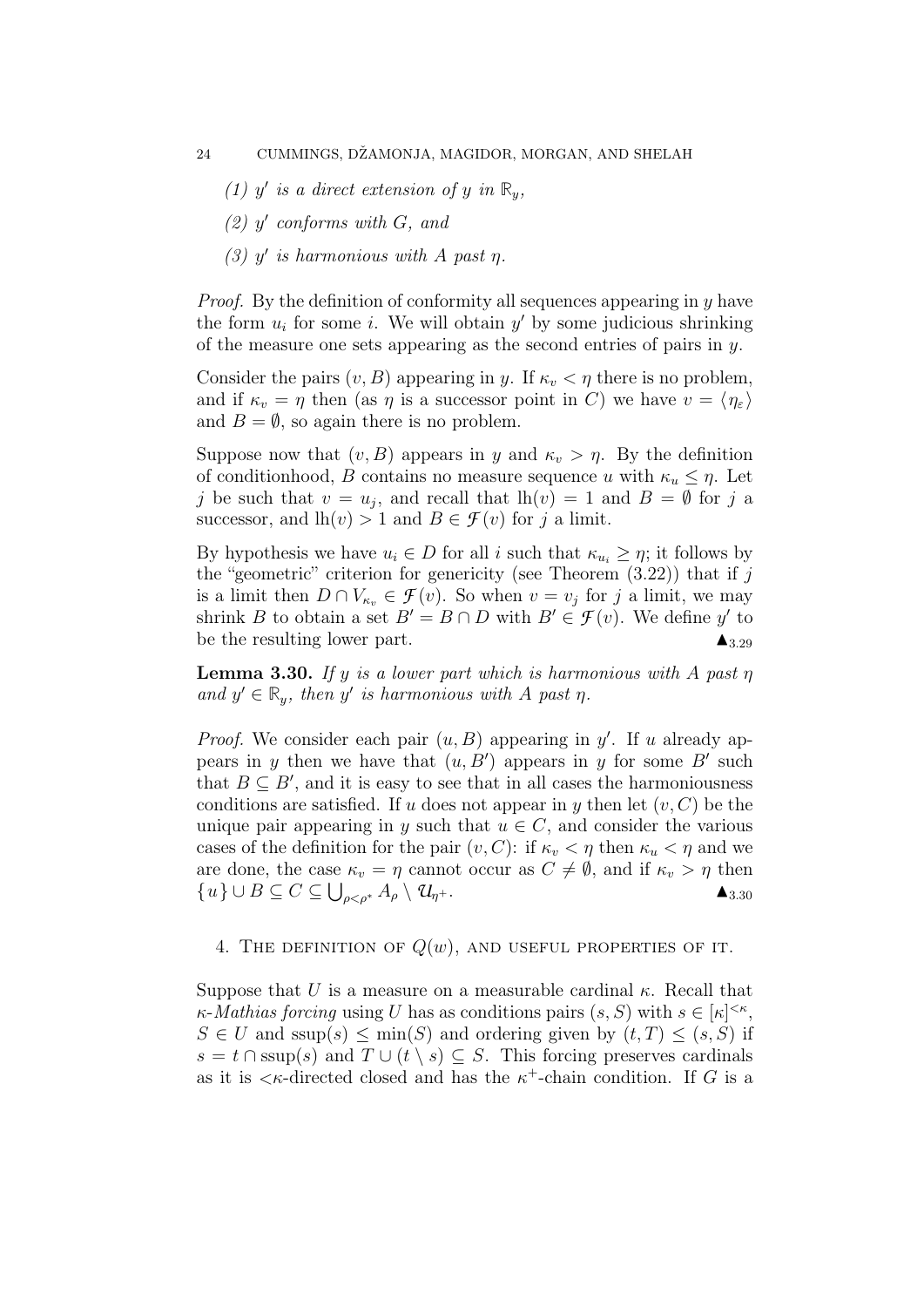generic filter over V for the forcing and  $y = \bigcup \{ s | \exists S \in U(s, S) \in G \}$ then for all  $S \in \mathcal{P}(\kappa)$  we have that  $S \in U$  if and only if there is some  $\alpha < \kappa$  such that  $y \setminus \alpha \subset S$ . Consequently, the forcing is also known as the forcing to *diagonalise*  $U$ <sup>1</sup>

We also recall Ellentuck's topologically inspired notation ([8]) that if  $(s, S)$  is a condition in this forcing then  $[s, S] = \{y \in [\kappa]^\kappa | s \subseteq y \subseteq$  $s \cup S$ . Using this notation we have that  $(t, T) \leq (s, S)$  if and only if  $[t, T] \subseteq [s, S].$ 

In this section we define two forcing posets. The first poset  $M(w)$  is the analogue of the  $\kappa$ -Mathias forcing for ultrafilter sequences w; it will diagonalise the filter  $\mathcal{F}(w)$ . The second poset  $Q(w)$  is the variant of  $M(w)$  which is tailored, in the style of the analogous forcing from [6]. to deal with Radin forcing names for graphs, and binary relations more generally, on  $\kappa^+$ .

One can view  $\kappa$ -Mathias forcing as adding a subset y of  $\kappa$  which is potentially a member of  $U'$  for some normal measure  $U'$  extending  $U$ in some generic extension. In the same spirit,  $M(w)$  is designed to add a set  $A \subseteq V_{\kappa_w}$  which is potentially a member of  $\mathcal{F}(w')$  for some sequence w' in a  $\lt$   $\kappa_w$ -closed generic extension where  $\text{lh}(w') = \text{lh}(w)$ and  $w'_i \supseteq w_i$  for  $0 < i < \ln(w)$ .

For the rest of this section we fix an ultrafilter sequence w with  $\ln(w)$ 1, and write  $\kappa$  for  $\kappa_w$ .

**Definition 4.1.**  $M(w)$  is the forcing with conditions  $p = (A, B)$ , with:

- $A = \langle A_\rho | \rho < \rho^p \rangle$ , where  $\rho^p < \kappa$ ,
- $\bullet \ \forall \rho < \rho^p \left( A_\rho \subseteq u_\kappa \ \& \ A_\rho \neq \emptyset \ \& \ \exists \kappa_\rho < \kappa \ \forall u \in A_\rho \ \kappa_u = \kappa_\rho \right),$
- $\bullet \forall \rho < \rho^p \; \forall u \in A_\rho \forall \tau \in (0, \mathrm{lh}(u)) \; u \upharpoonright \tau \in A_\rho,$

<sup>&</sup>lt;sup>1</sup>The earliest uses of this forcing of which we have evidence are in unpublished work from 1992 by Shizuo Kamo ([14]) and Tadatoshi Miyamoto, independently, on the splitting number for uncountable cardinals. See, for example, the reports on this work in [27] and [28]. The latter paper, in particular, gives a full account of their principal result, that it is consistent relative to there being a supercompact cardinal that there is an uncountable cardinal  $\kappa$  with splitting number  $\mathfrak{s}_{\kappa}$  greater than  $\kappa^+$ , and its proof via iterating this forcing. Unfortunately we have not had access to the preprint [14] itself.

A rather similar forcing, however, was given by Henle ([12]) in the early 1980s in the choiceless context of cardinals with strong partition properties. Henle called his forcing Radin-like forcing – the descriptor referring to properties of the subset of the cardinal added rather than the form of the conditions.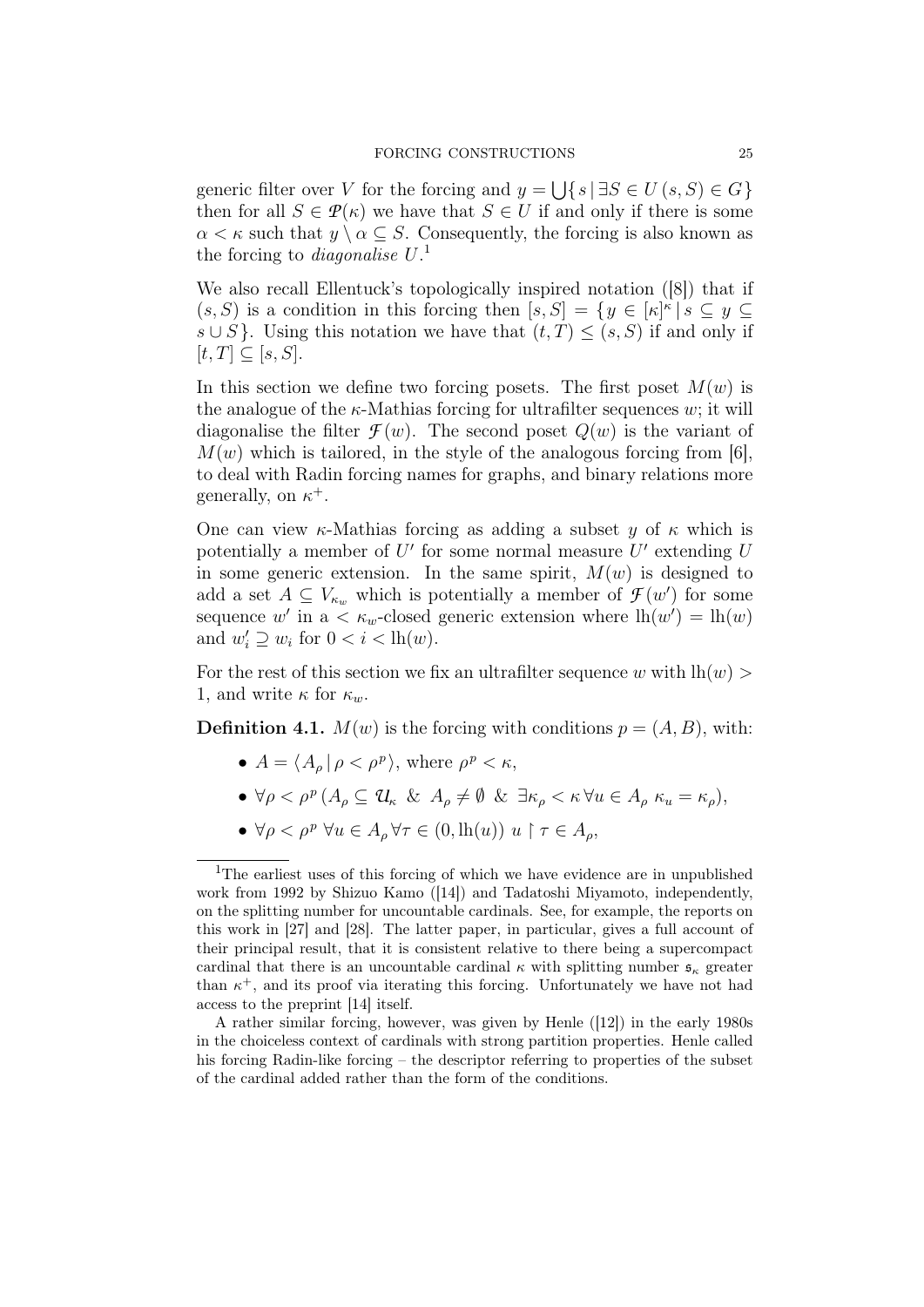- $\langle \kappa_\rho | \rho < \rho^p \rangle$  is strictly increasing,
- $B \in \mathcal{F}(w)$ ,
- $\forall v \in B$   $\forall \tau \in (0, \text{lh}(v))$   $(v \upharpoonright \tau \in B)$ , and
- $\sup(\{\kappa_o | \rho < \rho^p\}) \le \min(\{\kappa_v | v \in B\}).$

If  $p, q \in M(w)$  then  $q \leq p$  if  $A^p = A^q \restriction \rho^p$  and  $B^q \cup \bigcup_{\rho \in [\rho^p, \rho^q)} A^q_{\rho} \subseteq B^p$ , while  $q \leq^* p$  if  $q \leq p$  and  $A^q = A^p$ . If  $p, q \in M(w)$  and  $q \leq^* p$  we say that q is a *direct extension* of  $p$ .

**Definition 4.2.** Set  $[A^p, B^p]$  to be

$$
\{\langle D^{\rho} | \rho < \kappa \rangle \, | \, \forall \rho < \kappa \, (D^{\rho} \subseteq \mathcal{U}_{\kappa} \& \exists \kappa_{\rho} < \kappa \, \forall u \in D^{\rho} \, (\kappa_u = \kappa_{\rho}) \& \forall u \in D^{\rho} \, \forall \tau \in (0, \text{lh}(u)) \, (u \upharpoonright \tau \in D^{\rho}) \, \& \langle \kappa_{\rho} | \rho < \kappa \rangle \text{ is strictly increasing } \& \langle D^{\rho} | \rho < \rho^{p} \rangle = A^{p} \& \bigcup \{ D^{\rho} | \rho \in [\rho^{p}, \kappa) \} \subseteq B^{p} \}.
$$

Then 
$$
(A^q, B^q) \leq (A^p, B^p)
$$
 if and only if  $[A^q, B^q] \subseteq [A^p, B^p]$ .

It is useful to have a name for the set of cardinals which are the first elements of the various ultrafilter sequences appearing anywhere in  $A^p$ for  $p \in M(w)$ . Accordingly we make the following definition.

**Definition 4.3.** If  $p = (A, B) \in M(w)$  let  $a^p = {\kappa_\rho | \rho < \rho^p}.$ 

Now we move on to the definition of the forcing  $Q(w)$ . This is carried out under the following running combinatorial assumption.

**Setting 4.4.** Suppose  $\mathcal{T}$  is a binary  $\kappa^+$ -Kurepa tree with  $\Upsilon$  many branches.

**Definition 4.5.** Let  $\langle b_{\alpha} | \alpha < \Upsilon \rangle$  enumerate a set of branches through *T*. Let  $\langle E_\alpha | \alpha < \Upsilon \rangle$  be a list of canonical  $\mathbb{R}_w$ -names for binary relations on  $\kappa^+$ . We will use the sequences  $\langle b_\alpha | \alpha < \Upsilon \rangle$  and  $\langle \dot{E}_\alpha | \alpha < \Upsilon \rangle$  as parameters in the definition of the forcing  $Q(w)$ .

 $Q^*(w)$  is the forcing with conditions  $p = (A, B, t, f)$  satisfying the following four clauses.

- (1)  $(A, B) \in M(w)$  (see Definition (4.1)). We set  $a = a^{(A,B)}$ .
- (2)  $t \in [(a \cap \sup(a)) \times \Upsilon]^{<\kappa}$  and  $f = \langle f_\alpha^\eta | (\eta, \alpha) \in t \rangle$ . For  $\eta \in$  $a \cap \sup(a)$ , set  $t^{\eta} = \{ \alpha \mid (\eta, \alpha) \in t \}.$
- (3)  $\forall \eta \in a \cap \text{sup}(a) \ \forall \alpha \in t^{\eta} \ d_{\alpha}^{\eta} = \text{dom}(f_{\alpha}^{\eta}) \in [\kappa^{+}]^{<\kappa}.$
- (4)  $\forall \eta \in a \cap \text{sup}(a) \ \forall \alpha \in t^{\eta} \ \forall \zeta \in d_{\alpha}^{\eta} \exists \nu \lt \kappa \ f_{\alpha}^{\eta}(\zeta) = (b_{\alpha} \upharpoonright \zeta, \nu).$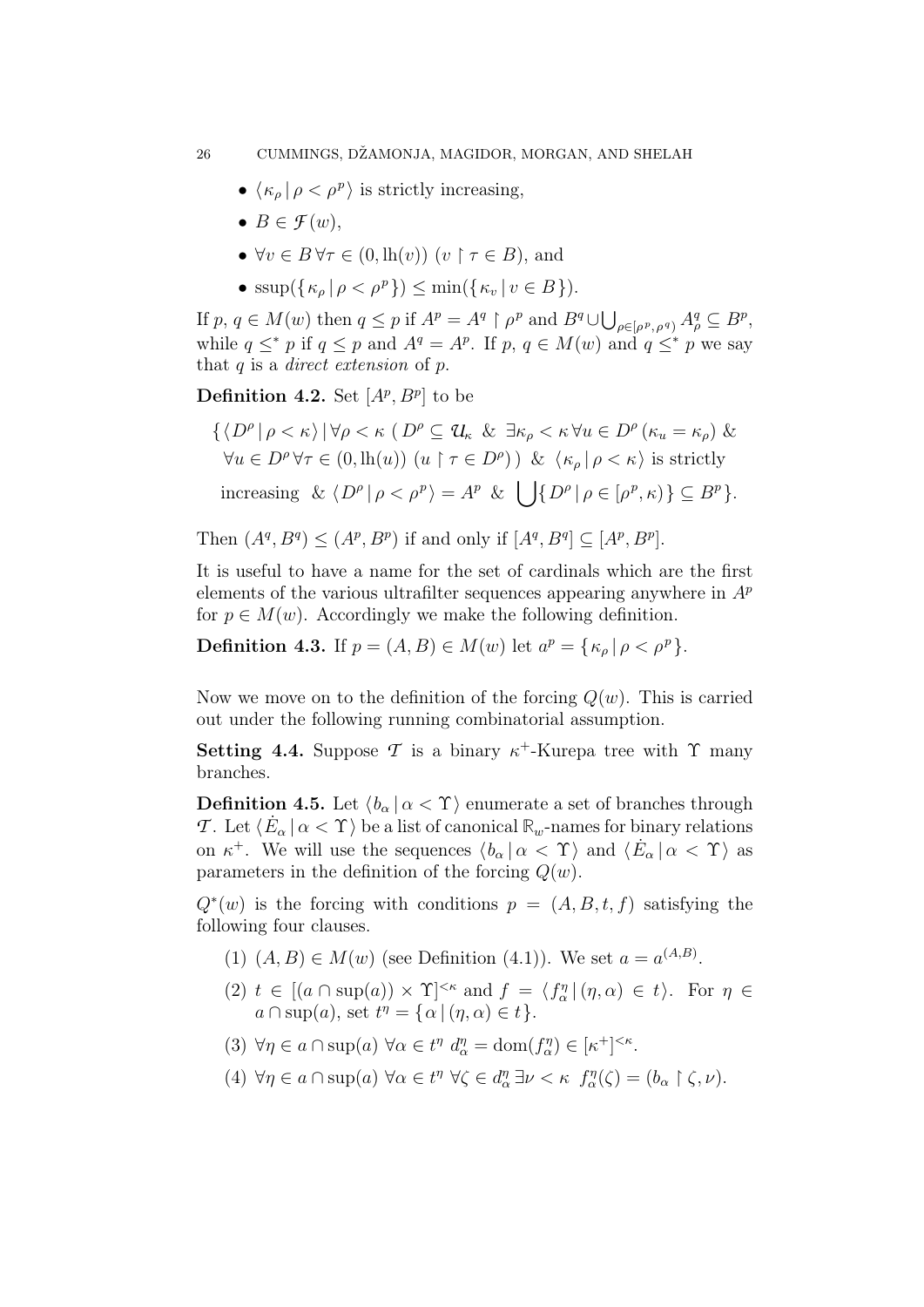If p,  $q \in Q^*(w)$  then  $q \leq p$  if  $[A^q, B^q] \subseteq [A^p, B^p]$ ,  $t^p \subseteq t^q$  and  $\forall (\eta, \alpha) \in t^p \; (f_{\alpha}^{\eta})^p \subseteq (f_{\alpha}^{\eta})^q$ ; and  $q \leq^* p$  if  $q \leq p$  and  $A^q = A^p$ ,  $t^q = t^p$ and  $f^q = f^p$ . (If  $q \leq^* p$  we say q is a direct extension of p.)

We write  $Q(w)$  for the suborder of  $Q^*(w)$  consisting of conditions which also satisfy:

(5) for all  $\eta \in a \cap \text{sup}(a)$ , for all  $\alpha, \beta \in t^{\eta}$ , for every lower part y for  $\mathbb{R}_w$  harmonious with A past  $\eta$ , and for all  $\zeta$ ,  $\zeta' \in d_{\alpha}^{\eta} \cap d_{\beta}^{\eta}$  we have:

$$
f_{\alpha}^{\eta}(\zeta) = f_{\beta}^{\eta}(\zeta) \neq f_{\alpha}^{\eta}(\zeta') = f_{\beta}^{\eta}(\zeta') \implies
$$

$$
y^{\frown}(w, B) \Vdash_{\mathbb{R}_w} \text{``$\zeta \dot{E}_{\alpha} \zeta' \longleftrightarrow \zeta \dot{E}_{\beta} \zeta'$''}.
$$

**Observation 4.6.** Observe that in clause (5), if  $y = \langle (u_i, B_i) | i \le n \rangle$ and y is harmonious with A past  $\eta$  for some  $\eta \in a$ , then  $\kappa_{u_n} \leq \sup(a)$ .

Observation 4.7. It is important to remember that  $Q(w)$  and  $Q^*(w)$ depend on the tree T and the sequences  $\langle b_\alpha | \alpha < \Upsilon \rangle$  and  $\langle \dot{E}_\alpha | \alpha < \Upsilon \rangle$ even though their names do not make this dependence explicit.

The poset  $Q(w)$  is designed to add a sequence  $A^*$  which diagonalises  $\mathcal{F}(w)$  in a sense made precise in Corollary (4.9) below, together with various objects that can potentially be understood as  $\mathbb{R}_{w^*}$ -names where  $w^*$  is an ultrafilter sequence existing in some  $\lt k$ -directed closed forcing extension of V, with  $lh(w) = lh(w^*)$ ,  $w^*_{\tau} \cap V = w_{\tau}$  for  $0 < \tau < lh(w)$ and  $\bigcup A^* \in \mathcal{F}(w^*)$ .

The aim is that if  $\langle u_i | i \langle \eta \rangle$  is an  $\mathbb{R}_{w^*}$ -generic sequence (where we note that by the Mitchell criterion this sequence is also  $\mathbb{R}_w$ -generic) and  $u_i \in \bigcup A^*$  for all i such that  $\kappa_{u_i} \geq \eta$  (along with various other technical conditions), then the " $\eta$ -coordinate" in the poset  $Q(w)$  will add an  $\mathbb{R}_{w^*}$ name for a binary relation of size  $\kappa^+$  together with embeddings of all the relations named by the names  $\dot{E}_{\alpha}$  into this relation.

We are particularly interested in the posets  $Q(w)$  for certain specific lists of relations, for example when  $\langle E_{\alpha} | \alpha < \Upsilon \rangle$  is a list of canonical names for all graphs on  $\kappa^+$ . In this case the "*η*-coordinate" will add a name for a graph whose realization will be universal for the graphs named by the names in the list.

**Lemma 4.8.** For every  $\varepsilon < \kappa$ , the set of  $q \in Q(w)$  such that  $\varepsilon < \kappa_q^q$ for some  $\rho < \rho^q$  is dense and open.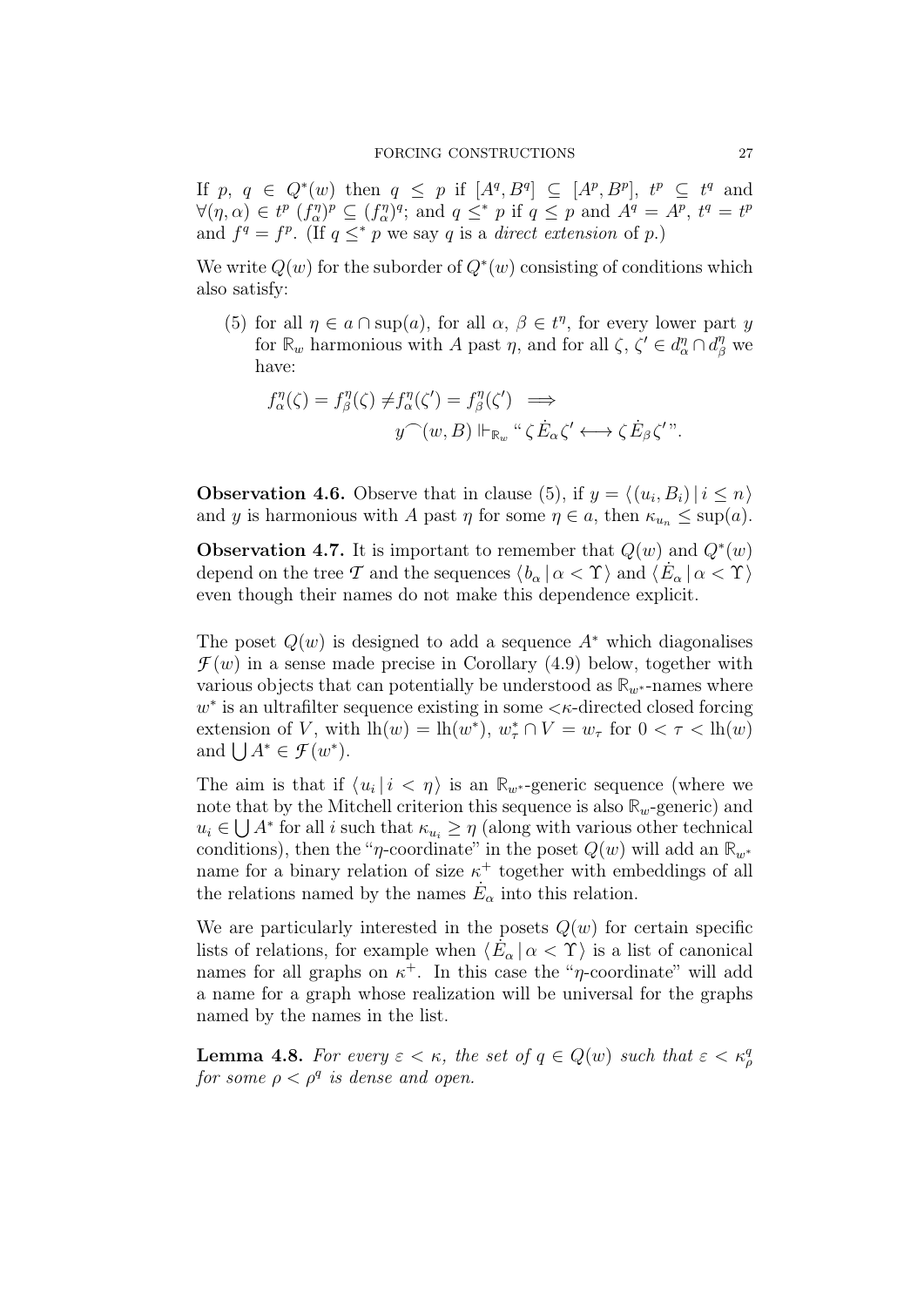Proof. It is immediate that this set is open, so we only need to verify that it is dense. Let  $p \in Q(w)$  and let  $\rho = \rho^p$ . Find  $v \in B^p$  such that  $\kappa_v > \max(\{\varepsilon, \sup(a^p)\})$  and note that  $v \restriction \tau \in B^p$  for  $0 < \tau \leq \ln(v)$ . Now let  $\rho^q = \rho + 1$ ,  $A^q \upharpoonright \rho = A^p$ ,  $A^q_\rho = \{ v \upharpoonright \tau | 0 < \tau \leq \text{lh}(v) \},$  $B^{q} = \{v' \in B^{p} | \kappa_{v'} > \kappa_{v}\}, t^{q} = t^{p} \text{ and } f^{q} = f^{p}.$ 

We claim that  $q \in Q(w)$  and  $q \leq p$ . The only non-trivial point is to check that q satisfies Clause (5) in the definition of  $Q(w)$ . Let  $\eta, \alpha, \beta, \zeta, \zeta'$  be such that  $f_{\alpha}^{\eta}(\zeta) = f_{\beta}^{\eta}$  $f_{\beta}^{\eta}(\zeta) \neq f_{\alpha}^{\eta}(\zeta') = f_{\beta}^{\eta}$  $\mathcal{E}_{\beta}^{\eta}(\zeta')$ , and note that since  $(\eta, \alpha) \in t^q = t^p$  we have that  $\eta \in a^p \cap \text{sup}(a^p)$ .

Let y be harmonious with  $A<sup>q</sup>$  above  $\eta$ . By the definition of harmonious, Definition (3.27), we have that  $\kappa_y \leq \kappa_v$ .

If  $\kappa_y < \kappa_v$  then clearly y is harmonious with  $A^p$  above  $\eta$ , and we are done by Clause (5) for p and the remark that  $y^{\frown}(w, B^q) \leq y^{\frown}(w, B^p)$ .

If  $\kappa_y = \kappa_v$  then we have  $y = y'^{\frown}(v \restriction \tau, D)$  for some  $\tau \leq \text{lh}(v)$ , where  $\kappa_{y'} < \kappa_v$ , y' is harmonious with  $A^p$  and also  $D \subseteq \bigcup_{\rho < \rho^p} A^p_\rho$ . By the choice of  $\kappa_v$  to be strictly greater than  $\sup(a^p)$  we see that D is bounded in  $V_{\kappa_v}$  and so cannot be of measure 1 for any measure on v, hence necessarily  $\tau = 1$  and  $D = \emptyset$ , so that actually  $v \upharpoonright \tau = \langle \kappa_v \rangle$ . It follows that  $y^{\frown}(w, B^q) \leq y'^{\frown}(w, B^p)$ , and again we are done by Clause (5) for p.  $\blacktriangle_{4.8}$ 

**Corollary 4.9.** If G is  $Q(w)$ -generic over V and  $A^*$  is the union of the sequences  $A^p$  for  $p \in G$ , then  $A^*$  is a  $\kappa$ -sequence and for every  $B \in \mathcal{F}(w)$  there is  $\rho^* < \kappa$  such that  $A_{\rho}^* \subseteq B$  for  $\rho^* < \rho < \kappa$ .

The proof of Lemma (4.8) also gives the following result.

**Corollary 4.10.** The set of  $p \in Q(w)$  such that  $\rho_p$  is a successor ordinal is dense in  $Q(w)$ .

Notation 4.11. For  $\eta < \kappa$ ,  $\alpha < \Upsilon$  and  $\zeta < \kappa^+$  let  $\mathcal{D}_{\zeta,\alpha}^{\eta} = \{p \in$  $Q(w) | \alpha \in (t^{\eta})^p \& \zeta \in (d_{\alpha}^{\eta})^p$  }.

**Lemma 4.12.** Suppose  $p \in Q(w)$ ,  $\eta \in a^p$ ,  $\alpha < \Upsilon$  and  $\zeta < \kappa^+$ . Then there is  $q \in \mathcal{D}_{\zeta,\alpha}^{\eta}$  with  $q \leq p$ ,  $A^q = A^p$ ,  $B^q = B^p$ ,  $(t^{\eta})^q = (t^{\eta})^p \cup {\alpha}$ and  $(d_{\alpha}^{\eta})^q = (d_{\alpha}^{\eta})^p \cup \{\zeta\}$ . (In the last clause we formally take  $(d_{\alpha}^{\eta})^p = \emptyset$ if  $\alpha \notin (t^{\eta})^p$ .)

*Proof.* If  $p \in \mathcal{D}_{\zeta,\alpha}^{\eta}$  then take  $q = p$  and there is nothing more to do.

So suppose that  $p \notin \mathcal{D}_{\zeta,\alpha}^{\eta}$ . If  $\alpha \notin (t^{\eta})^p$  observe that  $\langle A^p, B^p, t^p \cup$  $\{(\eta, \alpha)\}\, , f^{p}(\emptyset)\}$  is a condition in  $Q(w)$  and refines p. (The concatenated 1-tuple consisting of the empty set records that the value of the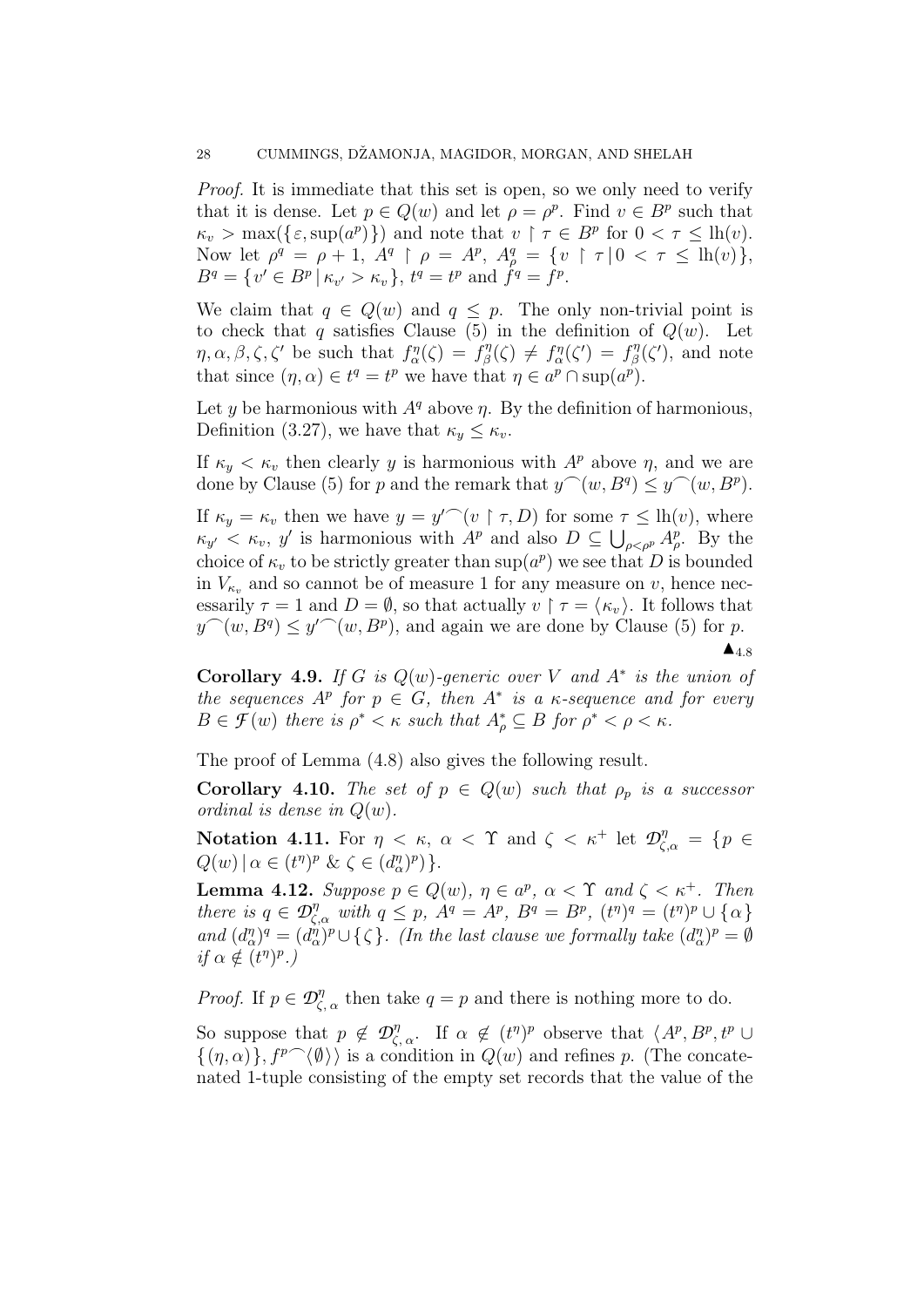new f-part of the condition  $\langle A^p, B^p, t^p \cup \{(\eta, \alpha)\}, f^p \widehat{\phantom{\alpha}}(\emptyset) \rangle$  at the coordinate  $(\eta, \alpha)$  is the empty function.) Consequently we may assume without loss of generality that  $\alpha \in (t^{\eta})^p$  and  $\zeta \notin (d_{\alpha}^{\eta})^p$ .

Pick  $\nu \in \kappa \setminus \bigcup_{(\eta,\beta)\in t^p} \mathrm{rge}((\pi_1 \cdot f_\beta^\eta))$  $(f_{\alpha}^{\eta})^p$ , let  $(f_{\alpha}^{\eta})^q = (f_{\alpha}^{\eta})^p \cup \{ \langle \zeta, (b_{\alpha} \restriction \zeta, \nu) \rangle \}$ and set  $(f^{\eta'}_{\beta})$  $(g^{n'}_{\beta})^q = (f^{\eta'}_{\beta})^q$  $(\eta')^p$  for  $(\eta', \beta) \in t^p$  with  $(\eta', \beta) \neq (\eta, \alpha)$ . Then  $q = \langle A^p, B^p, t^p, \langle (f^{\eta}_{\beta}% ,f^{\eta}_{\beta},f^{\eta}_{\beta},f^{\eta}_{\beta},f^{\eta}_{\beta},f^{\eta}_{\beta}\rangle )$  $\mathcal{E}^{(\eta)}_{\beta}(\eta, \beta) \in t^p \rangle$  is clearly an element of  $Q^*(w)$  and refines p.

Moreover, q satisfies (5) of the definition of  $Q(w)$ . In brief this is true because q inherits the truth of  $(5)$  from p for every collection of data for instances of (5) except one, and for that collection we have ensured (5) holds vacuously.

In more detail, suppose  $\eta' \in a^{(A^q, B^q)} \cap \text{sup}(a^{(A^q, B^q)}), \beta, \gamma \in (t^{\eta'})^q, y$  is a lower part for  $\mathbb{R}_w$  harmonious with  $A^q$  past  $\eta'$  and  $\zeta', \zeta'' \in (d_g^{\eta'})$  $(\beta^{\eta'})^q\cap(d_\gamma^{\eta'})$  $(\frac{\eta'}{\gamma})^q$ Either  $\eta' \in a^{(A^p, B^p)} \cap \text{sup}(a^{(A^p, B^p)}), \beta, \gamma \in (t^{\eta'})^p$ , y is a lower part for  $\mathbb{R}_w$  harmonious with  $A^p$  past  $\eta'$  and  $\zeta', \zeta'' \in (d_{\beta}^{\eta'}$  $(\begin{smallmatrix} \eta' \ \beta \end{smallmatrix})^p \cap (d_\gamma^{\eta'}$  $(\gamma')^p$ , and hence

$$
f^{\eta'}_{\gamma}(\zeta') = f^{\eta'}_{\beta}(\zeta') \neq f^{\eta'}_{\gamma}(\zeta'') = f^{\eta'}_{\beta}(\zeta'') \implies
$$
  

$$
y^{\frown}(w, B^p) \Vdash_{\mathbb{R}_w} " \zeta' \dot{E}_{\gamma} \zeta'' \longleftrightarrow \zeta' \dot{E}_{\beta} \zeta''".
$$

Or  $\eta' = \eta$ ,  $\gamma = \alpha$  and  $\zeta'' = \zeta$  and we have that  $\nu$  was chosen specifically so that  $(f_{\alpha}^{\eta})^q(\zeta) \neq (f_{\beta}^{\eta})^q$  $\binom{n}{\beta}^p(\zeta)$  and hence the antecedent of the instance of the implication in (5) of the definition of  $Q(w)$  is false and so for this collection of data (5) holds.  $\blacktriangle_{4.12}$ 

**Corollary 4.13.** For each  $\eta < \kappa$ , each  $\alpha < \Upsilon$  and each  $\zeta \in \kappa^+$ , the set  $\mathcal{D}_{\zeta,\alpha}^{\eta} = \{p \in Q(w) | \alpha \in (t^{\eta})^p \& \zeta \in (d_{\alpha}^{\eta})^p \}$  is dense and open in  $\{p \in \ddot{Q}(w) \mid \eta \in a^p\}.$ 

*Proof.* Immediate from Lemma  $(4.12)$ .

**Corollary 4.14.** If G is  $Q(w)$ -generic over V,  $\eta \in \bigcup \{a^p | p \in G\}$  and  $\alpha < \Upsilon$  then  $\bigcup \{ f_{\alpha}^{p,\eta} \mid p \in G, (\eta, \alpha) \in t^p \}$  is a function with domain  $\kappa^+$ .

**Lemma 4.15.**  $Q(w)$  has splitting.

Proof. This is proved using an argument very similar to the one for Lemma  $(4.12)$ . As observed there, given a condition p we can easily find a condition in  $Q(w)$  refining it with a non-empty t-part, so without loss of generality we may as well assume  $t^p \neq \emptyset$ . Let  $(\eta, \alpha) \in t^p$ . Now pick  $\zeta \in \kappa^+ \setminus (d_{\alpha}^{\eta})^p$  and working exactly as before we can define two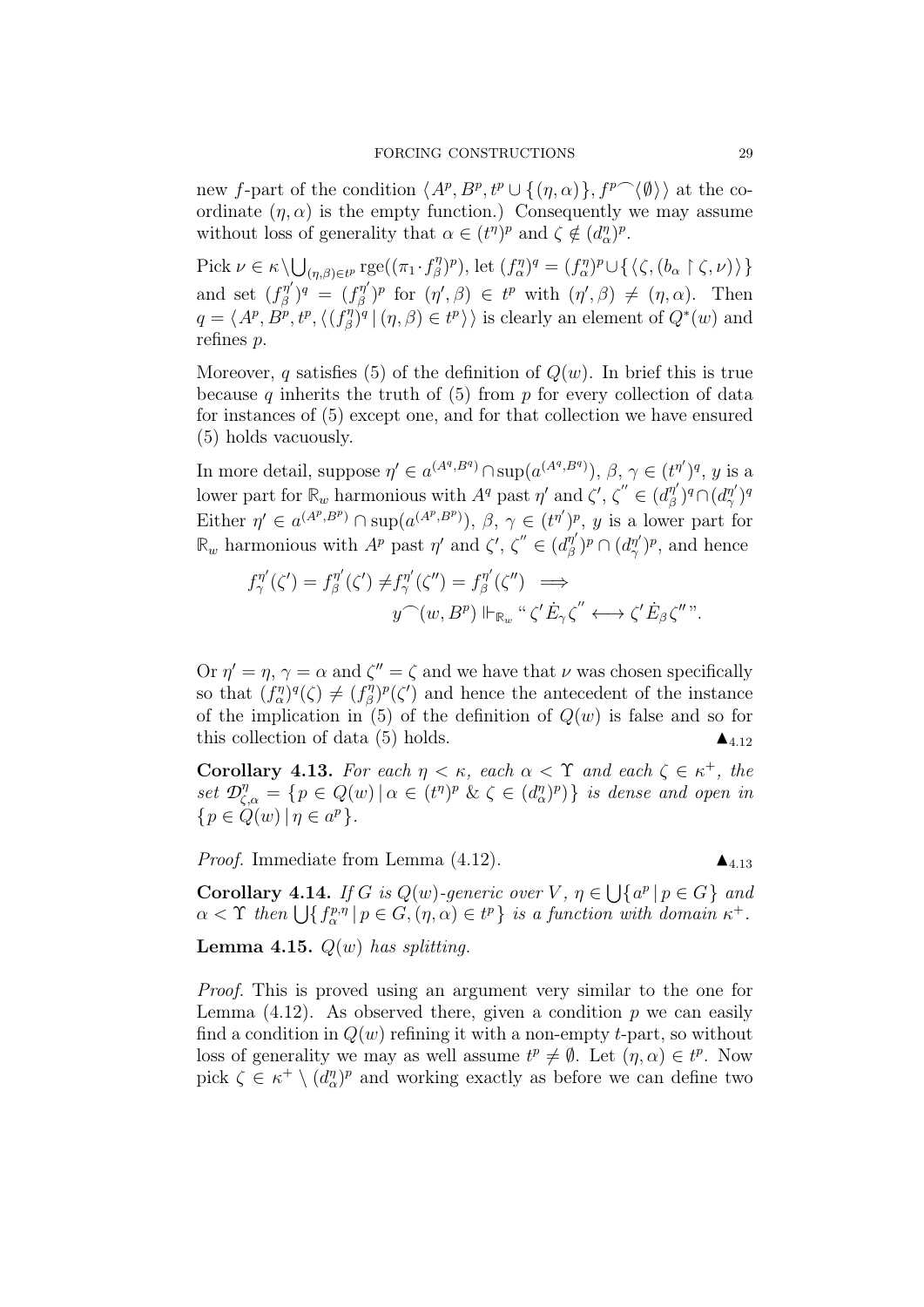extensions  $q_0$ ,  $q_1$  of p which are both in  $\mathcal{D}^{\eta}_{\zeta,\alpha}$  but satisfy  $(f^{\eta}_{\alpha})^{q_0}(\zeta) \neq$  $(f_{\alpha}^{\eta})^{q_1}(\zeta)$ , simply by choosing, at the ultimate stage of that argument, two distinct elements  $\nu_0$  and  $\nu_1$  of  $\kappa \setminus \bigcup_{(\eta,\beta)\in t^p} \text{rge}((\pi_1 \cdot f_\beta^{\eta})$  $(\beta^{\eta})^p$ ), where previously we merely picked one. Then  $q_0$  and  $q_1$  are incompatible.  $\blacktriangle_{4.15}$ 

Lemma 4.16. (1) The forcing poset Q(w) is <κ-compact.

(2) Descending sequences from  $Q(w)$  of length less than  $\kappa$  have greatest lower bounds.

*Proof.* We start by proving (1). Let  $C = \{q_i | i \lt \mu\}$  be a centred subset of  $Q(w)$  for some  $\mu < \kappa$ , and fix for each finite set  $Y \subseteq \mu$  some condition  $s_Y \in Q(w)$  such that  $s_Y \leq q_i$  for all  $i \in Y$ . We will define a quadruple  $(A^*, B^*, t^*, f^*)$  of the appropriate type, and prove that it is a condition in  $Q(w)$  and forms a lower bound for C.

Let  $\rho^* = \sup \{ \rho^{q_i} \mid i < \mu \}.$  By the hypothesis that C is centered it is easy to see that there is a unique sequence  $A^* = \langle A_\rho | \rho \langle \rho^* \rangle$  such that  $A^*$   $\rho^{q_i} = A^{q_i}$  for all  $i < \mu$ . For if  $i < j < \mu$  there is some  $p \in Q(w)$ such that  $p \leq q^i$ ,  $q^j$  and hence by the definition of  $\leq$  (see Definition (4.1)) one has that  $A^p \restriction \rho^{q_i} = A^{q_i}$  and  $A^p \restriction \rho^{q_j} = A^{q_j}$ ; thus either  $A^{q_i}$ is an initial segment of  $A^{q_j}$  or vice versa. We write  $\kappa_o$  for the common value of  $\kappa_v$  for sequences  $v \in A_\rho$ , and  $a^*$  for  $\{\kappa_\rho \mid \rho < \rho^*\}.$ 

Let  $B^* = \bigcap_{Y \in [\mu]^{< \omega}} B^{s_Y}$ . By the completeness of the filter  $\mathcal{F}(w)$  we see that  $B^* \in \mathcal{F}(w)$ . It also follows from the definition of  $Q(w)$  that  $\kappa_{\rho} < \kappa_v$  for every  $\rho < \rho^*$  and every  $v \in B^*$ , for if  $\kappa_{\rho} \in a^*$  there is some  $i < \mu$  such that  $\kappa^{\rho} \in a^{q_i}$  and hence for all  $v \in B^{q_i}$  one has  $\kappa_{\rho} < \kappa_v$ , and thus, as  $B^* \subseteq B^{q_i}$  one has  $\kappa_\rho < \kappa_v$ .

Let  $t^* = \bigcup_{i < \mu} t^{q_i}$ . Clearly  $t^* \subseteq (a^* \cap \sup(a^*)) \times \Upsilon$  and  $|t^*| < \kappa$ .

For each  $(\eta, \alpha) \in t^*$ , let  $d_{\alpha}^{*,\eta} = \bigcup \{ d_{\alpha}^{q_i, \eta} | (\eta, \alpha) \in t^{q_i}, i < \mu \}.$ 

By the hypothesis that  $C$  is centered it is easy to see that there is a unique sequence of functions  $f^* = \langle f_{\alpha}^{*,\eta} | (\eta, \alpha) \in t^* \rangle$  with  $dom(f_{\alpha}^{*,\eta}) =$  $d_{\alpha}^{*,\eta}$ , and  $f_{\alpha}^{*,\eta}(\zeta) = f_{\alpha}^{q_i,\eta}(\zeta)$  for all  $\zeta \in d_{\alpha}^{q_i,\eta}$ .

It should be clear that  $(A^*, B^*, t^*, f^*)$  is a condition in  $Q^*(w)$ , and that if  $(A^*, B^*, t^*, f^*)$  is a condition in  $Q(w)$  then it forms a lower bound for C. So to finish the proof, we must verify clause (5) in the definition of  $Q(w)$ .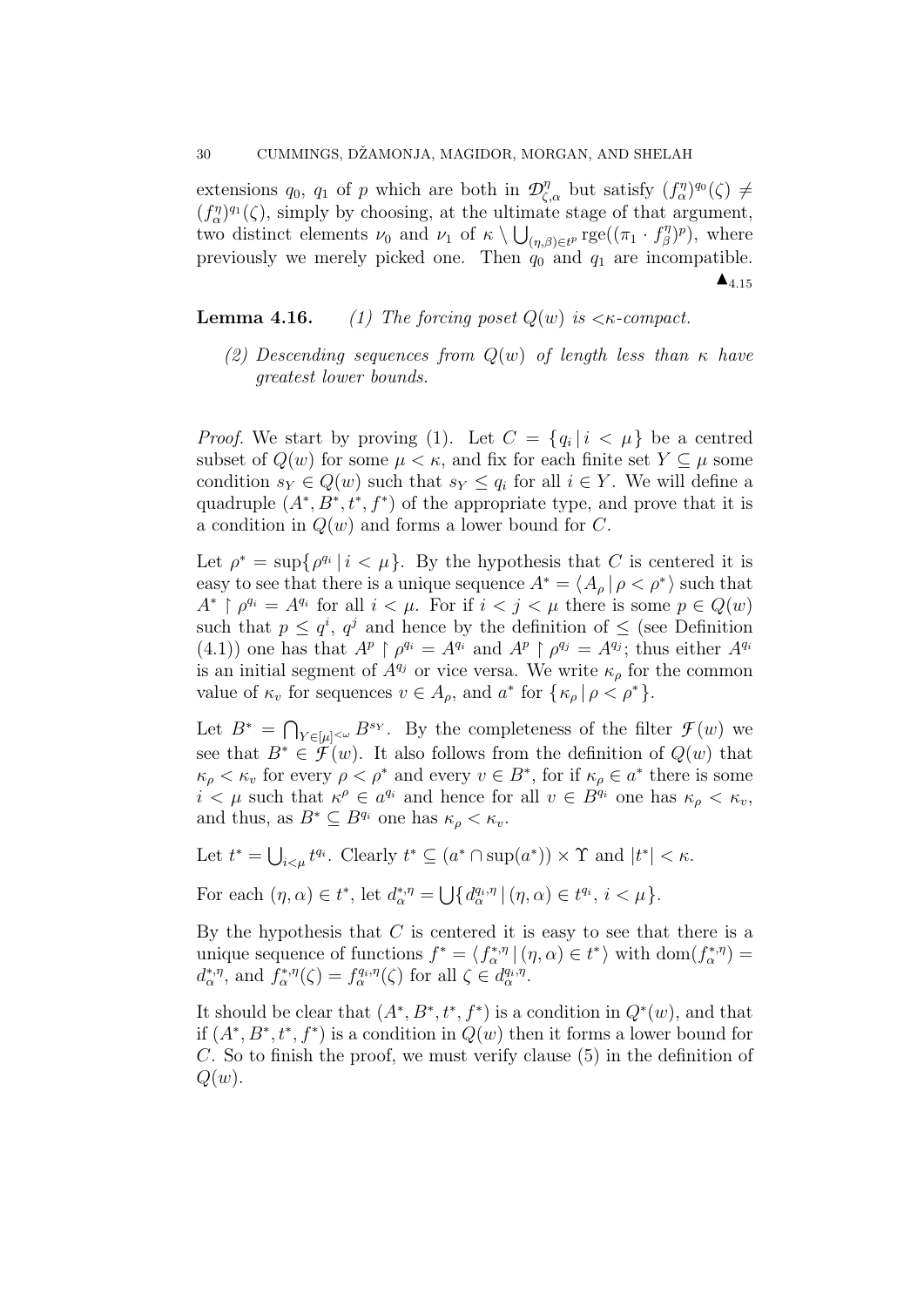Let  $\eta \in a^* \cap \sup(a^*)$  with  $\eta < \sup(a^*)$ , let  $\alpha, \beta \in t^{*,\eta}$ , let  $y =$  $\langle (u_i, B_i) | i \leq n \rangle$  be a lower part harmonious with  $A^*$  past  $\eta$ , and let  $\zeta$ ,  $\zeta' \in d_\alpha^{*,\eta} \cap d_\beta^{*,\eta}$ \*,η be such that  $f_{\alpha}^{*,\eta}(\zeta) = f_{\beta}^{*,\eta}$  $f_{\beta}^{*,\eta}(\zeta) \neq f_{\alpha}^{\eta,*}(\zeta') = f_{\beta}^{*,\eta}$  $\int_{\beta}^{*,\eta}(\zeta').$ 

Choose a finite set  $Y$  large enough that

- There is  $i_0 \in Y$  with  $\eta \in a^{q_{i_0}}, \eta < \sup(a^{q_{i_0}})$  and  $\kappa_{u_n} \leq \sup(a^{q_{i_0}})$ .
- There is  $i_1 \in Y$  with  $(\eta, \alpha) \in t^{q_{i_1}},$  and  $\zeta \in d_{\alpha}^{q_{i_1}, \eta}$ .
- There is  $i_2 \in Y$  with  $(\eta, \beta) \in t^{q_{i_2}}$ , and  $\zeta \in d_{\beta}^{q_{i_2}, \eta}$  $\frac{q_{i_2},\eta}{\beta}.$
- There is  $i_3 \in Y$  with  $(\eta, \alpha) \in t^{q_{i_3}},$  and  $\zeta' \in d_{\alpha}^{q_{i_3}, \eta}$ .
- There is  $i_4 \in Y$  with  $(\eta, \beta) \in t^{q_{i_4}},$  and  $\zeta' \in d_{\alpha}^{q_{i_4}, \eta}$ .

Now consider the condition  $s_Y$ . By the construction  $A^{q_{i_0}}$  is an initial segment of  $A^{s_Y}$  and so by the choice of  $i_0$  one has that y is harmonious with  $A^{s_Y}$  past  $\eta$ . Since  $s_Y \in Q(w)$  it follows easily that

$$
y^{\frown}(w,B^{s_Y})\Vdash_{\mathbb{R}_w}``\zeta\dot{E}_\alpha\zeta'\longleftrightarrow\zeta\dot{E}_\beta\zeta'".
$$

By construction  $B^* \subseteq B^{s^Y}$ , and so  $y^{\frown}(w, B^*)$  also forces this equivalence and we are done.

In order to see that  $(2)$  holds, suppose that C as in the proof of  $(1)$  is a descending sequence of conditions. Then  $(A^*, B^*, t^*, f^*)$  is a greatest lower bound for C.

Corollary 4.17.  $Q(w)$  is both  $\lt$  *k*-directed closed and countably compact.

The following result is useful in the proof, which appears in the next section, that  $Q(w)$  has the stationary  $\kappa^+$ -chain condition.

Lemma 4.18. Let  $p = (A, B, t, f) \in Q(w)$ . Let  $t = \bigcup \{t^n | \eta \in a^p\}$ and let  $d = \bigcup \{ d_{\alpha}^{\eta} | \eta \in a^p \& \alpha \in t^{\eta} \}.$  Then there is  $q \in Q(w)$  with  $q \leq p$ ,  $A^q = A^p$ ,  $B^q = B^p$ ,  $t^{\eta} = t$  for all  $\eta \in a^p$  and  $(d^{\eta}_{\alpha})^q = d$  for all  $\eta \in a^p$  and  $\alpha \in t^n$ .

Proof. As in the second paragraph of the proof of Lemma (4.12), we have that  $r = \langle A^p, B^p, t^p \cup \{ (n, \alpha) \mid \eta \in a^p \& \alpha \in t \setminus t^n \}, f^p \cap \langle \emptyset | \eta \in$  $a^p \& \alpha \in t \setminus t^{\eta}$  is a condition in  $Q(w)$  which refines p and is such that  $a^r = a^p$  and  $(t^{\eta})^r = t$  for all  $\eta \in a^r$ .

Now enumerate  $D = \{(\eta, \alpha, \zeta) | \eta \in a^p \& \alpha \in t \& \zeta \in d \setminus d_{\alpha}^{\eta}\}\$ as  $\{(\eta_i, \alpha_i, \zeta_i) \mid i < \gamma\}$  for some  $\gamma \leq \overline{a^p \times t \times d}$ .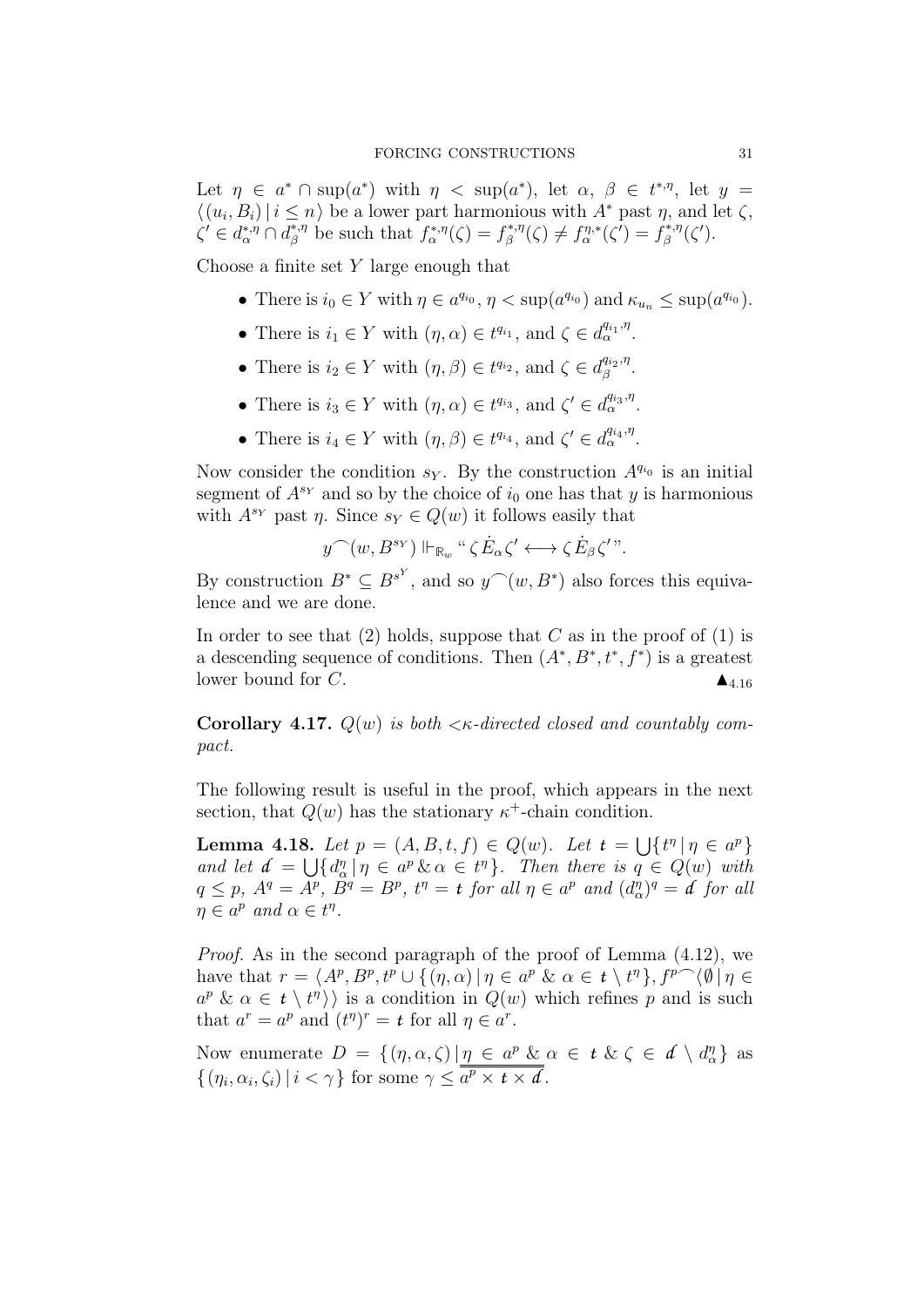If  $D = \emptyset$  then p itself satisfies the properties required for q.

Otherwise, carry out an induction on  $\gamma$ , using Lemma (4.12) at initial and successor stages and Lemma  $(4.16.2)$  at limits, to construct a descending sequence of conditions  $\langle r_i | i \langle \gamma \rangle$  with  $r_0 \leq r$  and such that  $\zeta_i \in (d_{\alpha_i}^{\eta_i})^{r_i}$  for each  $i < \gamma$ .

Finally, if  $\gamma$  is a limit ordinal use Lemma (4.16.(2)) to choose a lower bound q for  $\langle r_i | i \langle \gamma \rangle$ , and if  $\gamma = \gamma' + 1$  is a successor set  $q = r_{\gamma'}$ .  $\blacktriangle_{4.18}$ 

We now introduce the notion of a *weakening* of a condition.

**Definition 4.19.** Let p be a condition in  $Q(w)$  such that  $\rho^p$  is a successor ordinal and let  $\rho^* < \rho^p$ . We define the  $\rho^*$ -weakening of p to be the quadruple  $r = (A^r, B^r, t^r, f^r)$  where  $A^r = A^p \upharpoonright \rho^*, a^r = {\{\kappa_\rho^p \mid \rho < \rho^*\}}$ ,  $B^{r} = B^{p} \cup \bigcup \{ A^{p}_{\rho} | \rho^{*} \leq \rho < \rho^{p} \}, t^{r} = \{ (\eta, \alpha) \in t^{p} | \eta \in a^{r} \cap \sup(a^{r}) \}$ and  $f^r = \langle f^{p,\eta}_\alpha | (\eta, \alpha) \in t^r \rangle$ .

**Lemma 4.20.** Let  $p \in Q(w)$  with  $\rho^p$  a successor ordinal, let  $\rho^* < \rho^p$ and let r be the  $\rho^*$ -weakening of p. Then

- $(1)$   $r \in Q(w)$ ,
- (2)  $p \leq r$ ,
- (3) and for every  $\eta \in a^r$  and every lower part y which is harmonious with  $A^r$  past  $\eta$ , if  $f_{\alpha}^{p,\eta}(\zeta) = f_{\beta}^{p,\eta}$  $f_{\beta}^{p,\eta}(\zeta) \neq f_{\alpha}^{p,\eta}(\zeta') = f_{\beta}^{p,\eta}$  $\int_{\beta}^{p,\eta}(\zeta')$ , then  $y^{\frown}(w, B^r) \Vdash \text{``}\zeta E_\alpha \zeta' \Longleftrightarrow \zeta E_\beta \zeta'.$

*Proof.* It is easy to see that  $r \in Q^*(w)$ , and that p refines r in  $Q^*(w)$ . Since  $f_{\alpha}^{p,\eta} = f_{\alpha}^{r,\eta}$  when  $(\eta, \alpha) \in t^r$ , Clause (3) in the conclusion implies that r satisfies Clause (5) in Definition (4.5) (and hence that r is in  $Q(w)$ ). It will therefore suffice to verify Clause (3).

Suppose for a contradiction that  $y^{\frown}(w, B^r)$  does not force the desired equivalence, then there is an extension  $y^{\prime\frown}(w, B)$  forcing that the equivalence is false. Shrinking  $B$  if necessary we may assume that  $B \subseteq B^p$ .

We will break up y' as  $y_0 \hat{y}_1 \hat{y}_2$ , where  $y_0 \in \mathbb{R}_y$ ,  $y_1$  consists of pairs  $(u, C)$  such that u is drawn from  $\bigcup \{ A_\rho^p \mid \rho^* \leq \rho < \rho^p \}$ , and  $y_2$  consists of pairs  $(u, C)$  such that u is drawn from  $B<sup>p</sup>$ . This is possible because, by the definition of extension in  $\mathbb{R}_w$ , all pairs  $(u, C)$  in y' with  $\kappa_u > \kappa_y$ have  $u \in B^r$ .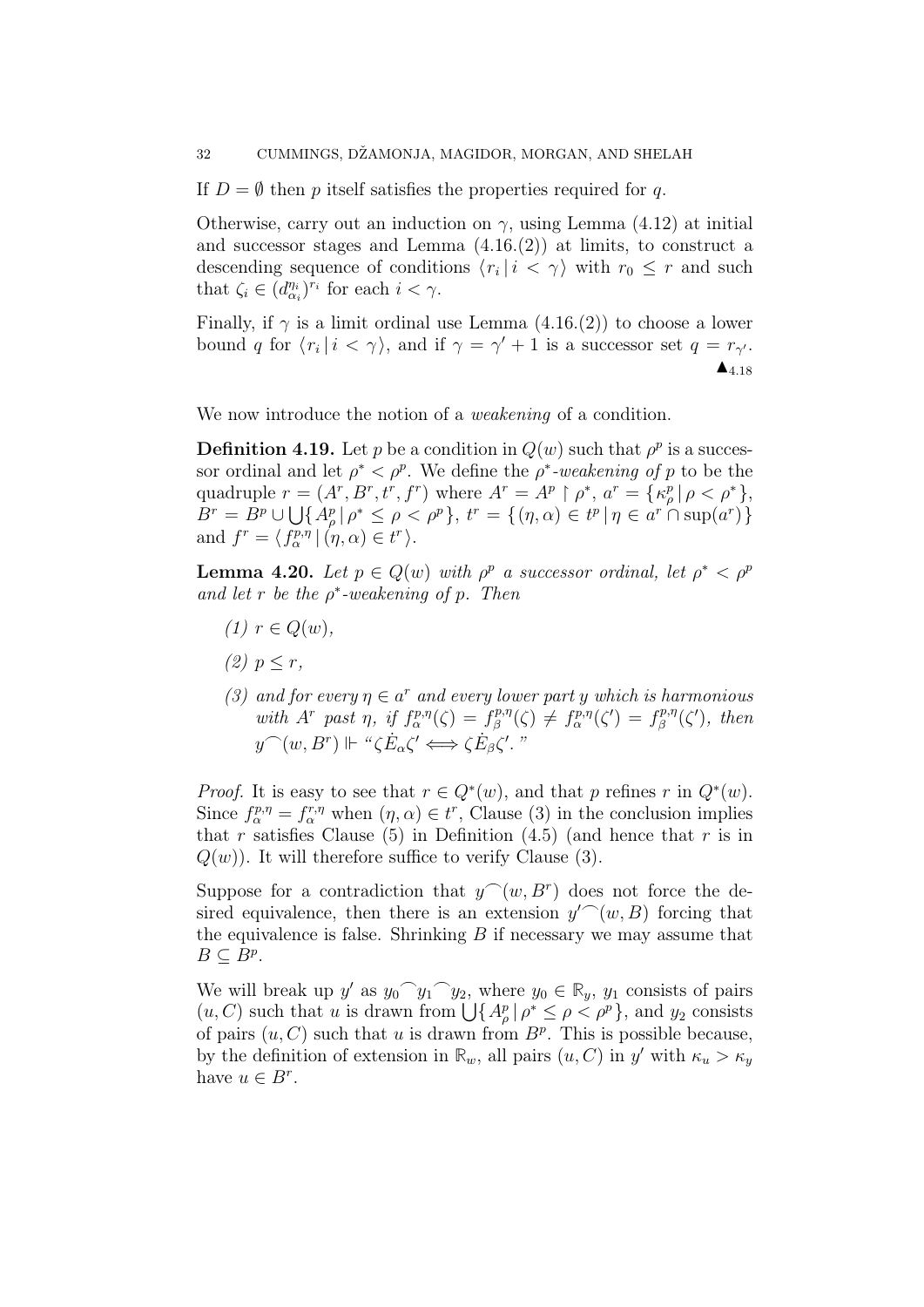We claim that  $y_0 \gamma_{1}$  is harmonious with  $A^p$  above  $\eta$ . An appeal to Lemma (3.30) shows that  $y_0$  is harmonious with  $A^r$  above  $\eta$ , which handles the pairs appearing in  $y_0$ . Let  $(u, C)$  be a pair appearing in  $y_1$ , and observe that  $\eta \in a^r = {\kappa_\rho^p | \rho < \rho^* }$ , while  $u \in {\Delta_\rho^p | \rho^* \leq \rho < \rho^p }$ , so that  $\eta < \kappa_{\rho^*} \leq \kappa_u$ . By the definition of the ordering of  $\mathbb{R}_w$  we have  $C \subseteq B^r$ , and since  $\kappa_u = \kappa_\rho$  for some  $\rho < \rho^p$  in fact  $C \subseteq \bigcup \{A_\rho^p | \rho^* \leq \rho^* \}$  $\rho < \rho^p$ . In particular as  $\eta < \kappa_{\rho^*}$  we have that  $C \cap V_{\eta+1} = \emptyset$ .

We claim that by shrinking measure one sets appearing in  $y_2$  (if necessary) we may assume that

$$
y' (w, B) = y_0 y_1 y_2 (w, B) \le y_0 y_1 (w, B^p).
$$

For pairs  $(u, C)$  appearing in  $y_2$  we have that  $u \in B^p$  and  $C \subseteq B^r =$  $B^p \cup \bigcup \{A^p_\rho \mid \rho^* \leq \rho < \rho^p\};$  since  $\rho^p$  is a successor ordinal we have that  $\kappa_v \leq \kappa_{\rho^{p-1}} < \kappa_u$  for all  $v \in \bigcup \{A_\rho^p | \rho^* \leq \rho < \rho^p\}$ , so that we may shrink C to obtain a pair  $(u, D)$  with  $D \subseteq B^p$ .

Since  $y_0 \gamma_1$  is harmonious with  $A^p$  above  $\eta$  and  $p$  is a condition,  $y_0 \sim y_1 \sim (w, B^p)$  forces the equivalence  $\zeta E_\alpha \zeta' \iff \zeta E_\beta \zeta'$ . This is a contradiction as  $y'^{\frown}(w, B)$  is an extension of  $y_0^{\frown} y_1^{\frown} (w, B^p)$  and forces that the same equivalence fails.  $\triangle_{4.20}$ 

**Corollary 4.21.** Let p and q be conditions in  $Q(w)$  with  $p \leq q$  and  $\rho_p$ a successor ordinal. Let  $\rho^q \leq \rho^* < \rho^p$  and let r be the  $\rho^*$ -weakening of p. Then  $p \leq r \leq q$ .

*Proof.* By Lemma (4.20) we already know that  $p \leq r$  so we need only to check that  $r \leq q$ . It is routine to check that  $A^r \restriction \rho^q = A^p \restriction \rho^q = A^q$ ,  $t^r \supseteq t^q, f^{r,\eta}_{\alpha} = f^{p,\eta}_{\alpha} \supseteq f^{q,\eta}_{\alpha}$  for all  $(\eta, \alpha) \in t^q$ , and finally  $B^r \cup \bigcup \{A^r_{\rho} | \rho^q \leq \eta \}$  $\rho < \rho^r$  } =  $B^p \cup \bigcup \{ A^p_\rho | \rho^q \leq \rho < \rho^p \} \subseteq B^q$ .

# 5.  $Q(w)$  has the stationary  $\kappa_w^+$ -Chain condition

For the duration of this section we fix an ultrafilter sequence  $w$  with lh $(w) > 1$ , and let  $\kappa = \kappa_w$ . As in the previous section, let T be a  $\kappa^+$ -Kurepa tree, let  $\langle b_{\alpha} | \alpha < \Upsilon \rangle$  be an enumeration of a set of branches through *T* and let  $\langle E_\alpha | \alpha < \Upsilon \rangle$  be a list of canonical  $\mathbb{R}_w$ -names for binary relations on  $\kappa^+$ . Let  $Q = Q(w)$ .

Notation 5.1. For each  $\alpha < \kappa^+$  let  $\mathcal{T}_\alpha = \{x \in \mathcal{T} \mid \text{lh}(x) = \alpha\}$  and let  $e_{\alpha}: \mathcal{T}_{\alpha} \longrightarrow \overline{\mathcal{T}_{\alpha}}$  be a bijection enumerating  $\mathcal{T}_{\alpha}$ .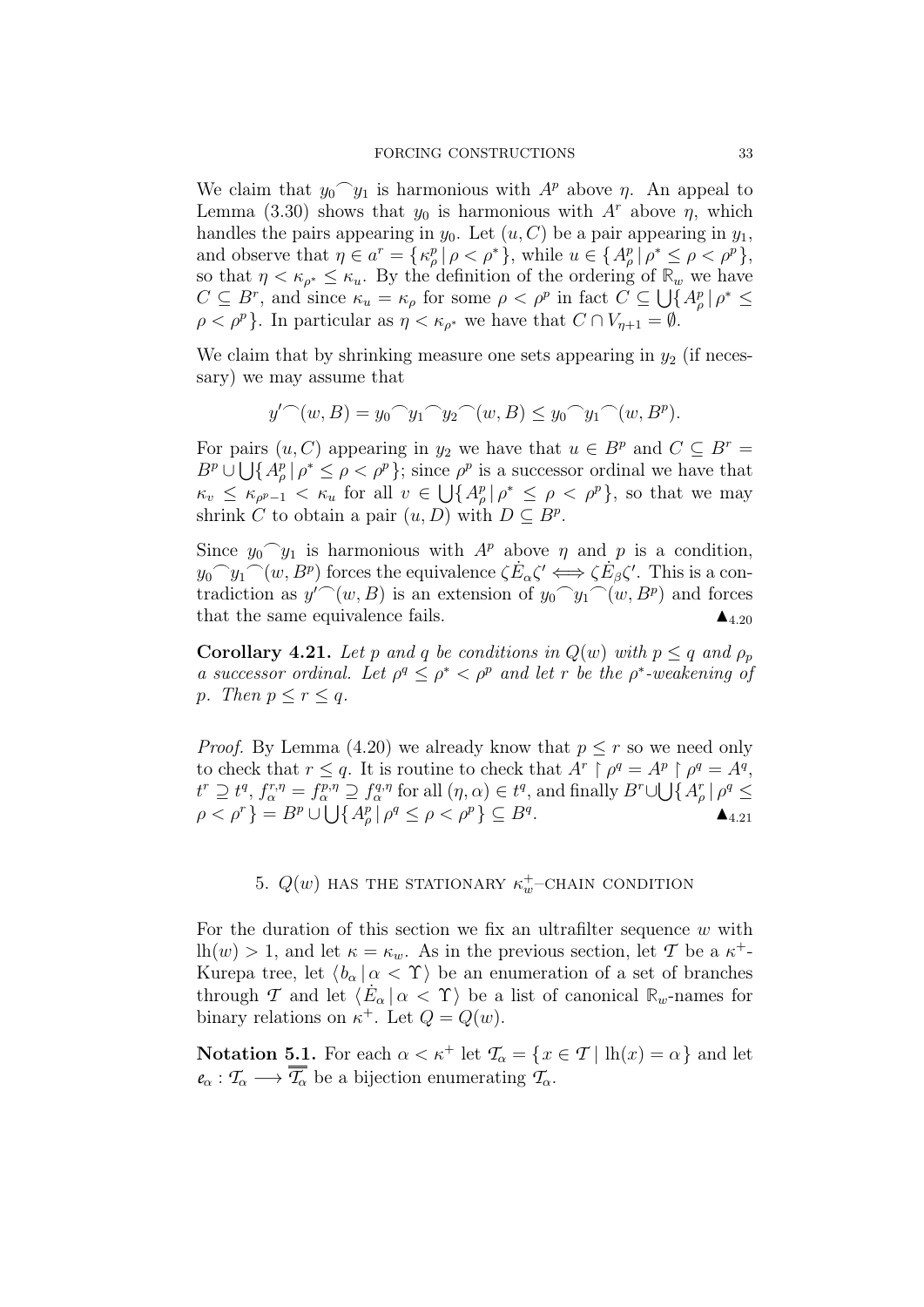As *T* is a  $\kappa^+$ -Kurepa tree one has for  $\alpha < \kappa^+$  that  $\overline{T_\alpha} \leq \kappa$ <sup>2</sup>

Notation 5.2. For  $\alpha < \beta < \Upsilon$  let  $\Delta(\alpha, \beta)$  be the least  $\zeta$  such that  $b_{\alpha} \restriction \zeta \neq b_{\beta} \restriction \zeta.$ 

**Notation 5.3.** If  $p = (A, B', t, f) \in Q$  and there are  $t \in [Y]^{< \kappa}$  and  $d \in [\kappa^+]^{<\kappa}$  such that  $t = t^{\eta}$  for all  $\eta \in a$  and  $d = \text{dom}(f_{\alpha}^{\eta})$  for all  $\eta \in a$  and  $\alpha \in t$ , let  $Z^p$  be the set of all tuples  $(\eta, y, x, \zeta, \zeta', \delta, \delta')$  where  $\eta \in a \cap \text{sup}(a)$ , y is a lower part harmonious with A past  $\eta, x \in \mathcal{T}$ ,  $\zeta < \zeta' < \kappa^+, \, \zeta, \zeta' \in \mathcal{d}$  and  $\delta, \, \delta' < \kappa$ .

**Lemma 5.4.** Suppose  $p' = (A, B', t, f) \in Q$  and there are  $t \in [\Upsilon]^{< \kappa}$ and  $d \in [\kappa^+]^{<\kappa}$  such that  $t = t^{\eta}$  for all  $\eta \in a$  and  $d = \text{dom}(f_{\alpha}^{\eta})$  for all  $\eta \in a$  and  $\alpha \in t$ .

Then there is some  $B \in \mathcal{F}(w)$  with  $B \subseteq B'$ , so that  $p = (A, B, t, f) \leq$ p', and such that whenever  $z = (\eta, y, x, \zeta, \zeta', \delta, \delta') \in Z^p$  and  $\alpha \in t$  is such that  $x = b_{\alpha} \restriction \zeta'$ ,  $f_{\alpha}^{\eta}(\zeta) = (x \restriction \zeta, \delta)$  and  $f_{\alpha}^{\eta}(\zeta') = (x, \delta')$  there is an  $\mathbb{R}_y$ -name  $\dot{\sigma}_z$  such that  $y^{\frown}(w, B)$  forces that  $\dot{\sigma}_z$  is the truth value of the assertion that  $\zeta \dot{E}_{\alpha} \zeta'$ .

*Proof.* First of all notice that  $Z^p = Z^{p'}$ . For each  $z \in Z^p$  we may define an  $\mathbb{R}_w$ -name  $\dot{\tau}_z$  such that for all  $\alpha \in t$  with  $f_{\alpha}^{\eta,i}(\zeta) = (x \restriction \zeta, \delta)$ and  $f_{\alpha}^{\eta,i}(\zeta') = (x,\delta'), \ y^\frown(w,\overline{B}^i)$  forces that  $\dot{\tau}_z$  is the truth value of the assertion that  $\zeta E_{\alpha} \zeta'$ . (Condition (5) in the definition of being a condition shows  $\dot{\tau}_z$  does not depend on  $\alpha$ .)

By Lemma (3.19), for each  $z \in \mathbb{Z}^p$  there is a set  $B_z \subseteq \overline{B}$  such that  $y^{\frown}(w, B_z)$  reduces  $\dot{\tau}_z$  to an  $\mathbb{R}_y$ -name  $\dot{\sigma}_z$ . As  $\overline{\overline{Z^p}} < \kappa$  any  $B \in \mathcal{F}(w)$ such that  $B \subseteq \bigcap_{z \in Z^p} B_z$  suffices.

**Proposition 5.5.** Q has the stationary  $\kappa^+$ -chain condition.

*Proof.* Let  $\{p'^i \mid i \leq \kappa^+\}\in [Q]^{\kappa^+}$ . Let  $p'^i = (A^i, B'^i, t'^i, f'^i)$  for each  $i < \kappa^+$ , write  $a^i$  for  $a^{p^i}$ ,  $\rho^i$  for  $\rho^{p^i}$ , and for each  $\rho < \rho^i$  write  $\kappa^i_\rho$  for  $(\kappa_\rho)^{p^i}.$ 

<sup>&</sup>lt;sup>2</sup>We remark that we use Kurepa trees in the definition of the  $Q(w)$ , rather than arbitrary  $\kappa^+$ -trees with  $\Upsilon$ -many branches, because the fact that each  $\mathcal{T}_{\alpha}$  has size at most  $\kappa$  saves us a little work in the proof of the  $\kappa^+$ -stationary chain condition given in this section – see the definitions of the  $g^{\eta,i}$  and  $X^{\eta,i}$  and their roles in the definition of the function  $h$  below. In  $[3]$  an analogous chain condition argument is given without this nicety.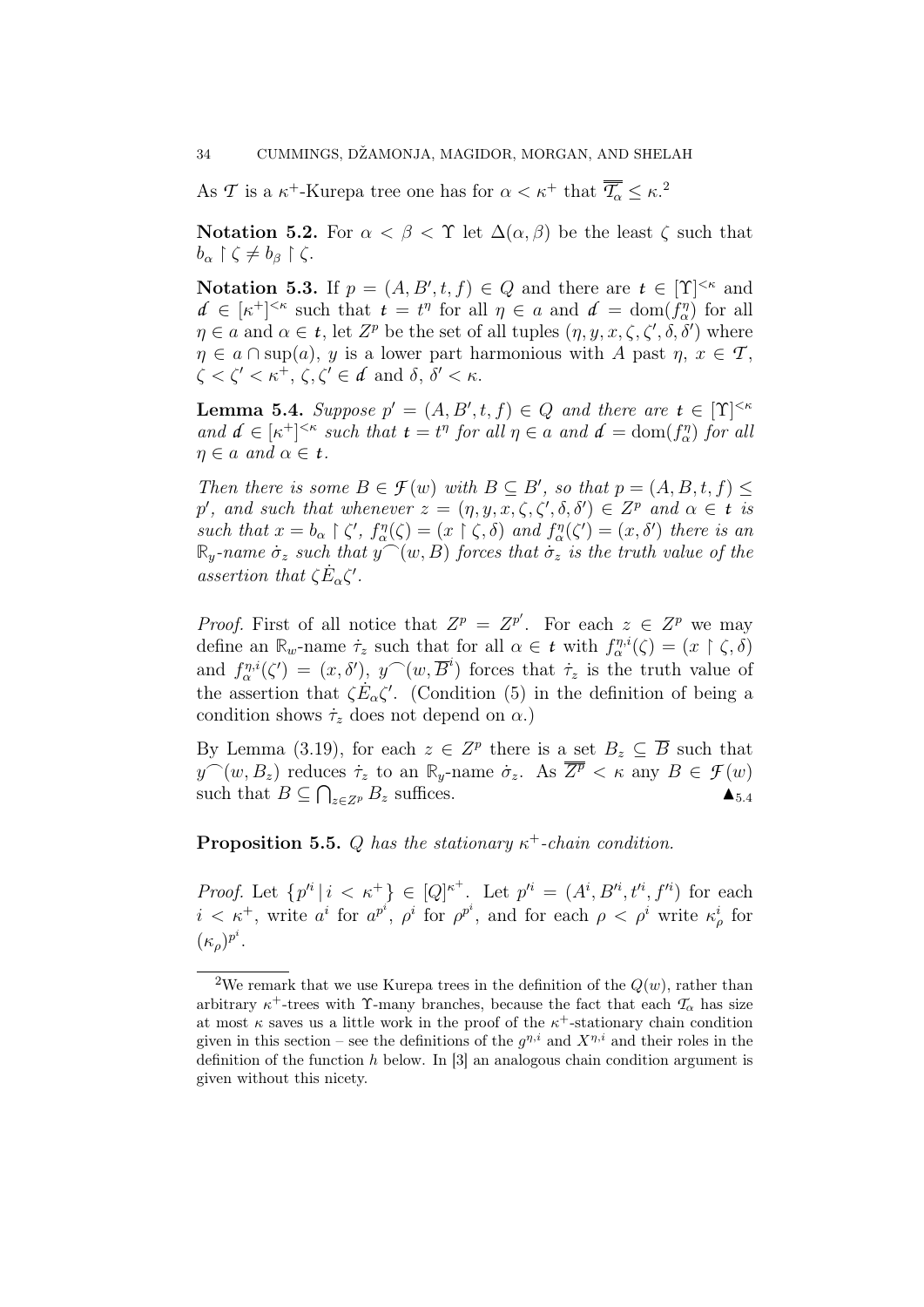We start by tidying up, for each  $i < \kappa^+$ , the collection of domains of constituents of the  $f'^i$ . We want to emphasize that this step in the argument is not strictly necessary. At the cost of a more elaborate case analysis below, proofs of the stationary chain condition can be given which do *not* rely on the forcing having the property of having greatest lower bounds for descending sequences of length less than  $\kappa$ , a property which we do use in carrying out this tidying up.

By applying Lemma (4.18) and then Lemma (5.4) we can find  $\{p^i \mid i \leq j \}$  $\kappa^+$ }  $\in [Q]^{\kappa^+}$  such that for each  $i < \kappa^+$  we have  $p^i = (A^i, B^i, t^i, f^i) \leq p'^i$ and there is some  $t^i \in [\Upsilon]^{<\kappa}$  and some  $d^i \in [\kappa^+]^{<\kappa}$  such that

- $t^i = t^{\eta,i}$  for all  $\eta \in a^i$ ,
- $d^i = \text{dom}(f_{\alpha}^{\eta,i})$  for all  $\eta \in a^i$  and  $\alpha \in t^i$ , and
- $B<sup>i</sup>$  has the property stated in the conclusion of Lemma (5.4).

Now we make a plethora of auxiliary definitions for each  $i$ , set out in the table below.

Let  $\{\alpha_{\gamma} | \gamma \leq \gamma^*\}$  be an enumeration of  $\bigcup \{t^i | i \leq \kappa^+\}$ , for some  $\gamma^* \leq \kappa^+$ . Let  $\{\alpha^i_\gamma \mid \gamma < \gamma^i\}$  be the increasing enumeration of  $t^i$ , for some  $\gamma^i < \kappa$ , for each  $i < \kappa^+$ .

Next, for each  $i < \kappa^+$  and  $\eta \in a^i$  let

- $\theta_0^i = \text{ssup}(\{\gamma \mid \alpha_\gamma \in t^i\}), \theta_1^i = \text{ssup}(d^i),$
- $\Gamma^i = {\Delta(\alpha, \alpha') | \alpha, \alpha' \in t^i}, \nu^i = \text{ssup}(\Gamma^i),$
- $\bullet$   $T^i = \{ \gamma < i \, | \, \alpha_\gamma \in \mathcal{t}^i \}, \, \Delta^i = \Gamma^i \cap i, \, D^i = \mathcal{d}^i \cap i,$
- $Y^{\eta,i} = \{y \mid y \text{ is a lower part harmonious with } A^i \text{ past } \eta\}.$
- $g^{\eta,i}(\zeta,\gamma) = (e_{\zeta}(\pi_0(f_{\alpha_{\gamma}}^{\eta,i}(\zeta))), \pi_1(f_{\alpha_{\gamma}}^{\eta,i}(\zeta)))$  for  $\gamma \in T^i$  and  $\zeta \in D^i$ .
- $X^{\eta,i} = \{ \langle y, \varepsilon, \zeta, \zeta', F_{\varepsilon}^{\eta}, \dot{\sigma} \rangle \, | \, y \in Y^{\eta,i} \; \& \; \varepsilon < \gamma^i \; \& \; \zeta, \zeta' \in D^i \; \& \;$  $\zeta \prec \zeta' \& \text{ on setting } \alpha = \alpha_{\varepsilon}^i \text{ one has } F_{\varepsilon}^{\eta} : D^i \longrightarrow \kappa \times \kappa \text{ is }$ given by  $F_{\varepsilon}^{\eta}(\zeta^*) = (e_{\zeta^*}(\pi_0(f_{\alpha}^{\eta,i}(\zeta^*))), \pi_1(f_{\alpha}^{\eta,i}(\zeta^*)))$  for  $\zeta^* \in D^i$ & letting  $x = b_{\alpha} \restriction \zeta', f_{\alpha}^{\eta,i}(\zeta) = (x \restriction \zeta, \delta)$  and  $f_{\alpha}^{\eta,i}(\zeta') = (x, \delta')$ , we have  $\dot{\sigma} = \dot{\sigma}^i_{(y,x,\eta,\zeta,\zeta',\delta,\delta')}$ .

Recall that  $\pi_l$  is projection onto the *l*th co-ordinate, so in the definition of  $g^{\eta,i}$ , for example,  $\pi_0(b_{\alpha_\gamma} \upharpoonright \zeta, \nu) = b_{\alpha_\gamma} \upharpoonright \zeta$  and  $\pi_1(b_{\alpha_\gamma} \upharpoonright \zeta, \nu) = \nu$ , while, as per Notation (5.1),  $e<sub>c</sub>$  is the function enumerating the  $\zeta$ th level of the  $\kappa^+$ -Kurepa tree *T*, so that  $e_\zeta(b_{\alpha_\gamma} \restriction \zeta) \in \kappa$ . Thus  $g^{\eta,i}$ :  $D^i \times T^i \longrightarrow \kappa \times \kappa$  and  $dom(g^{\eta,i}(\cdot,\gamma)) = D^i$  for  $\gamma \in T^i$ .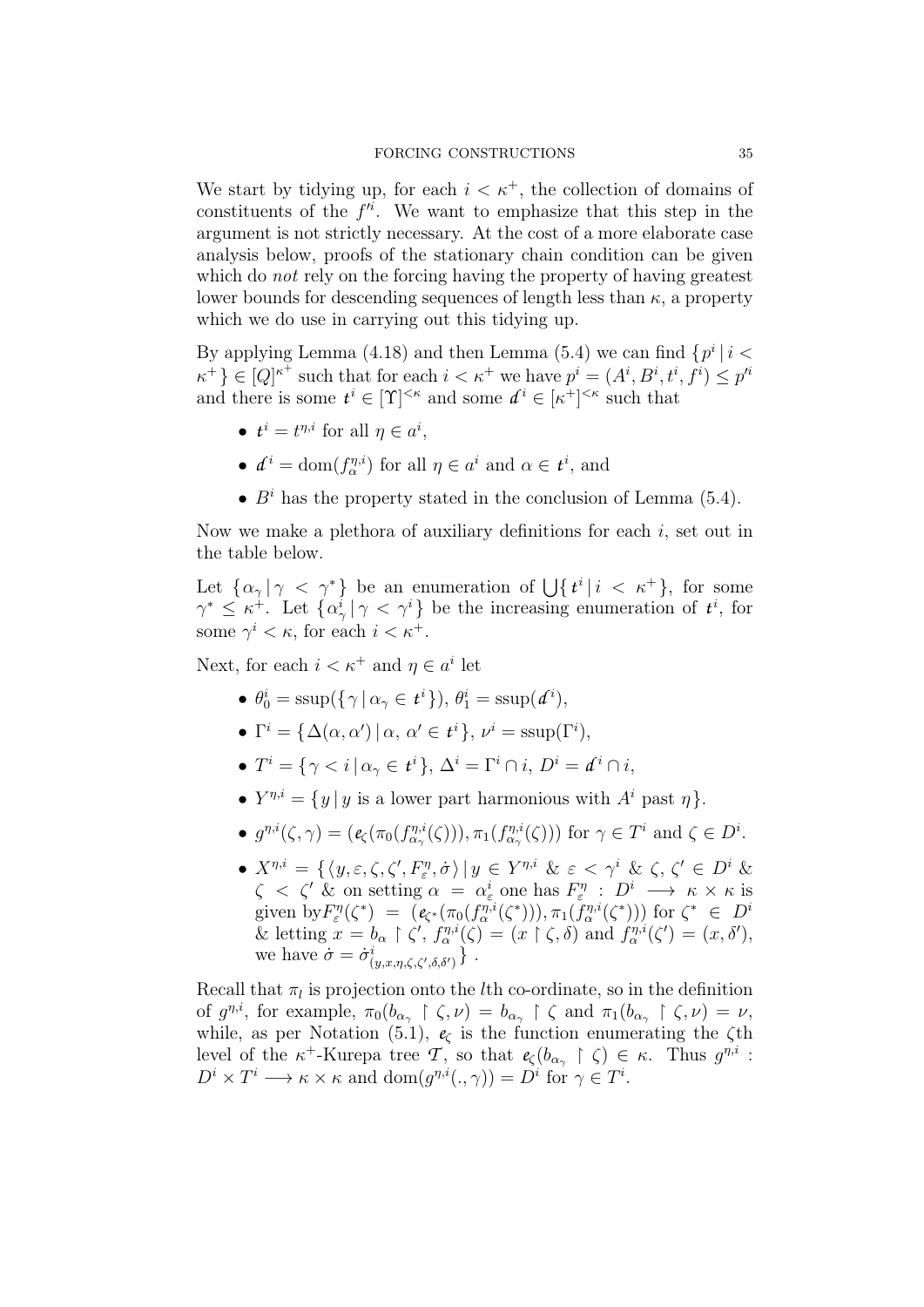Notice, also, that the various  $F_{\varepsilon}^{\eta}$ ,  $\dot{\sigma}$ ,  $x$ ,  $\delta$  and  $\delta'$  appearing in the definition of  $X^{\eta,i}$  are uniquely determined by i,  $\eta$  and the  $\langle y, \varepsilon, \zeta, \zeta' \rangle$ .

For the convenience of the reader we record the types of the objects which we have just defined.  $\alpha_{\gamma} \in \Upsilon$  for  $\gamma < \gamma^* \leq \kappa^+$ ,  $\alpha_{\gamma}^i \in \Upsilon$  for  $\gamma \ < \ \gamma^i \ < \ \kappa, \ \theta^i_0 \ < \ \kappa^+, \ \Gamma^i \ \in \ [\kappa^+]^{<\kappa}, \ \nu^i \ < \ \kappa^+, \ \theta^i_1 \ < \ \kappa^+, \ T^i \ \in \ [i]^{<\kappa},$  $\Delta^i \in [i]^{<\kappa}, D^i \in [i]^{<\kappa}, Y^{\eta,i} \in V_\kappa$ , and  $g^{\eta,i}$  is a partial function of size less than  $\kappa$  from  $i \times i$  to  $\kappa \times \kappa$ .

We next argue similarly to the proof of Claim  $(1.3)$  and define a regressive function on a set which is club relative to  $S_{\kappa}^{\kappa^+}$  $\kappa^{\kappa^+}$ . Recall from the section on notation that if I and J are sets and  $\kappa$  is a cardinal then  $Fn(I, J, \kappa)$  is the set of partial functions from I to J of size less than  $\kappa$ .

Let  $h^*$  be an injection from  $V_{\kappa} \times ([\kappa^+]^{<\kappa} \times \text{Fn}(\kappa^+ \times \kappa^+, \kappa \times \kappa, \kappa) \times$  $[\kappa^+]^{<\kappa} \times [\kappa^+]^{<\kappa} \times \kappa \times (V_\kappa \times \kappa \times \kappa^+ \times \kappa^+ \times V_\kappa \times \mathrm{Fn}(\kappa^+, \kappa \times \kappa, \kappa))^{<\kappa}) \times \kappa$ into  $\kappa^+$ . Let us write H for the domain of  $h^*$ .

For  $\kappa \leq i < \kappa^+$  let  $H_i$  be defined similarly to H with i in place of  $\kappa^+$ :  $H_i = V_{\kappa} \times ([\tau]^{<\kappa} \times \text{Fn}(\tau \times \tau, \kappa \times \kappa, \kappa) \times [\tau]^{<\kappa} \times [\tau]^{<\kappa} \times \kappa \times (V_{\kappa} \times \kappa \times$  $\tau \times \tau \times V_{\kappa} \times \text{Fn}(\tau, \kappa \times \kappa, \kappa))^{<\kappa} \times \kappa.$ 

Define  $k : [\kappa, \kappa^+) \longrightarrow \kappa^+$  by  $k(i)$  is the least  $i^* < \kappa^+$  such that  $H_i \subseteq$  $h^{*-1}$ " $\tau^*$ .

Let 
$$
\tilde{C} = \{ j < \kappa^+ \, | \, \forall i < j \, (\theta_0^i, \, \theta_1^i, \, \nu^i, \, k(i) < j) \}.
$$

As the intersection of the sets of closure points of the four given functions,  $\tilde{C}$  is a club subset of  $\kappa^+$ .

Let  $h(i) = h^*(A^i, \langle (T^i, g^{\eta,i}, D^i, \Delta^i, \text{otp}(t^i), X^{\eta,i}) | \eta \in a^i \rangle, \overline{\kappa}^i)$  for  $i \in$  $\widetilde{C} \cap S^{\kappa^+}_\kappa$  $\kappa_{\kappa}^{i \kappa^{+}}$  and  $h(i) = 0$  otherwise.

We have that  $h^{*-1}(h(i)) \in H_i$  for all  $i \in [\kappa, \kappa^+]$ . If  $i \in \widetilde{C} \cap S_{\kappa}^{\kappa^+}$  $\kappa^{\kappa^+}$ , since  $\overline{h^{*-1}(h(i))} < \kappa$ , there is some  $i' < i$  such that  $h^{*-1}(h(i)) \in H_{i'}$ , and hence there is some  $\tilde{i} < i$  such that  $h(i) < k(\tilde{i})$ .

Hence, as i is (amongst other things) a closure point of  $k$ , we have  $h(i) < i$  for all nonzero  $i < \kappa^+$ .

Now suppose that  $i, j \in \widetilde{C} \cap S_{\kappa}^{\kappa^+}$  $\kappa^{\kappa^+}$ ,  $i < j$ , and  $h(i) = h(j)$ . In particular we have that  $A^i = A^j$  (and hence  $a^i = a^j$ ) and  $\overline{\kappa}^i = \overline{\kappa}^j$ , that  $\theta_0^i$ ,  $\theta_1^i$ ,  $\nu^i < j$ , and finally for all  $\eta \in a^i$ 

$$
\langle T^i, g^{\eta,i}, D^i, \Delta^i, \text{otp}(t^i), X^{\eta,i} \rangle = \langle T^j, g^{\eta,j}, D^j, \Delta^j, \text{otp}(t^j), X^{\eta,j} \rangle.
$$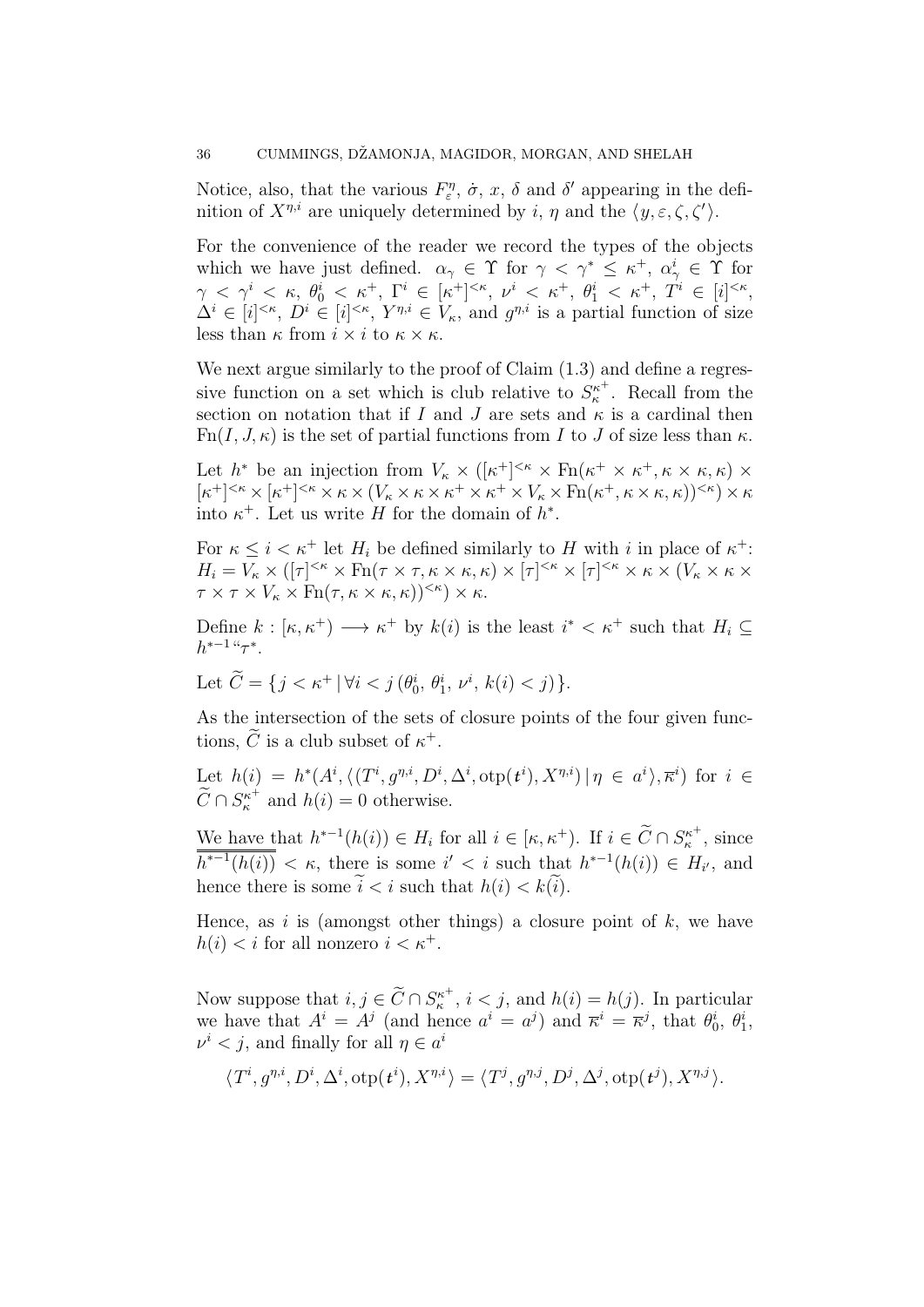We prove a series of lemmas which together describe the common parts of  $p^i$  and  $p^j$ . Let A be the common value of  $A^i$  and  $A^j$  and a that of  $a^i$  and  $a^j$ .

Lemma 5.6. (a)  $(t^j \setminus t^i) \cap \{ \alpha_\gamma \mid i \leq \gamma < j \} = \emptyset$ , and (b)  $t^i \cap t^j \subseteq$  $\{\alpha_{\gamma} | \gamma < i\}.$ 

*Proof.* Suppose  $\alpha_{\gamma} \in t^{j}$ . If  $\gamma < j$  then  $\gamma \in T^{j}$ . But  $T^{j} = T^{i}$ , so  $\gamma \in T^{i}$ . Hence  $\gamma < i$  and  $\alpha_{\gamma} \in t^i$ , proving (a). If  $\alpha_{\gamma} \in t^i$  then  $\gamma < \theta_0^i < j$ . (For the definition of  $\theta_0^i$  immediately gives that  $\gamma < \theta_0^i$ ; and since  $i, j \in C$ and  $i < j$  one has that  $\theta_0^i < j$ .) Thus if  $\alpha_\gamma \in t^i \cap t^j$  we have  $\gamma < i$  by (a). So (b) holds.  $\blacktriangle_{5.6}$ 

Lemma 5.7.  $d^i \cap d^j \subseteq i$ .

*Proof.* If 
$$
\zeta \in d^i \cap d^j
$$
 then  $\zeta < \theta_1^i < j$ . So  $\zeta \in d^j \cap j = D^j = D^i = d^i \cap i$ .

Lemma 5.8. If  $\eta \in a$  and  $\alpha \in t^i \cap t^j$  then  $f_{\alpha}^{\eta,i} \restriction d^i \cap d^j = f_{\alpha}^{\eta,j} \restriction d^i \cap d^j$ .

*Proof.* Let  $\eta \in a$  and  $\alpha \in t^i \cap t^j$ . By Lemma (5.6), if  $\alpha = \alpha_\gamma$  then  $\gamma < i$ . By Lemma (5.7),  $d^i \cap d^j \subseteq i$ , and hence  $d^i \cap d^j \subseteq i \cap d^i = D^i = D^j$ , the first equality being the definition of  $D^i$  and the second holding since  $h(i) = h(j).$ 

As unpacked in the paragraph starting "Recall . . . " immediately after the bullet-pointed table of definitions above,  $D^i = \text{dom}(g^{\eta,i}(\cdot,\gamma))$  and  $D^j = \text{dom}(g^{\eta, j}(\cdot, \gamma))$ , and hence  $\text{dom}(g^{\eta, i}(\cdot, \gamma)) = \text{dom}(g^{\eta, j}(\cdot, \gamma))$ .

As  $\alpha \in t^i \cap t^j$ , if  $\zeta \in d^i \cap d^j$  we have  $e_{\zeta}(\pi_0(f_{\alpha}^{\eta,i}(\zeta))) = e_{\zeta}(\pi_0(f_{\alpha}^{\eta,j}(\zeta)))$ and, as  $e_{\zeta}$  is a bijection,  $\pi_0(f_{\alpha}^{\eta,i}(\zeta)) = \pi_0(f_{\alpha}^{\eta,j}(\zeta)) = b_{\alpha} \upharpoonright \zeta$ . Hence we have the claimed agreement.  $\triangle$ <sub>5.8</sub>

Recall that  $f^i + f^j$  is the unique function f such that  $dom(f)$  $dom(f^i) \cup dom(f^j), f \restriction dom(f^i) = f^i \text{ and } f \restriction dom(f^j) = f^j.$ 

Let  $q = (A, B^i \cap B^j, t^i \cup t^j, f^i + f^j).$ 

**Lemma 5.9.** The quadruple q is a condition in  $Q^*$ .

*Proof.* Recall that we defined  $A = A^{i} = A^{j}$ . Lemma (5.8) shows that  $f^i$  and  $f^j$  are compatible.

Lemma 5.10.  $\Gamma^i\cap \Gamma^j\subseteq i.$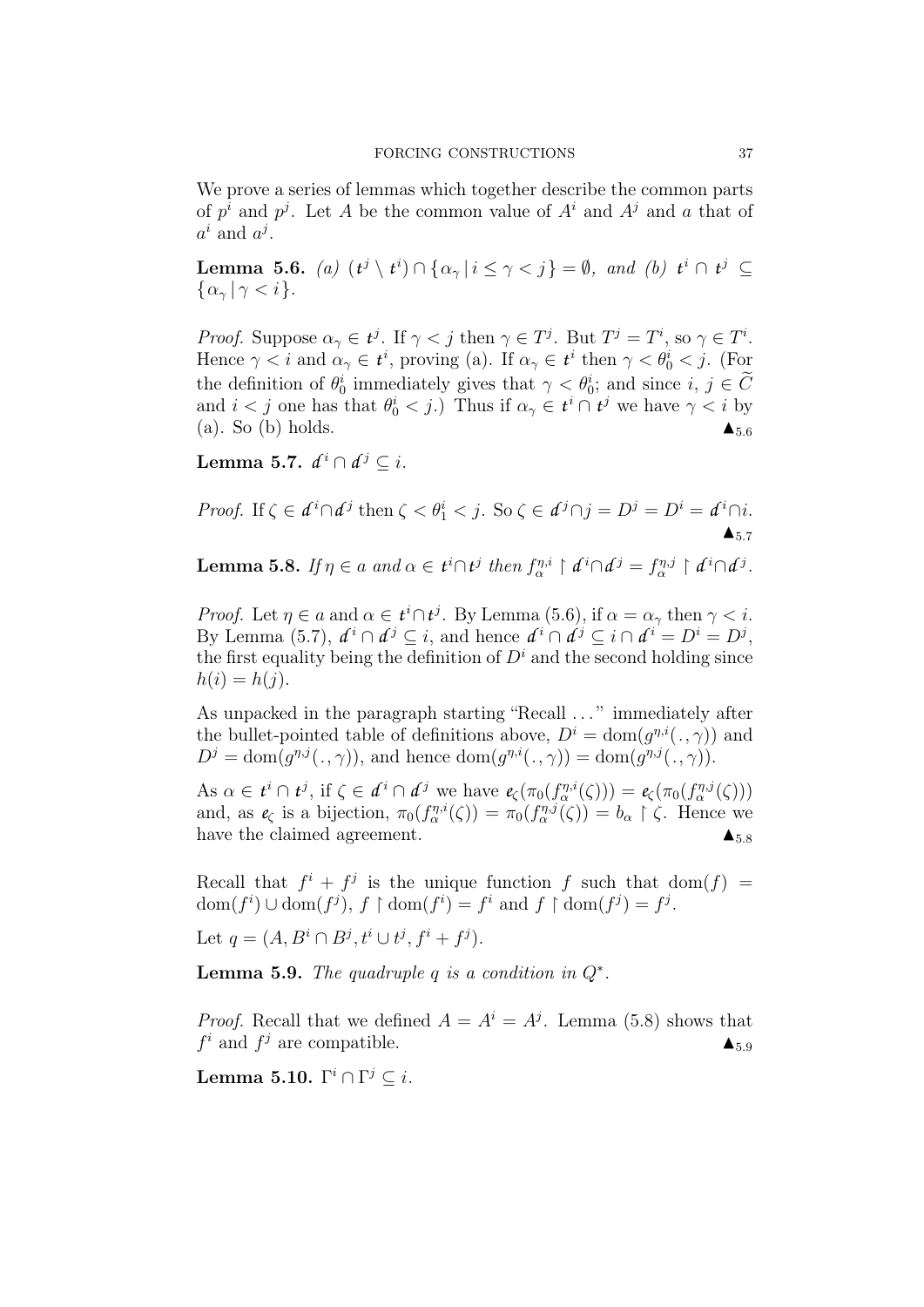*Proof.* If  $\zeta \in \Gamma^i \cap \Gamma^j$  then  $\zeta \leq \nu^i \leq j$  (the latter since  $i, j \in \tilde{C}$  and  $i < j$ ). So  $\zeta \in \Delta^j$ . But  $\Delta^j = \Delta^i$ , so  $\zeta < i$ .

Notation 5.11. For  $\alpha \in t^i \cup t^j$  define  $d^q_\alpha = d^i \cup d^j$  if  $\alpha \in t^i \cap t^j$ ,  $d^q_\alpha = d^i$  if  $\alpha \in t^i \setminus t^j$ , and  $d^q_\alpha = d^j$  if  $\alpha \in t^j \setminus t^i$ .

**Lemma 5.12.** For  $\alpha \in t^i \cup t^j$  and  $\eta \in a$  we have  $d^q_\alpha = \text{dom}(f^{\eta,q}_\alpha)$ .

*Proof.* Immediate from the definition of  $q$ , specifically the definition of  $f^q$  as  $f^i + f^j$ , the fact that  $dom(f^{n,i}_{\alpha}) = d^i$  for all  $\eta \in a^i$  and  $\alpha \in t^i$ – see the third paragraph of the proof of Proposition (5.5), and the definition by cases of the notation  $d_{\alpha}^{q}$  just given.

Lemma 5.13. Suppose  $\alpha, \beta \in t^i \cap t^j$ ,  $\zeta, \zeta' \in d^q_\alpha \cap d^q_\beta$  $\zeta^q, \zeta < \zeta', \eta \in a$ and  $f_{\alpha}^{\eta,q}(\zeta) = f_{\beta}^{\eta,q}$  $f_{\beta}^{\eta,q}(\zeta) \neq f_{\alpha}^{\eta,q}(\zeta') = f_{\beta}^{\eta,q}$ <sup>*n*<sub>*A*</sub> $\alpha$ </sup>( $\zeta'$ ). Then  $\zeta$ ,  $\zeta' \in d^i \cap d^j$ .

*Proof.* Let  $\alpha = \alpha_{\gamma}$  and  $\beta = \alpha_{\gamma'}$ . Then  $\gamma$ ,  $\gamma' < i$  by Lemma (5.6) and  $\Delta(\alpha, \beta) \in \Gamma^i \cap \Gamma^j \subseteq i$ , by Lemma (5.10). As  $b_\alpha \restriction \zeta' = \pi_0(f_\alpha^{\eta, q}(\zeta')) =$  $\pi_0(f_\beta^{\eta,q})$  $\zeta_{\beta}^{n,q}(\zeta')=b_{\beta}\restriction \zeta'$  we have  $\zeta'<\Delta(\alpha,\beta)$  and hence  $\zeta, \ \zeta'. Thus$  $\zeta' \in \mathcal{d}^j \cap i \subseteq D^j = D^i \subseteq \mathcal{d}^i$ . Similarly  $\zeta \in \mathcal{d}^j$  $\blacktriangle_{5.13}$ 

Finally, we can now show that q satisfies (5) of the definition of  $Q$ .

Lemma 5.14. Suppose  $\alpha$ ,  $\beta$  ∈  $t^i$  ∪  $t^j$ , ζ, ζ' ∈  $d^q_\alpha \cap d^q_\beta$  $\eta^q_{\beta}, \ \eta \, \in \, a \ \ and$  $f_{\alpha}^{\eta,q}(\zeta) = f_{\beta}^{\eta,q}$  $f_{\beta}^{\eta,q}(\zeta) \neq f_{\alpha}^{\eta,q}(\zeta') = f_{\beta}^{\eta,q}$  $\hat{\mathcal{C}}_\beta^{\eta,q}(\zeta')$  and y is harmonious with  $A^q$ past  $\eta$ . Then  $y^{\frown}(w, B^q) \Vdash_{\mathbb{R}_w}$  " $\zeta E_{\alpha} \zeta' \Longleftrightarrow \zeta E_{\beta} \zeta'$  ".

*Proof.* If for some  $k \in \{i, j\}$  we have  $\alpha, \beta \in t^k$  then, using Lemma (5.13) if  $\alpha, \beta \in t^i \cap t^j, \zeta, \zeta' \in d^k$ . As  $p^k \in Q$  we have  $y^{\frown}(w, B^k)$   $\Vdash$  $\langle E_{\alpha}\zeta'\iff \zeta E_{\beta}\zeta'\right.^{n}$ . But  $B^q = B^i \cap B^j \subseteq B^k$ , so  $y^{\frown}(w, B^q) \leq$  $y^{\frown}(w, B^k)$  and  $y^{\frown}(w, B^q) \Vdash " \zeta \dot{E}_{\alpha} \zeta' \Longleftrightarrow \zeta \dot{E}_{\beta} \zeta' "$ .

Otherwise, either we have  $\alpha \in t^i \setminus t^j$ ,  $\beta \in t^j \setminus t^i$  and  $\zeta, \zeta' \in d^i \cap d^j$ , or we have the symmetric case with the roles of  $i$  and  $j$  exchanged. We treat the former; for the symmetric case exchange  $i$  and  $j$  throughout.

Suppose  $\beta$  is the  $\varepsilon$ -th element of  $t^j$ . As  $otp(t^i) = otp(t^j)$ , we can define β' to be the ε-th element of  $t^i$ . As  $X^{\eta,i} = X^{\eta,j}$  we have that the ' $F_{\varepsilon}^{\eta,\eta}$ ' be the s-th element of  $i$ . As  $A^m = A^m$  we have that the  $T_{\varepsilon}$  for the tuple that starts  $\langle y, \varepsilon, \zeta, \zeta', \ldots \rangle$  is the same for both i and j. Hence  $e_{\zeta'}(\pi_0(f_{\beta'}^{\eta,i}(\zeta'))) = e_{\zeta'}(\pi_0(f_{\beta}^{\eta,j}))$  $(\mathcal{C}'_{\beta}^{n,j}(\zeta'))$ . As  $e_{\zeta'}$  is a bijection and  $\pi_0$ is projection onto the first co-ordinate, this gives  $b_{\beta} \restriction \zeta' = b_{\beta'} \restriction \zeta'$ . Let  $x = b_{\beta} \restriction \zeta' = b_{\beta'} \restriction \zeta',\ f^{\eta,i}_{\beta'}(\zeta) = f^{\eta,j}_{\beta}$  $f_{\beta}^{\eta,j}(\zeta) = (x \restriction \zeta, \delta), f_{\beta'}^{\eta,i}(\zeta') = f_{\beta}^{\eta,j}$  $\zeta_\beta^{\eta,j}(\zeta')=$  $(x, \delta')$ , and, finally,  $z = (\eta, y, x, \zeta, \zeta', \delta, \delta').$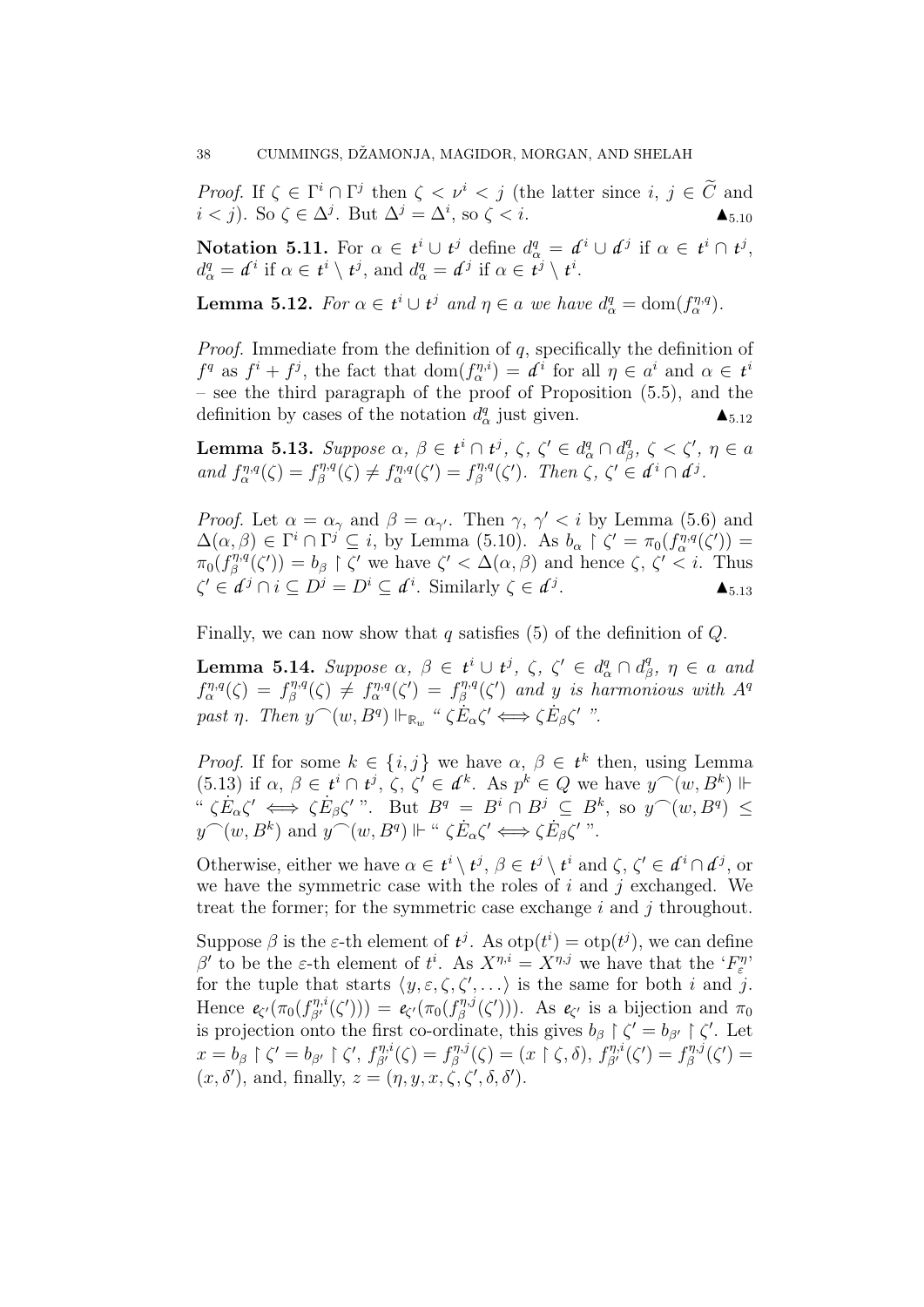Then  $z \in Z^{p^i} \cap Z^{p^j}$ , and  $\dot{\sigma}_z^i = \dot{\sigma}_z^j = \dot{\sigma}$  say, where  $\dot{\sigma}$  is an  $\mathbb{R}_y$ -name for a truth value. Since  $B^q = \overset{\circ}{B}{}^i \cap \overset{\circ}{B}{}^j$ ,  $y^{\frown}(w, B^q)$  simultaneously reduces the truth values of the statements " $\zeta E_{\beta} \zeta''$  and " $\zeta E_{\beta'} \zeta''$ " to  $\dot{\sigma}$ , so  $y^{\frown}(w, B^q) \Vdash "\zeta \dot{E}_{\beta'} \zeta' \Longleftrightarrow \zeta \dot{E}_{\beta} \zeta'"$ . If  $\beta' = \alpha$  we are done. Otherwise, as  $p^i \in Q$  we also have that  $y^{\frown}(w, B^i) \Vdash " \zeta \dot{E}_{\alpha} \zeta' \Longleftrightarrow \zeta \dot{E}_{\beta'} \zeta''$ , and hence  $y^{\frown}(w, B^q) \Vdash "\zeta E_\alpha \zeta' \Longleftrightarrow \zeta E_\beta \zeta'",$  as required.

Lemma (5.9) showed  $q \in Q^*$  and Lemma (5.14) shows that in fact  $q \in Q$  as well. Since by construction  $q \leq p^i$ ,  $p^j$ , and both  $p^i \leq p'^i$  and  $p^j \leq p'^j$ , we have shown that there is a suitable function h such that if  $i, j \in \widetilde{C} \cap S_{\kappa}^{\kappa^+}$  $\kappa^{\kappa^+}$ ,  $i < j$  and  $h(i) = h(j)$  then  $p'^i$  and  $p'^j$  are compatible. Hence  $Q$  has the  $\kappa^+$ -stationary chain condition.

## 6. The main iteration

Let V be a model in which  $\kappa$  is supercompact,  $\lambda$  is a regular cardinal less than  $\kappa$ , and  $\chi$  is a successor cardinal with predecessor  $\chi$ <sup>-</sup> such that  $cf(\chi^-) \geq \kappa^{++}$ . Suppose also that GCH holds in V and hence, by [25],  $\mathcal{L}_{\chi}(S_{\kappa+}^{\chi})$  holds.

Let  $\mathbb L$  be the Laver iteration ([16]), as defined in V, making the supercompactness of  $\kappa$  indestructible under  $\langle \kappa \rangle$ -directed closed forcing.

Let *e* be a canonical L-name such that  $\Vdash_{\mathbb{L}}$  "  $\dot{e}: \kappa \longrightarrow V_{\kappa}$  is a bijection."

Using Theorem  $(1.2)$ , Lemma  $(1.5)$ , Proposition  $(2.3)$ , Lemma  $(4.16)$ and Proposition (5.5), we will define an **L**-name  $\hat{\mathbb{P}}_{\chi}$  so that  $\mathbb{P}_{\mathbb{L}}$  " $\hat{\mathbb{P}}_{\chi}$  is an iteration of length  $\chi$  consisting of  $\dot{\mathbb{Q}}_0$ , a name for the usual forcing to add a  $\kappa^+$ -Kurepa tree with  $\chi^-$ -many branches followed by a  $\lt \kappa$ support iteration of  $\lt\kappa$ -directed closed, countably parallel-closed  $\kappa^+$ stationary cc forcings each of size less than  $\chi$ ." Thus the iteration will add  $\chi$ -many subsets of  $\kappa$ , but at each intermediate stage  $2^{\kappa}$  =  $\chi$ <sup>-</sup>. The constituents of the iteration will depend on a fixed sequence  $\langle x_\alpha | \alpha < \chi \rangle$  of  $\mathbb{L} * \dot{\mathbb{Q}}_0$ -names for distinct branches through the  $\kappa^+$ -Kurepa tree. As we define the iteration we also build an enumeration of  $\mathbb{L} * \dot{\mathbb{P}}_{\chi}$  as  $\langle p_{\xi} | \xi \langle \chi \rangle$ . As  $\chi$  is a regular cardinal and since  $\mathbb{H}_{\mathbb{L}}$ " the iterands are of size less than  $\chi$ " there will be a club set relative to  $S^{\chi}$  $\sum_{\alpha=1}^{\infty}$  of  $\xi < \chi$  such that  $\mathbb{L} * \dot{\mathbb{P}}_{\xi} = \{p_{\varepsilon} | \varepsilon < \xi\}.$  (Formally, such that for all  $\varepsilon < \xi$  we have  $\text{supp}(p_{\varepsilon}) \subseteq \xi$  and  $\mathbb{L} * \dot{\mathbb{P}}_{\xi} = \{p_{\varepsilon} \restriction \xi \mid \varepsilon < \xi\}.$  See the proof of Proposition  $(2.3)$ .) We simultaneously inductively define  $\mathbb{L} * \dot{\mathbb{P}}_{\xi}$ -names  $\dot{S}_{\xi}$  as in §2 and derive  $\mathbb{L} * \dot{\mathbb{P}}_{\xi}$ -names  $\dot{u}^{\xi}$ .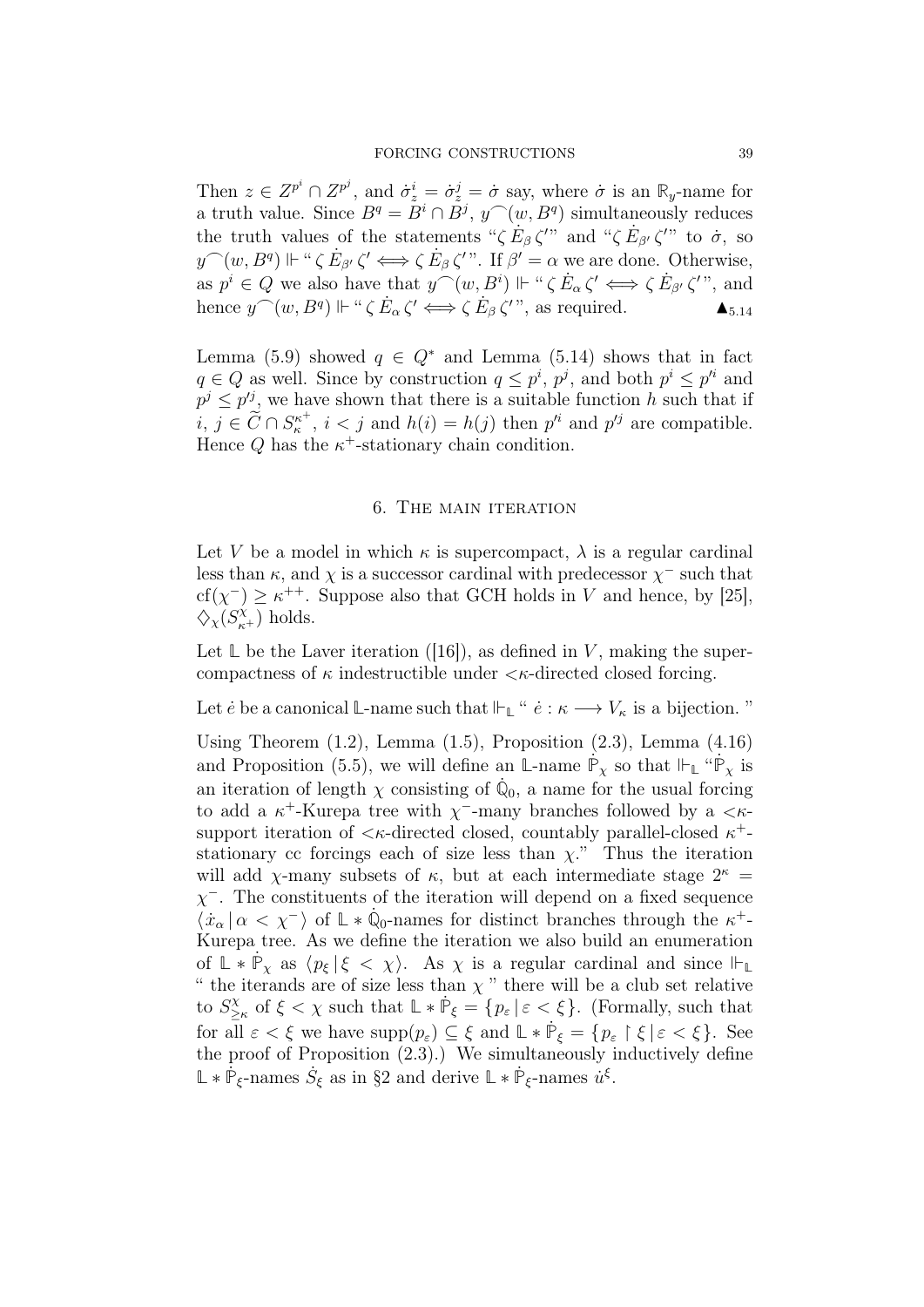As each  $\dot{S}_{\xi}$  is a canonical name for a subset of  $\xi$ , when  $\xi = \kappa \lambda \xi$  (ordinal multiplication) we can easily convert it into a name for a set of order type  $\lambda$  of sequences of  $\xi$  many subsets of  $\kappa$ . In order to do this, for each  $\tau < \lambda$ , set  $\dot{u}_1^{\xi}$  $S_{1+\tau}$  to be the name derived from  $\dot{S}_{\xi}$  for  $\{e^{i\theta}\}\eta$  <  $\kappa \left[ \kappa \lambda \varepsilon + \kappa \tau + \eta \in \dot{S}_{\xi} \cap \left[ \kappa \lambda \varepsilon + \kappa \tau, \widehat{\kappa \lambda \varepsilon} + \kappa (\tau + 1) \right] \right\} \left[ \varepsilon \langle \xi \rangle \right]$  and set  $\dot{u}^{\dot{\xi}} = \hat{\kappa}^{\hat{\ }}\langle\dot{u}_{1}^{\xi}\rangle$  $\frac{\xi}{1+\tau} | 1+\tau < \lambda \rangle.$ 

We use the sequence  $\dot{u}^{\xi}$  to help define the next stage in the iteration. Let  $\dot{\mathcal{U}}^{\xi}$  be a  $\mathbb{L} * \dot{\mathbb{P}}_{\xi}$ -name for the class of all ultrafilter sequences. (As for each  $\xi < \chi$  we have  $\Vdash_{\mathbb{L}}$  "  $\dot{\mathbb{P}}_{\xi}$  is  $\langle \kappa$ -directed closed ", we will have for all  $\xi < \xi' \leq \chi$  that  $\Vdash_{\mathbb{L} * \mathbb{P}_{\xi'}} \dot{\mathcal{U}}^{\xi}_{\kappa} = \dot{\mathcal{U}}^{\xi'}_{\kappa}$  $\binom{\xi'}{\kappa}$ .)

If  $cf(\xi) = \kappa^+, \ \mathbb{L} * \dot{\mathbb{P}}_{\xi} = \{p_{\varepsilon} \mid \varepsilon < \xi\}, \ \xi = \kappa \lambda \xi \text{ and } \Vdash_{\mathbb{L} * \mathbb{P}_{\xi}} "u^{\xi} \in \dot{\mathcal{U}}^{\xi} \text{ and }$  $\kappa_{\dot{u}\xi} = \kappa$ " let  $\langle \dot{E}_{\alpha}^{\xi} | \alpha \langle \chi \rangle$  enumerate the canonical  $\mathbb{L} * \dot{\mathbb{P}}_{\xi} * \dot{\mathbb{R}}_{\dot{u}\xi}$ -names for graphs on  $\kappa^+$  and let  $\dot{\mathbb{Q}}_{\xi} = \dot{Q}(\dot{u}^{\xi})$ , where  $\dot{Q}(\dot{u}^{\xi})$  is an  $\mathbb{L} * \dot{\mathbb{P}}_{\xi}$ -name for the forcing defined from  $u^{\xi}$ ,  $\langle x_{\alpha} | \alpha < \chi^{-} \rangle$  and  $\langle E_{\alpha}^{\xi} | \alpha < \chi^{-} \rangle$  as in §4. Otherwise let  $\dot{\mathbb{Q}}_{\xi}$  name trivial forcing.

Fix G which is L-generic over V and H which is  $\dot{P}_\chi^G$ -generic over  $V[G]$ . For  $\xi < \chi$  let  $H_{\xi}$  be the restriction of H to  $\dot{\mathbb{P}}_{\xi}^G$ , let  $\mathbb{Q}_{\xi} = \dot{\mathbb{Q}}_{\xi}^{G*H_{\xi}}$  $\zeta^{\mathbf{G} * \mathbf{H} \xi}$ , and let  $u^{\xi} = (\dot{u}^{\xi})^{G*H_{\xi}}.$ 

If  $V[G][H_{\xi}] \models u^{\xi} \in \mathcal{U}, \kappa_{u^{\xi}} = \kappa$  and  $\mathrm{lh}(u^{\xi}) = \lambda$ , let

- $K_{\xi}$  be the  $Q(u^{\xi})$ -generic over  $V[G][H_{\xi}]$  induced by H,
- $A^{\xi} = \langle A_{\rho} | \rho \langle \kappa \& \exists p \in K_{\xi} \; A_{\rho} = (A_{\rho})^p \rangle,$
- and  $a^{\xi} = \bigcup \{ a^p \mid p \in K_{\xi} \}.$

Fix an enumeration  $\langle \dot{D}_{\xi} | \xi \langle \chi \rangle$  of the  $\mathbb{L} * \dot{\mathbb{P}}_{\chi}$ -names for subsets of  $V_{\kappa}$ such that each  $\dot{D}_{\xi}$  is a  $\mathbb{L} * \dot{\mathbb{P}}_{\xi}$ -name.

Let  $j: V \longrightarrow M$  witness that  $\kappa$  is 2<sup>x</sup>-supercompact, such that in the iteration  $j(\mathbb{L})$  we force with  $\dot{\mathbb{P}}_{\chi}$  at stage  $\kappa$  and then do trivial forcing at all stages between  $\kappa$  and  $(2^{\chi})^+$ . Let  $j(\mathbb{L}) = \mathbb{L} * \dot{\mathbb{P}}_{\chi} * \dot{\mathcal{L}}$ , where  $\hat{L}$  is a  $\mathbb{L} * \dot{\mathbb{P}}_{\chi}$ -name and we note that by the choice of j we have  $\Vdash_{\mathbb{L} * \dot{\mathbb{P}}_\chi}$  "  $\dot{L}$  is  $\langle (2^{\chi})^+$ -closed. "

We now carry out, in  $V[G][H]$ , an inductive construction of length  $\chi$ in which we build a chain of conditions  $(r_{\xi}, \dot{q}_{\xi}) \in \dot{\mathcal{L}}^{G*H} * j(\dot{\mathbb{P}}_{\chi})$  for  $\xi \leq \chi$ . Note that forcing with  $\mathcal{L}^{G*H}$  over  $V[G][H]$  always adds a generic embedding  $j: V[G] \longrightarrow M[j(G)]$  – see [2, §9] – so that the name  $j(\dot{P}_\chi)$  is well defined. The construction includes arranging for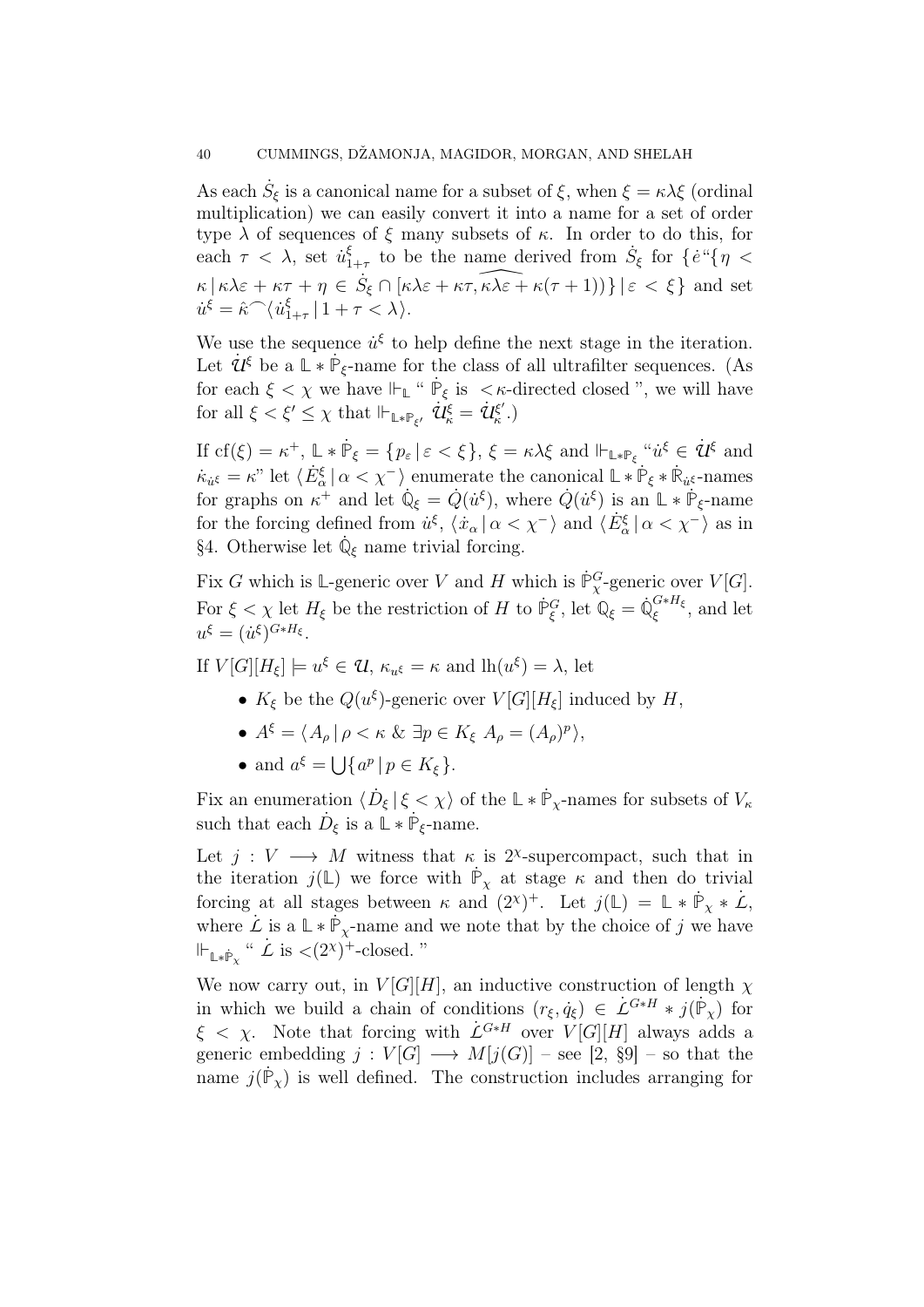each  $\xi < \chi$  that  $\Vdash_{\mathcal{L}^{G * H}}$ , " $\dot{q}_{\xi} \in j(\dot{P}_{\xi})$ " and that for all  $p \in H_{\xi}$  we have that  $r_{\xi} \Vdash_{\mathcal{L}^{G*H}} \text{`` } \dot{q}_{\xi} \leq j(p)$ .

Define  $\mathfrak{U} = (\{v \in \mathcal{U} \mid \kappa_v = \kappa \& \ln(v) \leq \lambda\})^{V[G][H]}$ . As  $V[G][H] \models \overline{2^{\kappa}} =$  $\chi$ ,  $\chi$  is a successor cardinal and  $\lambda < \kappa$ , we have that  $V[G][H] \models \overline{\mathfrak{A}} \leq$  $((2^{2^{\kappa}})^{\lambda}) = 2^{\chi}.$ 

Inductive case:  $\xi = 0$  or limit  $\xi$ . By the  $\langle \chi$ -closure of  $\dot{L}^{G*H} * j(\dot{P}_{\chi})$ , just choose some  $(r_{\xi}, \dot{q}_{\xi})$  such that  $\Vdash_{\underline{\dot{L}}^{G*H}} " \dot{q}_{\xi} \in j(\dot{\mathbb{P}}_{\xi})$ ", and for all  $\xi' < \xi$  we have  $(r_{\xi}, \dot{q}_{\xi}) \leq (r_{\xi'}, \dot{q}_{\xi'})$ . Then for each  $p \in H_{\xi}$  we have  $r_{\xi} \Vdash_{\mathcal{L}^{G * H}} \text{`` } \dot{q}_{\xi} \leq j(p).$ 

*Inductive case:*  $\xi + 1$ . If  $\xi = 0$  then  $\mathbb{Q}_0$  is the usual forcing to add a  $\kappa^+$ -Kurepa tree with  $\chi^-$ -many branches as computed in  $V[G]$ , and we set  $r_1$  to be the trivial condition and  $\dot{q}_1$  to be a name for the greatest lower bound of the union of the pointwise image of the  $\mathbb{Q}_0$ -generic filter. We now assume that  $\xi > 0$ .

If  $V[G][H_{\xi}] \models u^{\xi} \notin \mathcal{U}$  or  $u^{\xi} \in \mathcal{U}$  but  $\kappa_{u^{\xi}} \neq \kappa$  or  $u^{\xi} \in \mathcal{U}$  and  $\kappa_{u^{\xi}} = \kappa$ but  $\ln(u^{\xi}) \neq \lambda$  there is nothing to do and we can take  $(r_{\xi+1}, \dot{q}_{\xi+1}) =$  $(r_{\xi}, \dot{q}_{\xi} \hat{d}_{j(\mathbb{Q}_{\xi})})$ . So assume otherwise:  $V[G][H_{\xi}] \models u^{\xi} \in \mathcal{U}, \kappa_{u^{\xi}} = \kappa$ and  $\ln(u^{\xi}) = \lambda$ .

By the construction so far  $(r_{\xi}, \dot{q}_{\xi}) \Vdash_{\dot{L}^{G*H}*j(\dot{P}_{\xi})}$  "there is a lifting j:  $V[G][H_{\xi}] \longrightarrow M[j(G)][j(H_{\xi})]$  of j."

As  $2^{\chi}$  is less than the closure of  $\mathcal{L}^{G*H} * j(\dot{\mathbb{P}}_{\chi})$  we may, by shrinking if necessary, assume that there is some  $(r'_\xi, \dot{q}'_\xi) \leq (r_\xi, \dot{q}_\xi)$  such that  $(r'_{\xi}, \dot{q}'_{\xi}) \parallel "v \in j(\dot{D}_{\xi})"$  for every  $v \in \mathfrak{U}$ .

**Definition 6.1.** If  $v \in \mathcal{U}^{V[G][H]}$ ,  $lh(v) = \lambda$  and for all  $\tau < \lambda$  we have  $v_{\tau} \cap V[G][H_{\xi}] = u_{\tau}^{\xi}$  we say v fills out  $u^{\xi}$ .

Note that if v fills out  $u^{\xi}$  then, a priori,  $v \in \mathfrak{U}$ .

**Lemma 6.2.** Suppose there is a lifting  $j : V[G][H_{\xi}] \longrightarrow M[j(G)][j(H_{\xi})]$ of j. Set  $\overline{B} = \bigcap \{j(B^q) | (A^q, B^q, t^q, f^q) \in K_{\xi}\}\.$  Suppose there is some  $v \in \mathcal{U}^{V[G][H]}$  which fills out  $u^{\xi}$  and for all  $\tau < \lambda$  we have  $v \restriction \tau \in \overline{B}$ .

Then there is a master condition for  $j(\mathbb{Q}_{\xi})$  such that on forcing below the master condition there is a lifting of j to a map j :  $V[G][H_{\xi}][K_{\xi}] \longrightarrow$  $M[j(G)][j(H_{\xi})][j(K_{\xi})]$  such that for every  $v \in \mathcal{U} \cap \overline{B}$  filling out  $u^{\xi}$  and every  $\tau < \lambda$  we have  $v \restriction \tau \in j(A^{\xi})_{\kappa}$ .

*Proof.* We construct a suitable master condition  $p^* = (A^*, B^*, t^*, f^*)$ .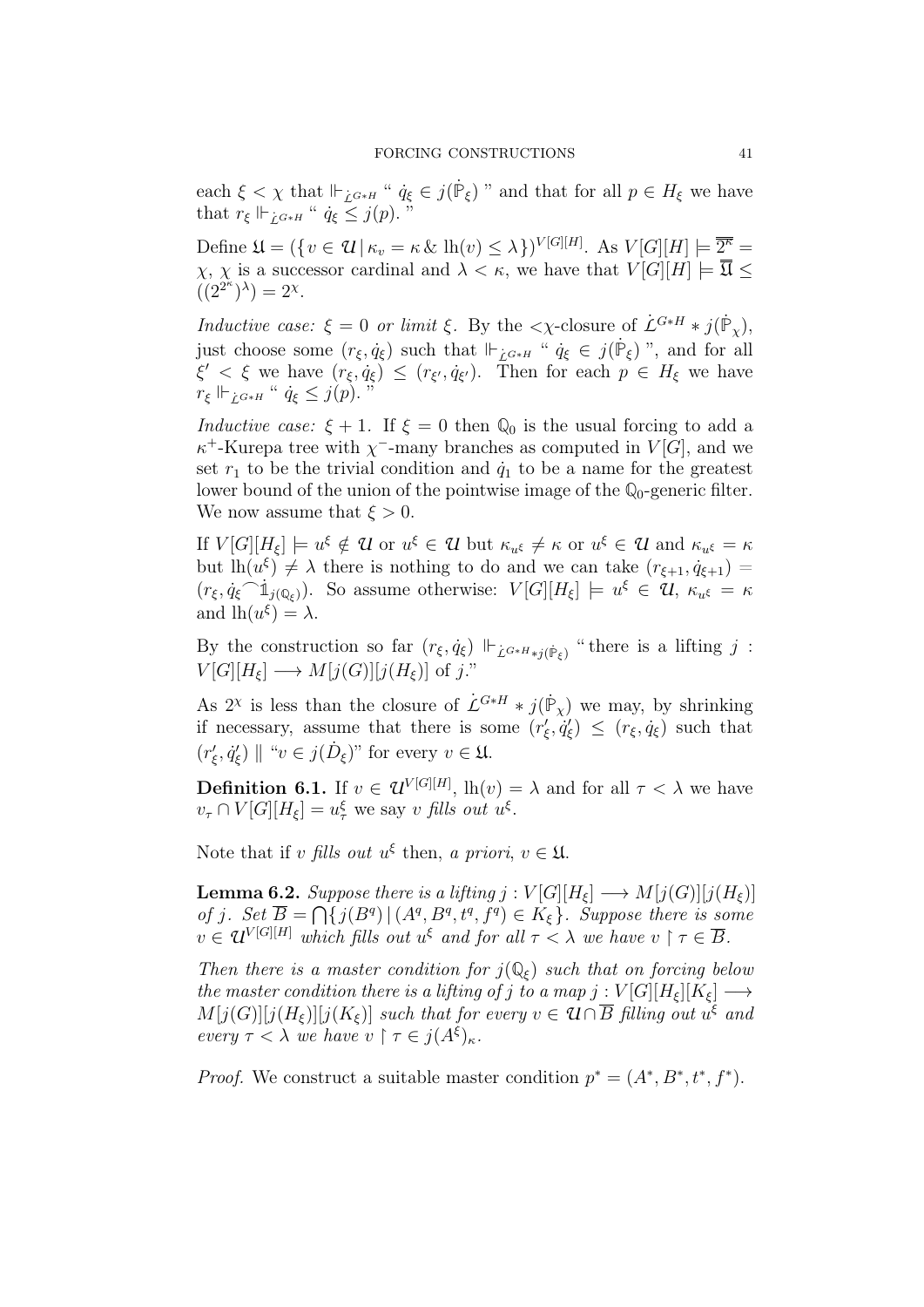### 42 CUMMINGS, DŽAMONJA, MAGIDOR, MORGAN, AND SHELAH

- $A^* = A^{\xi} \cap \{v \mid \tau \mid \tau < \lambda \& v \in \overline{B} \cap (\mathcal{U}_{\kappa^+} \setminus \mathcal{U}_{\kappa}) \& v \text{ fills out } u^{\xi}\}.$
- $B^* = \overline{B} \setminus \mathcal{U}_{k+1}$ .
- $t^* = \kappa \times j^{\mu} \chi^{-}$ .
- For each  $\eta \in a^{\xi}$  and  $\alpha < \chi^-, f^{*,\eta}_{j(\alpha)} = \bigcup \{j(f^{p,\eta}_{\alpha}) \mid p \in K_{\xi}\}.$

We note that since  $f_{\alpha}^{p,\eta}$  is a partial function of size less than  $\kappa$ , and we have the density lemmas Lemma  $(4.8)$  and Corollary  $(4.13)$ , it is easy to see that  $d_{j(\alpha)}^{*,\eta} = \text{dom}(f_{j(\alpha)}^{*,\eta})$  $j_{j(\alpha)}^{*,\eta}$  =  $j^{``}\kappa^+$  and  $f_{j(\alpha)}^{*,\eta}$  $j_{j(\alpha)}^{*,\eta}(j(\zeta)) = j(f_{\alpha}^{p,\eta}(\zeta))$  for any  $p \in K_{\xi}$  such that  $(\eta, \alpha) \in t^p$ . We also note that  $a^{p^*} = a^{\xi} \cup {\kappa}$ .

It is routine to verify that  $p^* \in j(\mathbb{Q}_{\xi}^*)$  and that  $p^* \leq_{j(\mathbb{Q}_{\xi}^*)} j(q)$  for  $q \in K_{\xi}$ . We must now show that  $p^*$  satisfies (5) in the definition of  $j(\mathbb{Q}_\xi)$ .

Let  $\eta \in a^{\xi}$ , and suppose that  $f_{i(\alpha)}^{*,\eta}$  $f_{j(\alpha)}^{*,\eta}(j(\zeta)) = f_{j(\beta)}^{*,\eta}$  $f_{j(\beta)}^{*,\eta}(j(\zeta)) \neq f_{j(\alpha)}^{*,\eta}$  $j_{j(\alpha)}^{*,\eta}(j(\zeta'))=$  $f_{i\alpha}^{*,\eta}$ <sup>\*\*,η</sup>  $(j(\zeta'))$  for some  $\alpha, \beta \in \chi^-$  and  $\zeta, \zeta' \in \kappa^+$ . Let y be harmonious with  $A^*$  past  $\eta$ . If  $\kappa_y < \kappa$  let  $y' = y$ . Otherwise let  $y', \tau < \lambda, v \in B^*$ which fills out  $u^{\xi}$ , and  $B \in \mathcal{F}(v \restriction \tau)$  be such that  $y = y' \cap (v \restriction \tau, B)$ .

Using Corollary (4.10) and the definition of  $p^*$  we may find  $p \in K_{\xi}$ with  $\rho^p$  a successor ordinal such that

- $\eta \in a^p$  with  $\eta < \max(a^p)$ ,
- $\kappa_{y'} < \max(a^p),$
- $(\eta, \alpha), (\eta, \beta) \in t^p$ ,
- $\zeta, \zeta' \in d_{\alpha}^{p,\eta} \cap d_{\beta}^{p,\eta}$  $_{\beta}^{p,\eta},$
- $f_{\alpha}^{p,\eta}(\zeta) = f_{\beta}^{p,\eta}$  $f_{\beta}^{p,\eta}(\zeta) \neq f_{\alpha}^{p,\eta}(\zeta') = f_{\beta}^{p,\eta}$  $\zeta_{\beta}^{p,\eta}(\zeta'),$
- and y' is harmonious with  $A^p$  past  $\eta$ .

If  $y = y'$  we have that y is harmonious with  $A^p$  past  $\eta$  and

$$
y^{\frown}(j(u^{\xi}), B^*) \le y^{\frown}(j(u^{\xi}), j(B^p)) = j(y^{\frown}(u^{\xi}, B^p)).
$$

As p is a condition in  $\mathbb{Q}_{\xi}$  we have  $y^{\frown}(u^{\xi}, B^p) \Vdash ``\zeta E_{\alpha}^{\xi} \zeta' \longleftrightarrow \zeta E_{\beta}^{\xi}$ 'ξς' '',<br>β and we are done by elementarity.

So we may assume that we are in the other case, that is  $y = y'$  (v  $\tau, B$ ) for some  $v \in \overline{B}$  which fills out  $u^{\xi}$ . We note that  $v \restriction \tau \in \overline{B}$ , since each of the sets  $B^q$  is closed under taking initial segments. Let  $\rho^* < \rho^p$ be minimal such that  $\max(\{\eta, \kappa_{y'}\}) < \kappa_{\rho^*}.$ 

Since y was chosen to be harmonious with  $A^*$  past  $\eta$ ,  $B^* \cap V_{\kappa} = \emptyset$ , and  $\eta < \kappa = \kappa_v$ , we see that  $B \subseteq \bigcup \{A_\rho^{\xi} | \eta < \kappa_{\rho}, \rho < \kappa\}$  and  $\kappa_w > \eta$  for all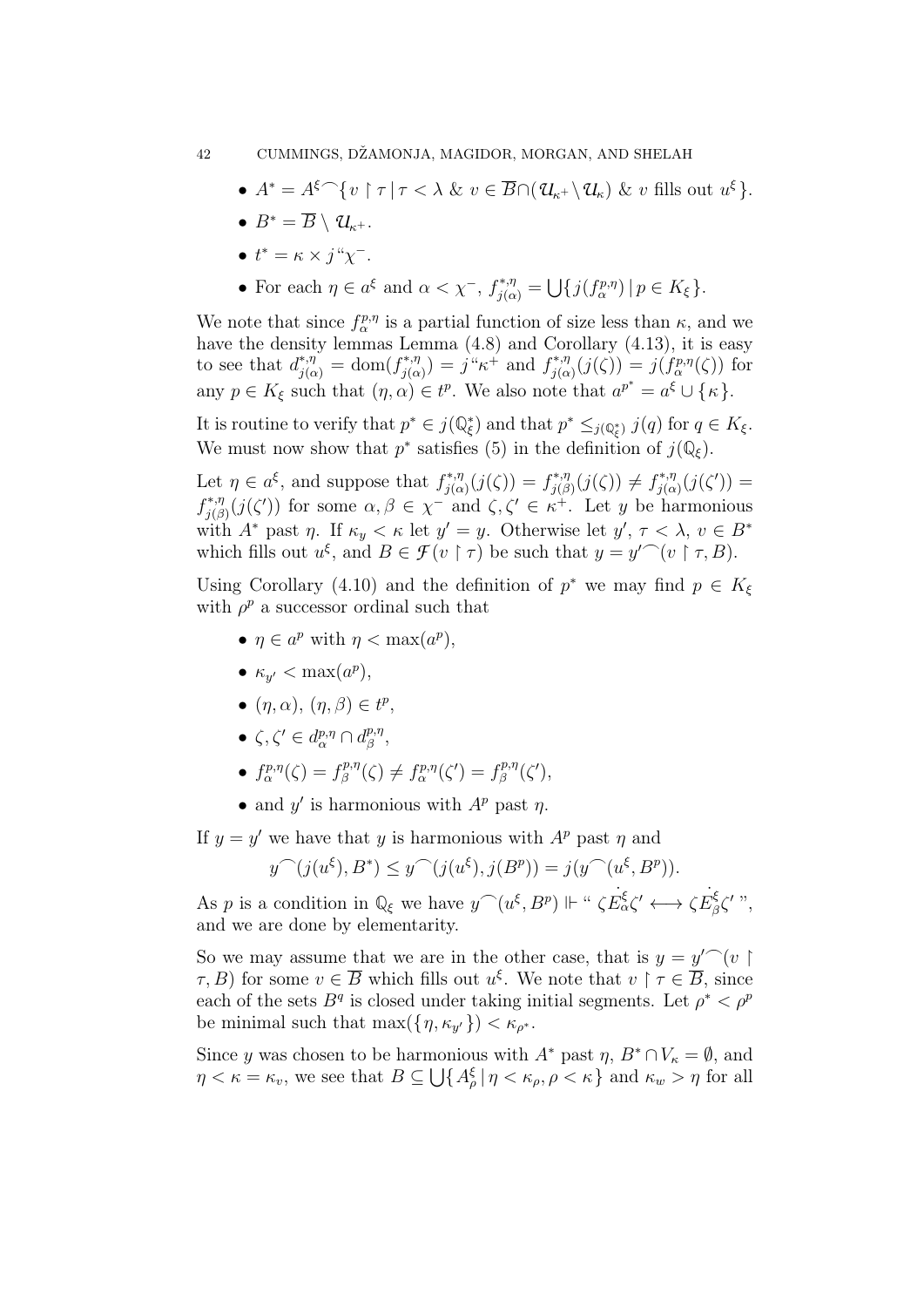$w \in B$ . Since  $y' \cap (v \restriction \tau, B)$  is a condition, we also have that  $\kappa_w > \kappa_{y'}$ for all  $w \in B$ . So by the choice of  $\rho^*, B \subseteq \bigcup \{A_{\rho}^{\xi} | \rho^* \leq \rho < \kappa\}.$ 

Since the condition  $p \in K_{\xi}$ ,  $A_{\sigma} = A_{\sigma}^{p}$  for  $\rho^* \leq \sigma < \rho^p$  and  $A_{\sigma} \subseteq B^p$  for  $\rho^p \leq \sigma < \kappa$ . It follows that  $B \subseteq \bigcup \{ A_{\sigma}^p \mid \rho^* \leq \sigma < \rho^p \} \cup B^p$ .

We now appeal to Lemma  $(4.20)$  to obtain the  $\rho^*$ -weakening of p, that is to say the condition  $q \in \mathbb{Q}_{\xi}$  such that  $\rho^q = \rho^*$ ,  $p \leq q$ ,  $A^q = A^p \upharpoonright \rho^*$ ,  $B^{q} = \bigcup \{ A_{\sigma} | \rho^* \leq \sigma < \rho^p \} \cup B^{p}, t^{q} = \{ (\eta', \alpha') \in t^p | \eta' \in a^{q} \cap \text{sup}(a^{q}) \}$ and  $f^q = \langle f_{\alpha'}^{p,\eta'} | (\eta', \alpha') \in t^q \rangle$ .

Since  $p \le q$  we have  $q \in K_{\xi}$ , and so  $B^* \subseteq j(B^q)$ . By the choice of  $\rho^*$ , since  $\rho^q = \rho^*$ ,  $A^q = A^p \restriction \rho^*$ ,  $\max(\{\eta, \kappa_{y'}\}) < \kappa_{\rho^*}$  and y' is harmonious with  $A^p$  past  $\eta$ , we have that y' is harmonious with  $A^q$  past  $\eta$ .

By clause (3) of the conclusion of Lemma  $(4.20)$ , the condition q enjoys a strengthened form of condition (5) in the definition of  $Q(w)$ , which implies in this case that  $y'^{\frown}(u^{\xi}, B^q) \Vdash$  "  $\zeta E_{\alpha}^{\xi} \zeta' \longleftrightarrow \zeta E_{\beta}^{\xi}$  $\frac{\xi}{\beta}$ ζ'. ''

We claim that  $y^{\frown}(j(u^{\xi}), B^*) \leq y'^{\frown}(j(u^{\xi}), j(B^q)) = j(y'^{\frown}(u^{\xi}, B^q)).$ 

The only non-trivial point is that the pair  $(v \restriction \tau, B)$  can be added to the condition  $y'^{\frown}(j(u^{\xi}), j(B^q))$ . This holds because  $v \upharpoonright \tau \in \overline{B} \subseteq j(B^q)$ , and  $B \subseteq \bigcup \{ A_{\sigma}^p | \rho^* \leq \sigma < \rho^p \} \cup B^p = B^q = j(B_q) \cap V_{\kappa}$ . As in the case when  $y = y'$ , we are now done by elementarity.

Now that we have shown that  $p^*$  is a condition in  $j(\mathbb{Q}_{\xi})$  we have that  $p^* \leq_{j(\mathbb{Q}_{\xi})} j(q)$  for  $q \in K_{\xi}$ , and so  $p^*$  is a master condition. The last thing to check in order to complete the proof of the lemma is that  $p^*$ is a master condition of the type required. However, this is almost immediate from its definition.

For as  $j: V[G][H_{\xi}][K_{\xi}] \longrightarrow M[j(G)][j(H_{\xi})][j(K_{\xi})]$  is a lifting we have that  $p^* \in j(K^{\xi})$  (see [2], Proposition 9.1). We also have, by definition, that  $A^{\xi} = \bigcap_{q \in K^{\xi}} [A^q, B^q]$ , and so  $j(A^{\xi}) = j(\bigcap_{q \in K^{\xi}} [A^q, B^q])$  $\bigcap_{q\in j(K^{\xi})}[A^q, B^q]$ . Hence if  $q\in j(K^{\xi})$  and  $\rho^q\geq \kappa+1$  then, by the definition of compatibility under  $\leq_{\mathbb{Q}_{\xi}}$  and since  $K^{\xi}$  is a filter, we must have  $A_{\kappa}^q = A_{\kappa}^*$ .

Consequently, if v fills out  $u^{\xi}$  and  $v \restriction \tau \in \overline{B}$  then by the definition of  $p^*$  we have  $v \restriction \tau \in A_\kappa^*$  and hence, by the previous paragraph,  $v \restriction \tau \in j(A^{\xi}).$ ).  $\triangle_{6.2}$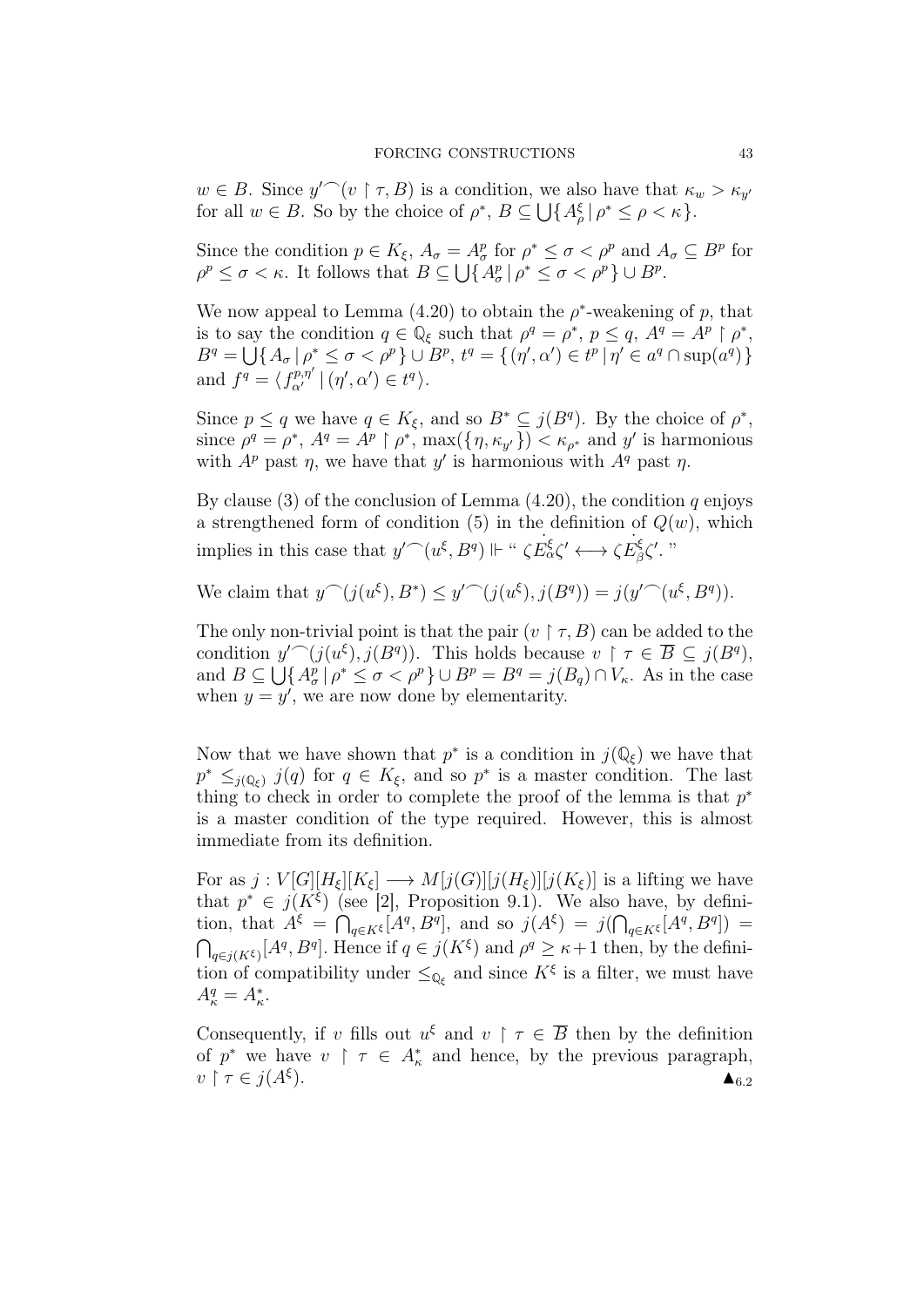Having established the preceding lemma, we can now complete the inductive step.

*Case (i)*. There is some  $(r, \dot{q}) \le (r'_{\xi}, \dot{q}'_{\xi})$  with  $\Vdash_{\dot{L}^{G*H}} \dot{q} \in j(\dot{P}_{\xi})$  such that  $(r, \dot{q}) \Vdash_{\dot{L}^{G * H} * j(\dot{P}_{\xi})}$  " $\exists v \in \mathcal{U}(v \text{ fills out } u^{\xi} \& \forall \tau < \lambda)$  $v \restriction \tau \in \overline{B} = \bigcap \{j(B^q) \mid (A^q, B^q, t^q, f^q) \in K_{\xi}\}\,$ ".

Let  $r_{\xi+1} = r$  and use Lemma (6.2) to choose  $\dot{q}_{\xi+1}$  such that  $\dot{q}_{\xi+1} \restriction \xi = \dot{q}, \ (r_{\xi+1}, \dot{q}_{\xi+1} \restriction \xi) \Vdash \text{``}\dot{q}_{\xi+1}(\xi)$  is a lower bound for  $j \text{``}K_{\xi}$ " and  $(r_{\xi+1}, \dot{q}_{\xi+1})$  <sup> $\Vdash$ </sup> " for every  $v \in \mathcal{U} \cap \overline{B}$  which fills out  $u^{\xi}$  and every  $\tau < \lambda$  we have  $v \restriction \tau \in j(A^{\xi})$ .

*Case (ii).* Otherwise. Again, by the closure of  $\dot{L}^{G*H} * j(\dot{P}_\chi)$ , let  $(r_{\xi+1}, \dot{q}_{\xi+1}) \leq (r_{\xi}', \dot{q}_{\xi}')$  be such that  $(r_{\xi+1}, \dot{q}_{\xi+1} \upharpoonright \xi) \Vdash " \dot{q}_{\xi+1}(\xi)$  is a lower bound for  $j''K_{\xi}$ <sup>3</sup> since  $Q_{\xi}$  is trivial.

When the construction is complete use the  $\chi$ -closure of  $\dot{L}^{G*H} * j(\dot{P}_\chi)$ again and take a lower bound  $(r^*, \dot{q}^*)$  for  $\langle (r_{\xi}, \dot{q}_{\xi}) | \xi \langle \chi \rangle$  such that for all  $q \in H$  we have  $r^* \Vdash \dot{q}^* \leq j(q)$ . Thus  $(r^*, \dot{q}^*)$  forces that j can be lifted to some  $j: V[G][H] \longrightarrow M[j(G)][j(H)]$  with  $j(G) = G * H *$  $j(G)/(G * H).$ 

**Claim 6.3.** If we generate  $u = \langle u_\tau | \tau \langle \lambda \rangle$  from such a lifting of j to  $V[G][H]$  in the usual inductive way, with  $u_0 = \kappa$  and by setting  $u_{\tau} = \{D \in V[G][H] | u \restriction \tau \in j(D)\}\$  for  $0 < \tau < \lambda$ , then in fact we have  $u \in V[G][H]$  (and not merely  $u \in V[G][H][j(G)/(G * H)][j(H)])$  and  $u \in \mathcal{U}^{V[G][H]}.$ 

Proof. The argument is an inductive repetition of a typical one in the context of Laver forcing.

By induction on  $\tau < \lambda$  suppose that  $u \restriction \tau \in V[G][H]$ . A priori,  $u_{\tau} \in V[G][H][j(G)/(G * H)][j(H)]$ . However  $j(G)/(G * H) * j(H)$  is generic for a highly closed forcing – it is certainly  $(2^{\kappa})^+$ -closed. So in fact  $u_{\tau} \in V[G][H]$ . As  $V[G][H]$  is closed under sequences of length less than or equal to  $\lambda$  we also have  $u \restriction \tau + 1 \in V[G][H]$ . Similarly, we inductively obtain that  $u \restriction \tau \in V[G][H]$  for limit  $\tau$ , and at the end of the induction that  $u \in V[G][H]$ .

We also need that normality and the two coherence conditions from Definition (3.1) hold for  $u_{\tau}$ .

Suppose  $f : \mathcal{U}_{\kappa} \longrightarrow V_{\kappa}$  is a function in  $V[G][H]$ . Observe that  $V_{\kappa}^{V[G][H][j(G)/(G*H)][j(H)]} = V_{\kappa}^{V[G][H]}$ . Then  $\{w \in \mathcal{U}_{\kappa} \mid f(w) \in V_{\kappa_w}\} \in u_{\tau}$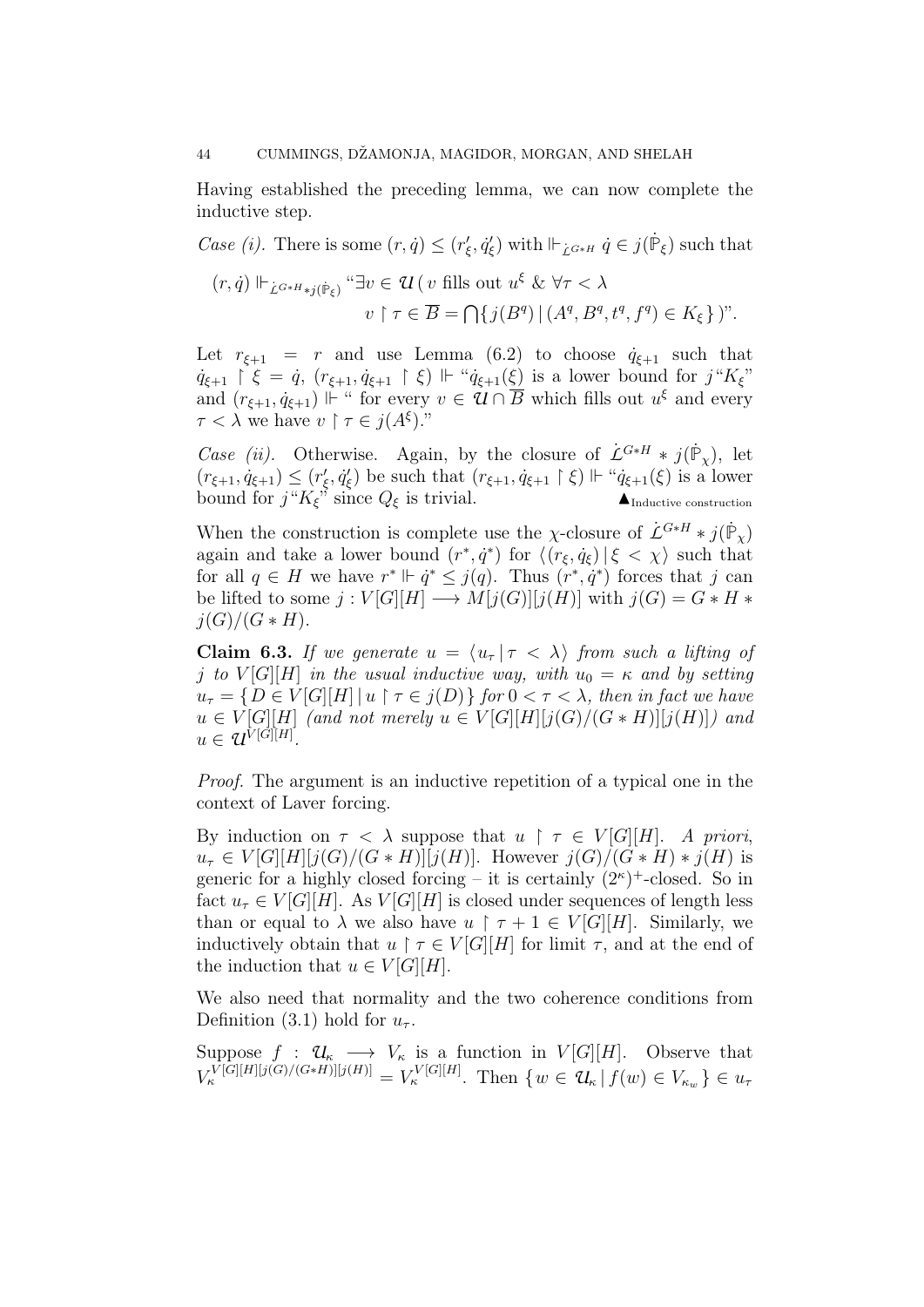if and only if  $j(f)(u \upharpoonright \tau) \in V^{V[G][H]}_{\kappa}$ , if and only if there is some  $x \in V_{\kappa}^{V[G][H]}$  such that  $j(f)(u \restriction \tau) = x$ , if and only if there is some  $x \in V_{\kappa}^{V[G][H]}$  such that  $\{w \in \mathcal{U}_{\kappa} | f(w) = x\} \in u_{\tau}$ . Hence u satisfies normality in  $V[G][H]$ .

Similarly, suppose  $f: \mathcal{U}_{\kappa} \longrightarrow \kappa$ . Then  $\{w \in \mathcal{U}_{\kappa} \mid f(w) < \mathrm{lh}(w)\}\in u_{\tau}$ if and only if  $j(f)(u \restriction \tau) < \tau$ , if and only if there is some  $\sigma < \tau$  such that  $j(f)(u \restriction \tau) = \sigma$ . For this  $\sigma$  we then have for  $X \subseteq V_{\kappa}$  that  $X \in u_{\sigma}$ if and only if  $u \restriction \sigma \in j(X)$  if and only if  $j(X) \cap V_{\kappa} \in u_{j(f)(u|\tau)}$  if and only if  $\{w \in \mathcal{U}_{\kappa} | X \cap V_{\kappa_w} \in w_{f(w)}\} \in u_{\tau}$ .

Finally, if  $\sigma < \tau$  and  $X \in u_{\sigma}$  then  $u \restriction \sigma \in j(X)$  and so  $\{w \in \mathcal{U}_{\kappa} \mid \exists \overline{\sigma} <$  $\ln(w) X \cap V_{\kappa_w} \in w_{\overline{\sigma}} \in u_{\tau}$ . So u also satisfies the two coherence conditions.  $\triangle_{6.3}$ 

**Claim 6.4.** In  $V[G][H]$  there is a stationary set  $S \subseteq S_{\kappa^+}^{\chi}$  such that

- For every  $\xi \in S$  one has  $\ln(u^{\xi}) = \lambda$  and for every  $\tau < \lambda$  that  $u_{\tau} \cap V[G][H_{\xi}] = u_{\tau}^{\xi}.$
- For every  $\xi$  in the closure of  $S, S \cap \xi \in V[G][H_{\xi}].$
- For every  $\xi \in S$ ,  $u^{\xi} \in \mathcal{U}_{\kappa^+}^{V[G][H_{\xi}]}$ .
- For every  $\xi \in S$ ,  $\{v \mid \exists \rho < \kappa \ v \in A_{\rho}^{\xi}\} \in \mathcal{F}(u)$ .

Proof. We start by outlining the motivation for the first step in the proof. As  $S_{\kappa^+}^{\chi}$  is a stationary subsett of  $S_{\geq}^{\chi}$ ≥κ , Proposition (2.3) tells us that there is a  $\langle \chi(S_{\kappa^+}^{\chi})$ -sequence in  $V[\bar{G}][H]$ , (with the properties given in Proposition  $(2.3 \, (1)$  and  $(2))$ , which predicts subsets of  $\chi$ . The statement of the claim talks about predicting sequences of measures. So in order to apply Proposition (2.3) we must 'code' such sequences of measures by subsets of  $\kappa$ .

Working in  $V[G][H]$ , define a set  $T \subseteq \chi$  'coding' u by enumerating each  $u_{\tau}$  in order type  $\chi$  as  $\langle y_{\tau\xi} | \xi < \chi \rangle$  and setting  $T \cap [\kappa \tau \xi, \kappa \tau (\xi + 1)) =$  $\{\kappa \tau \xi + \eta \,|\, \eta \in y_{\tau \xi}\}.$  Appealing to Proposition (2.3), we may find a stationary set  $S \subseteq S^{\chi}_{\kappa^+}$  such that S satisfies the first two clauses of the claim.

For  $\xi \in S$  and  $0 < \tau < \lambda$ , we have that  $u_{\tau}^{\xi}$  is a measure on  $V_{\kappa}$  in  $V[G][H_{\xi}]$ . Since  $\mathcal{U}_{\kappa}^{V[G]} = \mathcal{U}_{\kappa}^{V[G][H]}$  it is clear that each  $u_{\tau}^{\xi}$  concentrates on  $\mathcal{U}_{\kappa}$ .

*Normality.* Suppose  $f : \mathcal{U}_{\kappa} \longrightarrow V_{\kappa}^{V[G][H_{\xi}]}$  and  $\{w \in \mathcal{U}_{\kappa} | f(w) \in$  $V_{\kappa_w}$   $\}\in u_\tau^{\xi}$ . As  $u_\tau^{\xi} \subseteq u_\tau$  we can apply normality for u to get some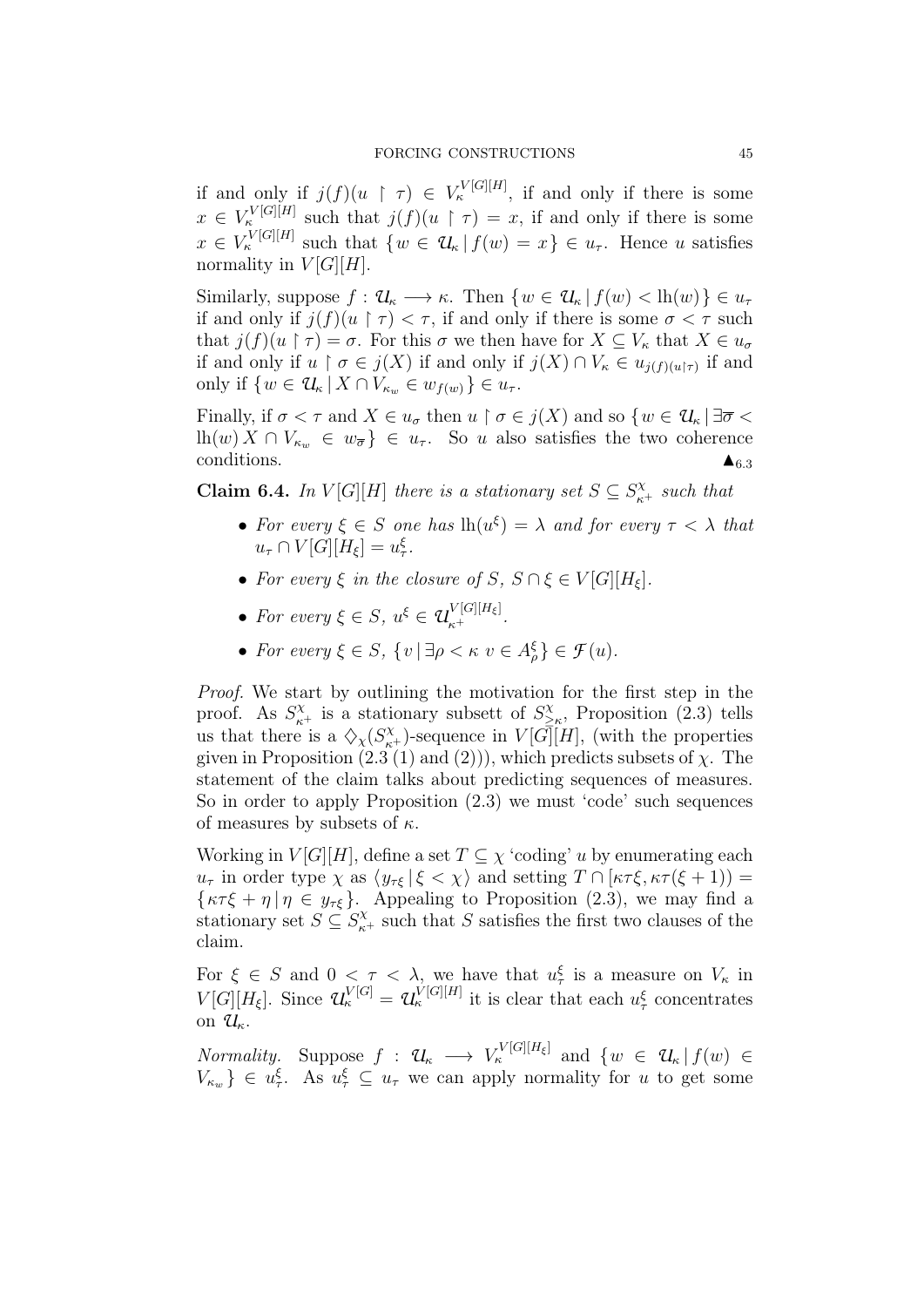$x \in V_{\kappa}$  such that  $\{w \in \mathcal{U}_{\kappa} | f(w) = x\} \in u_{\tau}$ . But  $x, f \in V[G][H_{\xi}],$ hence  $\{w \in \mathcal{U}_{\kappa} | f(w) = x\} \in u_{\tau} \cap V_{\kappa}^{V[G][H_{\xi}]} = u_{\tau}^{\xi}.$ 

*Coherence (i).* Suppose  $f: \mathcal{U}_{\kappa} \longrightarrow \kappa$  with  $f \in V[G][H_{\xi}]$  and  $\{w \in$  $\mathcal{U}_{\kappa} | f(w) < \mathrm{lh}(w) \} \in u_{\tau}^{\xi}$ . Again as  $u_{\tau}^{\xi} \subseteq u_{\tau}$  we can apply the first coherence condition for u to get some  $\sigma < \tau$  with  $x \in u_{\sigma}$  if and only if  $\{w \in U_{\kappa} | x \cap V_{\kappa_w} \in w_{f(w)}\} \in u_{\tau}$ . If  $x \in V[G][H_{\xi}]$ , so that  $x \in u_{\sigma}^{\xi}$ , then, recalling that  $f \in V[G][H_{\xi}]$ , we have  $\{w \in U_{\kappa} | x \cap V_{\kappa_w} \in w_{f(w)}\}$  $V[G][H_{\xi}]$ , and hence  $\{w \in U_{\kappa} | x \cap V_{\kappa_w} \in w_{f(w)}\} \in u_{\tau}^{\xi}$ . Conversely, if  $\{w \in U_{\kappa} \mid x \cap V_{\kappa_w} \in w_{f(w)}\} \in u_{\tau}^{\xi}$  then, as  $u_{\tau}^{\xi} \subseteq u_{\tau}$ , we have  $x \in u_{\sigma}$ .

Coherence (ii). If  $\tau' < \tau$  and  $x \in u_\tau^{\xi}$  $\zeta_{\tau'}$  then  $\{w \in \mathcal{U}_{\kappa} \mid \exists \sigma < \mathrm{lh}(w) \, x \cap$  $V_{\kappa_w} \in w_{\sigma}$   $\} \in u_{\tau}$  and the set is clearly in  $V[G][H_{\xi}]$  as x is, and hence is an element of  $u_{\tau}^{\xi}$ .

Finally, at each  $\xi \in S$  when we did the inductive construction of  $(r_{\xi+1}, \dot{q}_{\xi+1})$  we must have been in 'Case (i)' and used Lemma (6.2) because  $(r^*, q^* \upharpoonright j(\xi))$  would be an appropriate witness. Consequently for all  $\tau < \lambda$  we have that  $u \restriction \tau \in j(A^{\xi})$ , and hence  $A^{\xi} \in \mathcal{F}(u)$ .  $\blacktriangle_{6.4}$ 

**Proposition 6.5.** Let  $S \in V[G][H]$  be as given by Claim (6.4). Let  $\xi$ be a limit of elements of the set S of cofinality at least  $\kappa^+$ . For each  $\tau < \lambda$  let  $v_{\tau} = \bigcup \{u_{\tau}^{\varepsilon} | \varepsilon \in S \cap \xi\}$ . Then  $V[G][H_{\xi}] \models v$  is an ultrafilter sequence and  $\forall \varepsilon \in S \cap \xi \; A^{\varepsilon} \in \mathcal{F}(v)$ .

*Proof.* By Claim (6.4) we have that  $S \cap \xi \in V[G][H_{\xi}]$ , thus  $v \in$  $V[G][H_{\xi}]$ . It is clear that v is a sequence of measures concentrating on  $\mathcal{U}_{\kappa}^{V[G][H_{\xi}]}$ . In order to see that the normality and coherence conditions hold it is enough to observe that since  $cf(\xi) \geq \kappa^+$  we have that for each  $z \in \mathcal{P}(\kappa)$  and  $f: \mathcal{U}_{\kappa} \longrightarrow V_{\kappa}$  if  $z, f \in V[G][H_{\xi}]$  there is some  $\varepsilon \in S \cap \xi$  such that  $z, f \in V[G][H_{\varepsilon}].$  Again by Claim (6.4) we have that  $A^{\varepsilon} \in \mathcal{F}(v)$ .

### 7. Proof that we do get small universal families

Let  $S \in V[G][H]$  be as given by Claim (6.4). As in Proposition (6.5), we choose  $\xi$  a limit point of S with  $cf(\xi) = \kappa^{++}$ . Let  $G * H_{\xi}$  be the  $\mathbb{L} * \dot{\mathbb{P}}_{\xi}$ -generic filter over *V* induced by *G* ∗ *H*, and define an ultrafilter sequence  $v \in V[G * H_{\xi}]$  by setting  $v_{\tau} = \bigcup \{u_{\tau}^{\varepsilon} | \varepsilon \in S \cap \xi\}$  for  $0 < \tau < \lambda$ . Let  $g^*$  be  $\mathbb{R}_v$ -generic over  $V[G * H_{\xi}]$ . As we discussed in §3, by forcing below a suitable condition we may arrange that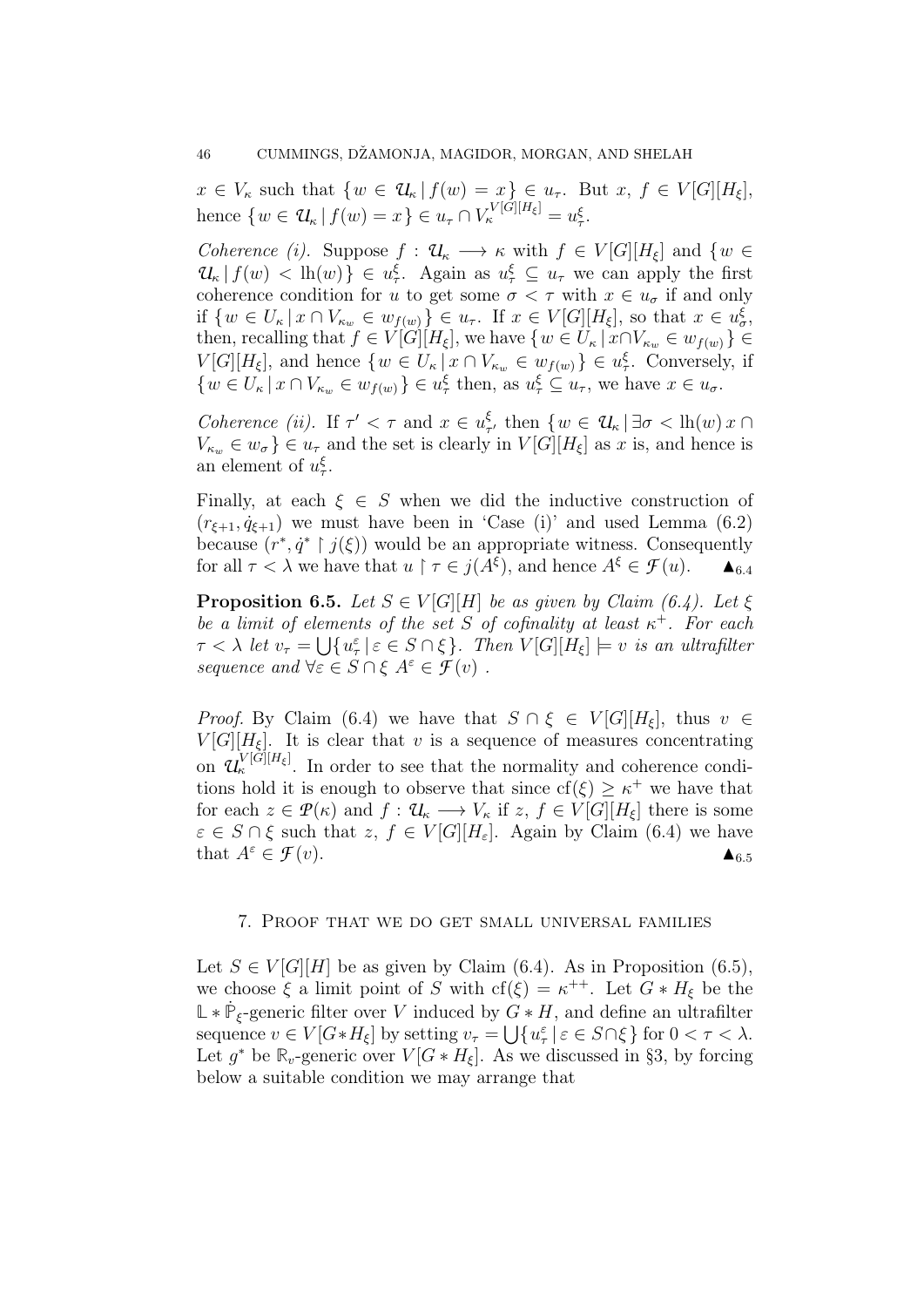- the generic object induced by  $g^*$  is a  $\lambda$ -sequence  $\langle u_i | i \rangle \langle \lambda \rangle$  of ultrafilter sequences,
- defining  $\kappa_i = \kappa_{u_i}$  for  $i < \lambda$ , the set  $C = {\kappa_i | i < \lambda}$  is a club subset of  $\kappa$ ,
- min(C) >  $\lambda$ , and so cf( $\kappa$ ) =  $\lambda$  in  $V[G * H_{\xi} * g^*].$

**Notation 7.1.** For  $\varepsilon \in S \cap \xi$  set  $H_{\varepsilon}$  to be the induced  $\mathbb{P}_{\varepsilon}$ -generic filter over  $V[G], Q_{\varepsilon} = \dot{\mathbb{Q}}_{\varepsilon}^{G*H_{\varepsilon}}, K_{\varepsilon}$  to be the  $Q_{\varepsilon}$  generic filter over  $V[G][H_{\varepsilon}]$ induced by  $G * H_{\xi}$ ,  $A^{*\varepsilon} = \langle A_{\rho} | \rho \langle \kappa \& \exists p \in K_{\varepsilon} (\rho \langle \rho^p \& A_{\rho} = A_{\rho}^p) \rangle$ ,  $\kappa_{\rho}^{\varepsilon}$  to be the common value of  $\kappa_{w}$  for  $w \in A_{\rho}^{*\varepsilon}$ , and  $a^{*\varepsilon} = {\kappa_{\rho}^{\varepsilon} | \rho < \kappa }$ .

As per Observation(3.24), the characterisation of genericity for Radin forcing implies that for every  $\varepsilon \in S \cap \xi$ , the sequence  $\langle u_i | i \langle \lambda \rangle$  is  $\mathbb{R}_{u^{\varepsilon}}$ generic over  $V[G][H_{\varepsilon}]$ . Let  $g^{\varepsilon}$  be the  $\mathbb{R}_{u^{\varepsilon}}$ -generic filter over  $V[G][H_{\varepsilon}]$ induced by this sequence, so that easily  $g^{\varepsilon} = g^* \cap \mathbb{R}_{u^{\varepsilon}}$ .

Note that, by the characterisation of Radin-genericity from Theorem (3.22), for each  $\varepsilon \in S \cap \xi$ , since  $A^{\varepsilon} \in \mathcal{F}(v)$  by Proposition (6.5), we have that  $u_j \in \bigcup \{ A_\rho^{* \varepsilon} \mid \rho < \kappa \}$  for all large  $j < \lambda$ . Let  $i_\varepsilon < \lambda$  be the least successor ordinal such that  $u_j \in \bigcup \{A_\rho^{*\varepsilon} \mid \rho < \kappa\}$  for  $j \geq i_\varepsilon$ , and let  $\eta_{\varepsilon} = \kappa_{u_{i_{\varepsilon}}}$ . Since  $\eta_{\varepsilon}$  is a successor point of the generic club C, the sequence  $u_{i_{\varepsilon}} = \langle \eta_{\varepsilon} \rangle$ .

We note that since  $u_{i_{\varepsilon}} = \langle \eta_{\varepsilon} \rangle \in \bigcup \{ A_{\rho}^{*\varepsilon} | \rho \langle \kappa \rangle \}$ , we may define  $\sigma_{\varepsilon}$  as the unique  $\rho$  such that  $\langle \eta_{\varepsilon} \rangle \in A_{\rho}^{* \varepsilon}$ , and by definition we have  $\kappa_{u_{i_{\varepsilon}}} =$  $\eta_{\varepsilon} = \kappa_{\sigma_{\varepsilon}}^{\varepsilon}$ . It follows that for any  $q \in K_{\varepsilon}$  with  $\sigma_{\varepsilon} < \rho^{q}$  we have that  $\langle \eta_{\varepsilon} \rangle \in \check{A}_{\sigma_{\varepsilon}}^q$  and  $\eta_{\varepsilon} \in a^q$ .

**Definition 7.2.** For  $\varepsilon \in S \cap \xi$  let  $\mathfrak{E}_{\alpha}^{\varepsilon} = (\dot{E}_{\alpha}^{\varepsilon})^{G * H_{\varepsilon} * g^{\varepsilon}}$ , and, for  $\alpha < \chi^{-}$ , let  $\mathfrak{f}_{\alpha}^{\varepsilon} = \bigcup \{ (f_{\alpha}^{\eta_{\varepsilon}})^q | q \in K_{\varepsilon} \& \alpha \in t^{q, \eta_{\varepsilon}} \}.$ 

As we proved in Section 4 (see Corollary (4.13)),  $f_{\alpha}^{\varepsilon}$  is a function with domain  $\kappa^+$  such that  $\mathfrak{f}_{\alpha}^{\varepsilon}(\zeta) \in \{b_{\alpha} \restriction \zeta\} \times \kappa$  for every  $\zeta < \kappa^+$ .

**Definition 7.3.** For each  $\varepsilon \in S \cap \xi$  and  $\alpha < \chi$ <sup>-</sup> define  $\mathcal{L}_{\alpha}^{\varepsilon}$  on rge $(f_{\alpha}^{\varepsilon})$ by  $z \mathcal{L}_{\alpha}^{\varepsilon} z'$  if and only if  $\mathrm{ht}(\pi_0(z)) \mathfrak{E}_{\alpha}^{\varepsilon} \mathrm{ht}(\pi_0(z')).$  That is,  $\mathcal{L}_{\alpha}^{\varepsilon} = \mathfrak{f}_{\alpha}^{\varepsilon} \mathfrak{E}_{\alpha}^{\varepsilon}$ . (For if  $\zeta < \kappa^+$  and  $\mathfrak{f}_{\alpha}^{\varepsilon}(\zeta) = z$  then  $\mathrm{ht}(\pi_0(z)) = \zeta$ .)

We now prove a short technical lemma which will allow us to give an equivalent characterization of  $\mathcal{L}_{\alpha}^{\varepsilon}$ , which in turn facilitates the proof that  $\mathcal{L}_{\alpha}^{\varepsilon}$  and  $\mathcal{L}_{\beta}^{\varepsilon}$  are coherent for  $\alpha \neq \beta$ .

**Lemma 7.4.** Let  $\varepsilon \in S \cap \xi$ . Suppose  $y^{\frown}(u^{\varepsilon}, D) \in g^{\varepsilon}$  and  $q =$  $(A^q, B^q, t^q, f^q) \in K_{\varepsilon}$  are such that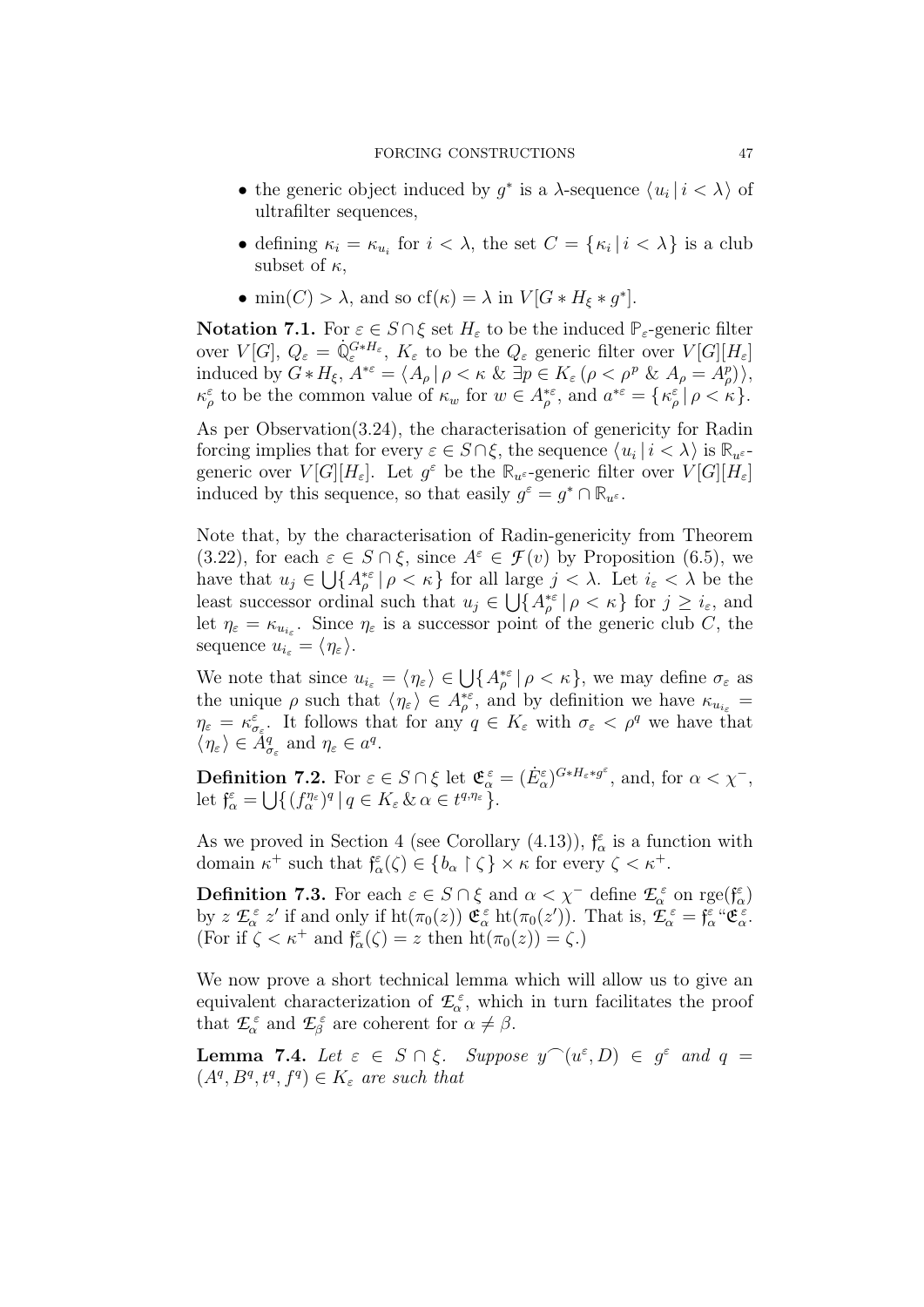- $\bullet$   $\rho^q$  is a successor ordinal.
- $\eta_{\varepsilon}, \kappa_y \leq \sup(a^q)$ .
- $B^q \subseteq D$ .

Then there is a lower part  $y'$  such that

- $y' (u^{\varepsilon}, B^q) \le y (u^{\varepsilon}, D)$
- $y' (u^{\varepsilon}, B^q) \in g^{\varepsilon}.$
- y' is harmonious with  $A^q$  past  $\eta_{\varepsilon}$ .

*Proof.* Let  $j_0 < \lambda$  be the largest ordinal such that  $\kappa_{u_{j_0}} \leq \max(a^q)$ . For all j with  $j_0 < j < \lambda$  we have that  $u_j \in \bigcup_{\sigma < \kappa} A^*_{\sigma}$  and  $\kappa_{u_j} > \max(a^q)$ , so that  $u_j \in B^q$ .

Appealing to the second part of Lemma (3.17) and to Lemma (3.26), we may now extend  $y^{\frown}(u^{\varepsilon}, D)$  to a condition  $\overline{y}^{\frown}(u^{\varepsilon}, B^q) \in g^{\varepsilon}$  by first adding in (as necessary) the pair  $(\langle \eta_{\varepsilon} \rangle, \emptyset)$  and a pair with first entry  $u_{j_0}$ , then shrinking D to  $B^q$ . Note that  $\kappa_{\bar{y}} = \max(\{\eta_{\varepsilon}, \kappa_y, \kappa_{u_{j_0}}\}) \leq$  $max(a^q)$ .

Appealing to Lemma (3.29), there is y' directly extending  $\overline{y}$  in  $\mathbb{R}_{\overline{y}}$  such that y' conforms with  $g^{\varepsilon}$ , and y' is harmonious with  $A^q$  past  $\eta_{\varepsilon}$ .

**Proposition 7.5.** For each  $\varepsilon \in S \cap \xi$ ,  $\alpha < \chi^-$  and  $z, z' \in \mathrm{rge}(\mathfrak{f}_{\alpha}^{\varepsilon})$  we have  $z \mathcal{L}_{\alpha}^{\varepsilon} z'$  if and only if there exist a condition  $q \in K_{\varepsilon}$  and a lower part y harmonious with  $A^q$  past  $\eta_{\varepsilon}$  such that q and  $y^{\frown}(u^{\varepsilon}, B^q)$  witness that  $z \mathcal{L}_{\alpha}^{\varepsilon} z'$ , i.e., letting  $\zeta = \text{ht}(\pi_0(z))$  and  $\zeta' = \text{ht}(\pi_0(z'))$ , such that

- $\alpha \in t^{q,\eta_{\varepsilon}}, \zeta, \zeta' \in d_{\alpha}^{q,\eta_{\varepsilon}}, f_{\alpha}^{q,\eta_{\varepsilon}}(\zeta) = z \text{ and } f_{\alpha}^{q,\eta_{\varepsilon}}(\zeta') = z'.$
- y is harmonious with  $A^q$  past  $\eta_{\varepsilon}$ .
- $y^{\frown}(u^{\varepsilon}, B^q) \in g^{\varepsilon}.$
- $\bullet \; y^{\frown} (u^{\varepsilon}, B^q) \Vdash_{\mathbb{R}_{\leq \varepsilon}}^{V[G][H_{\varepsilon}]}$  $\frac{V[G][H_{\varepsilon}]}{\mathbb{R}_{u^{\varepsilon}}}\zeta\dot{E}_{\alpha}^{\varepsilon}\zeta'.$

*Proof.* If q and y are as in the equivalent, then  $y^{\frown}(u^{\varepsilon}, B^q) \in g^{\varepsilon}$  and  $y^{\frown} (u^{\varepsilon}, B^q) \Vdash^{{V[G][H_{\varepsilon}]} }_{\mathbb{R}, \varepsilon}$  $\frac{V[G][H_{\varepsilon}]}{\mathbb{R}_{u^{\varepsilon}}} \zeta \dot{E}_{\alpha}^{\varepsilon} \zeta'$ , so that  $\zeta \mathfrak{E}_{\alpha}^{\varepsilon} \zeta'$ .

For the converse direction, suppose that  $\zeta \mathfrak{E}_{\alpha}^{\varepsilon} \zeta'$ . Choose a condition  $y^{\frown}(u^{\varepsilon},D) \in g^{\varepsilon}$  such that  $y^{\frown}(u^{\varepsilon},D) \Vdash_{\mathbb{R},\mathbb{R}}^{\mathbb{V}[G][H_{\varepsilon}]}$  $\frac{V[G][H_{\varepsilon}]}{\mathbb{R}_{u^{\varepsilon}}} \zeta \dot{E}_{\alpha}^{\varepsilon} \zeta'$  and  $\langle \eta_{\varepsilon} \rangle$  appears in y. By the choice of  $\eta_{\varepsilon}$ , the sequence  $\langle \eta_{\varepsilon} \rangle$  and all subsequent sequences appearing in y are members of  $\bigcup_{\rho<\kappa}A_{\rho}^{*\varepsilon}$ .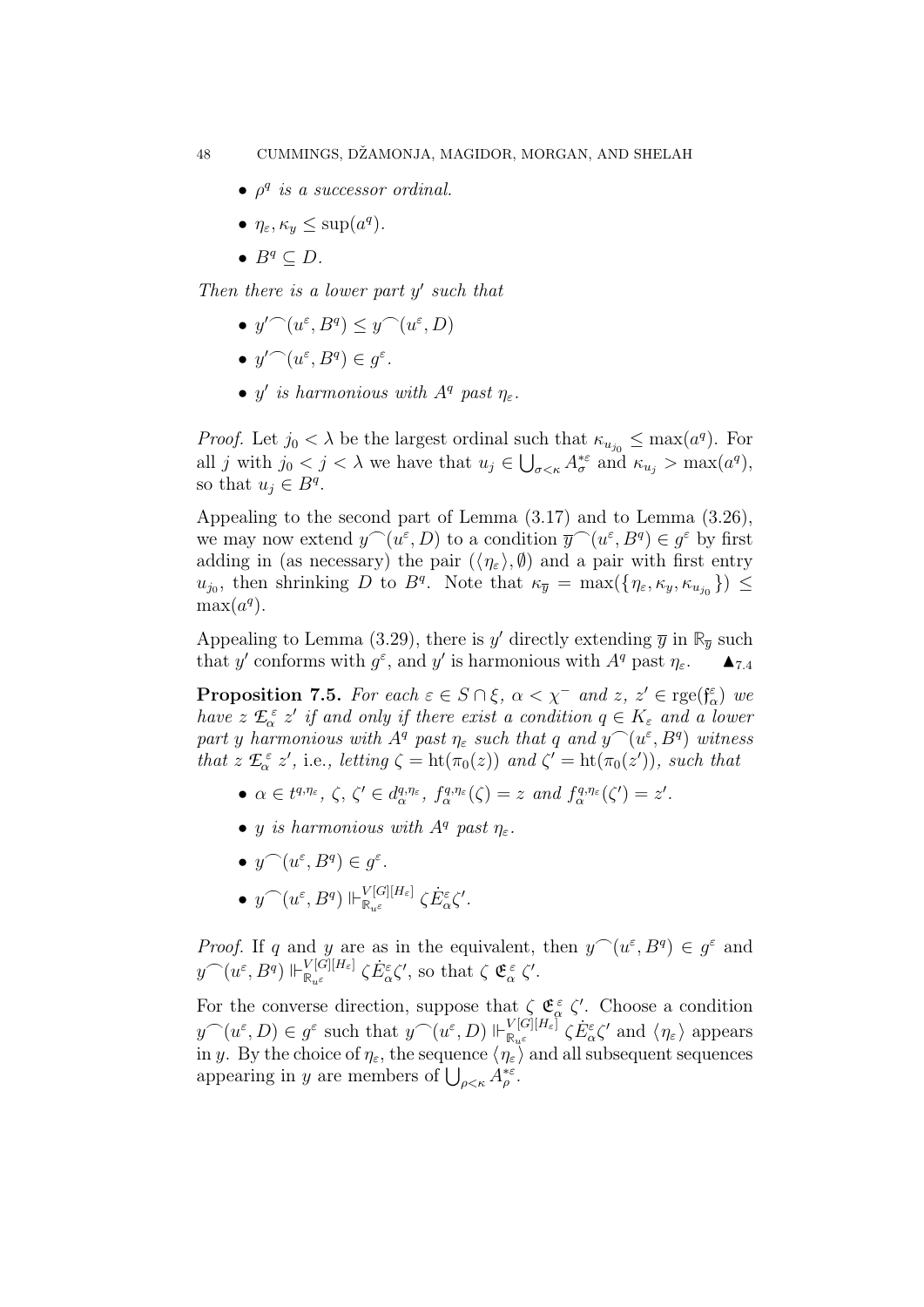Choose a condition  $q \in K^{\varepsilon}$  such that  $\eta_{\varepsilon}, \kappa_y \in a^q, \rho^q$  is a successor ordinal, and  $B^q \subseteq D$ . Appealing to Lemma (7.4) we find a condition  $y' (u^{\varepsilon}, B^q)$  which is exactly of the kind needed to form a witness (together with *q*) that  $z \mathcal{L}_{\alpha}^{\varepsilon} z'$ .  $\Delta_{7.5}$ 

Next we show that  $\mathcal{L}_{\alpha}^{\varepsilon}$  and  $\mathcal{L}_{\beta}^{\varepsilon}$  cohere for  $\alpha \neq \beta$ .

**Lemma 7.6.** Let  $\varepsilon \in S \cap \xi$ ,  $\alpha \neq \beta$  and  $z$  and  $z' \in \mathrm{rge}(\mathfrak{f}_{\alpha}^{\varepsilon}) \cap \mathrm{rge}(\mathfrak{f}_{\beta}^{\varepsilon})$ . Then  $z \mathcal{L}_{\alpha}^{\varepsilon} z'$  if and only  $z \mathcal{L}_{\beta}^{\varepsilon} z'$ .

*Proof.* Choose  $r \in K_{\varepsilon}$  and y a lower part witnessing the equivalent conditions listed in Proposition (7.5) that  $z \mathcal{L}_{\alpha}^{\varepsilon} z'$ . Choose  $p \leq r$ such that  $p \in K_{\varepsilon}$ ,  $\rho^p$  is a successor ordinal, and p contains enough information to verify that  $z, z' \in \mathrm{rge}(\mathfrak{f}_{\beta}^{\varepsilon})$ , that is to say that  $\beta \in t^{p,\eta_{\varepsilon}},$  $\zeta, \zeta' \in d_{\beta}^{p,\eta_{\varepsilon}}$  $\int_{\beta}^{p,\eta_{\varepsilon}}, f_{\beta}^{p,\eta_{\varepsilon}}$  $f_{\beta}^{p,\eta_{\varepsilon}}(\zeta) = z$  and  $f_{\beta}^{p,\eta_{\varepsilon}}$  $e^{ip,\eta_{\varepsilon}}_{\beta}(\zeta')=z'.$ 

We now recall the notion of  $\rho^*$ -weakening from Definition (4.19). Let q be the  $\rho^r$ -weakening of p, and note that by definition  $A^q = A^p \restriction \rho^r = A^r$ and  $a^q = a^r$ . It follows from Lemma (4.20) and Corollary (4.21) that  $p \le q \le r$ , in particular  $q \in K_{\varepsilon}$  and  $B^q \subseteq B^r$ .

We claim that y and  $B<sup>q</sup>$  will serve as witnesses that  $z \mathcal{L}_{\beta}^{\varepsilon} z'$ , that is that  $y^{\frown}(u^{\varepsilon}, B^q) \in g^{\varepsilon}$  and that  $y^{\frown}(u^{\varepsilon}, B^q) \Vdash \zeta \dot{E}_{\beta}^{\varepsilon} \zeta'.$ 

By Lemma (3.26), to check that  $y^{\frown}(u^{\varepsilon}, B^q) \in g^{\varepsilon}$  we must show that y conforms with  $g^{\epsilon}$  and  $u \in B^q$  for all u appearing on the generic sequence with  $\kappa_y < \kappa_u$ . Since  $y^{\frown}(u^{\epsilon}, B^r) \in g^{\epsilon}$ , we see that the lower part y conforms with  $g^{\epsilon}$  and also that  $u \in B^{r}$  for all u appearing on the generic sequence with  $\kappa_y < \kappa_u$ . Fix such a sequence u. Since r is a condition and  $u \in B^r$  it follows that  $\text{ssup}(a^q) = \text{ssup}(a^r) \leq \kappa_u$ . By the choice of  $\eta_{\varepsilon}$  and y, we have  $u \in \bigcup \{ A_{\rho}^{*\varepsilon} | \rho < \kappa \}$ , and since  $q \in K_{\varepsilon}$  we have that  $u \in B^q$ .

Since  $B^q \subseteq B^r$ , we see that  $y^{\frown}(u^{\epsilon}, B^q)$  is a refinement of  $y^{\frown}(u^{\epsilon}, B^r)$ , and in particular  $y^{\frown}(u^{\epsilon}, B^q) \Vdash \zeta E_{\alpha}^{\epsilon} \zeta'$ . Since  $A^q = A^r$  and q is a condition, it follows from Clause (5) in Definition (4.5) that  $y^{\frown}(u^{\epsilon}, B^q) \Vdash$  $\zeta \dot{E}^{\varepsilon}_{\beta} \zeta'$ . And the same state  $\Delta_{7.6}$ 

**Definition 7.7.** Working in the model  $V[G][H_{\xi}][g^*]$ , we define for each  $\varepsilon \in S \cap \xi$  a relation  $\mathcal{E}^{\varepsilon}$  on the set  $\bigcup \{ \{b_{\alpha} \mid \zeta \mid \zeta < \kappa^{+} \} \times \kappa \mid \alpha < \chi^{-} \}$ by

 $z \mathcal{L}^{\varepsilon} z' \longleftrightarrow \exists \alpha < \chi^{-} z \mathcal{L}_{\alpha}^{\varepsilon} z'.$ 

**Proposition 7.8.**  $V[G][H_{\xi}][g^*] \models \mathcal{I}^{\varepsilon}$  is of size  $\kappa^+$  and is universal for  $\{\mathfrak{E}_{\alpha}^{\varepsilon}\,|\,\alpha<\chi^{-}\}.$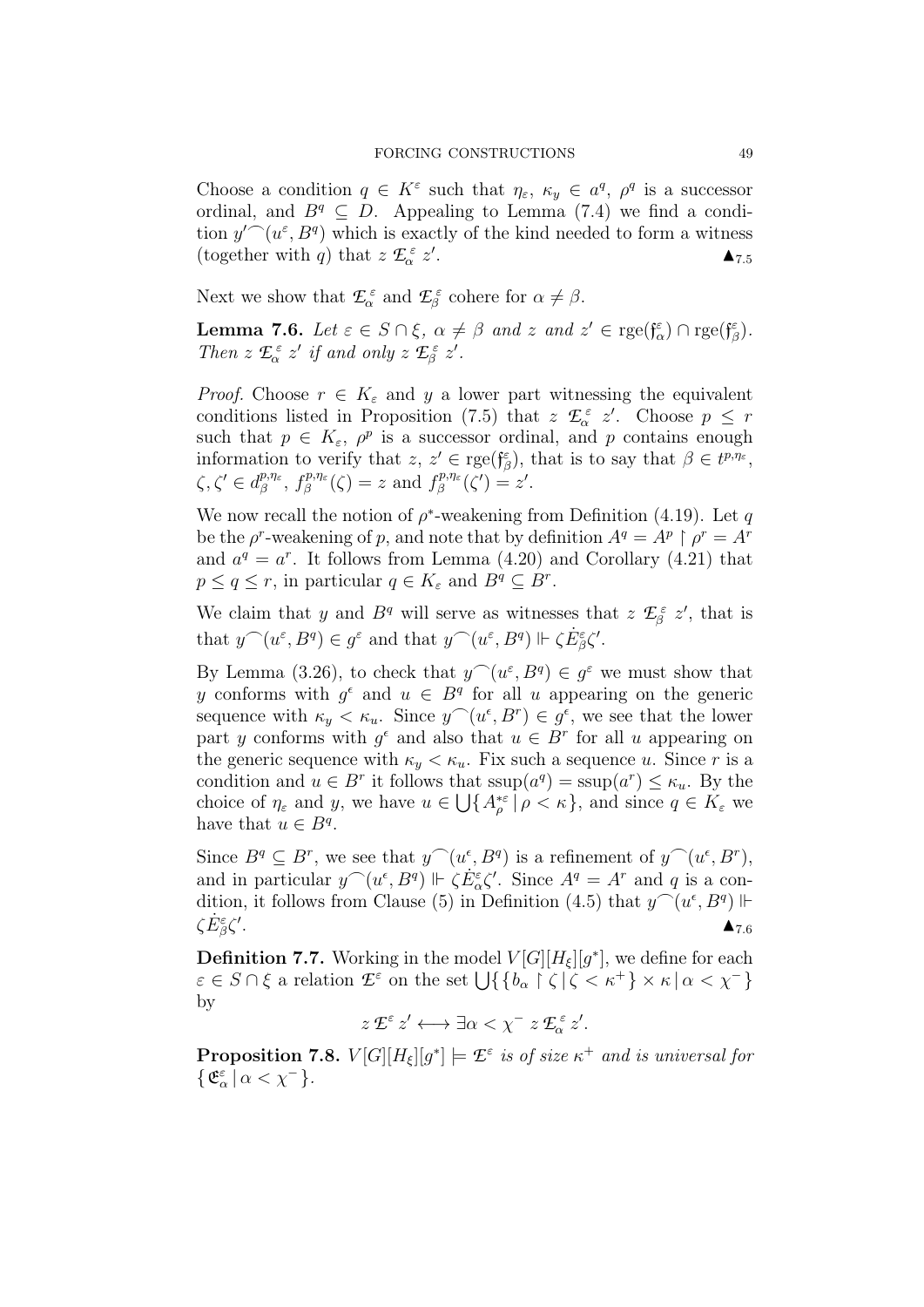*Proof.*  $\mathcal{L}^{\varepsilon}$  has size  $\kappa^+$  by the choice of  $\{b_{\alpha} | \alpha < \chi^-\}$ , as for  $\alpha < \chi^-$ and  $\zeta < \kappa^+$  we have that  $b_{\alpha} \restriction \zeta \in \mathcal{T}$ , where  $\mathcal{T}$  is the  $\kappa^+$ -Kurepa tree added by **Q**0.

The universality follows from the definitions of  $\mathfrak{E}_{\alpha}^{\varepsilon}$ ,  $\mathcal{E}_{\alpha}^{\varepsilon}$  and  $\mathcal{E}^{\varepsilon}$ , and Lemma (7.6) which ensures that each  $f_{\alpha}^{\varepsilon}$  is an embedding of  $\mathfrak{E}_{\alpha}^{\varepsilon}$  into  $\mathcal{L}^{\varepsilon}$ : for Definition (7.3) ensures that each  $\int_{\alpha}^{\varepsilon}$  is an embedding of  $\mathfrak{E}_{\alpha}^{\varepsilon}$ into  $\mathcal{I}_{\alpha}^{\varepsilon} \subseteq \mathcal{I}^{\varepsilon}$ , and Lemma (7.6) ensures the compatibility of these embeddings.  $\blacksquare$ 

**Proposition 7.9.** In  $V[G][H_{\xi}][g^*]$  suppose  $\Xi$  ( $\in V[G][H_{\xi}][g^*]$ ) is cofinal in  $S \cap \xi$  and for all  $\varepsilon \in \Xi$  we have that  $\{E_{\alpha}^{\varepsilon} | \alpha < \chi^{-}\}\$  is a list of canonical names for all graphs on  $\kappa^+$ . Then  $\{\mathcal{E}^{\varepsilon} \mid \varepsilon \in \Xi\}$  is a universal family in the collection of graphs on  $\kappa^+$ .

*Proof.* Let  $\mathfrak E$  be a graph on  $\kappa^+$  in  $V[G][H_{\xi}][g^*]$  and let  $\dot E$  be a canonical  $\mathbb{L} * \dot{\mathbb{P}}_{\xi} * \dot{\mathbb{R}}_v$ -name such that  $\mathfrak{E} = \dot{E}^{G * H_{\xi} * g^*}$ . As  $\dot{E}$  is a canonical name it has size at most  $\kappa^+$  and hence, as  $cf(\xi) > \kappa^+$ , there is some  $\varepsilon \in \Xi$  such that  $\dot{E}$  is an  $\mathbb{L} * \dot{\mathbb{P}}_{\varepsilon} * \dot{\mathbb{R}}_{u^{\varepsilon}}$ -name and hence  $\mathfrak{E} = \dot{E}^{G*H_{\varepsilon}*g^{\varepsilon}}$ . By Proposition (7.8) we thus have that  $\mathfrak E$  embeds into  $\mathcal E^\varepsilon$ .  $\Delta_{7.9}$ 

**Theorem 7.10.** Suppose  $\kappa$  is a supercompact cardinal,  $\lambda < \kappa$  is a regular cardinal and  $\Theta$  is a cardinal with  $cf(\Theta) \geq \kappa^{++}$  and  $\kappa^{+3} \leq \Theta$ . There is a forcing extension in which cofinally many cardinals below  $\kappa$ ,  $\kappa$  itself and all cardinals greater than  $\kappa$  are preserved,  $cf(\kappa) = \lambda$ ,  $2^{\kappa} = 2^{\kappa^+} = \Theta$  and there is a universal family of graphs on  $\kappa^+$  of size  $\kappa^{++}.$ 

*Proof.* Let  $\chi = \Theta^+$ . As mentioned in the first paragraph of §6, it is standard that if  $\kappa$  is supercompact there is a forcing extension in which  $\kappa$  remains supercompact and GCH and  $\Diamond_{\chi}(S^{\chi}_{\kappa+})$  hold. Now force with  $\mathbb{L} * \mathbb{P}_{\xi} * \mathbb{R}_v$  and work in  $V[G][H_{\xi}][g^*]$ . Cofinally many cardinals below  $\kappa$ ,  $\kappa$  itself and all cardinals above  $\kappa$  are preserved from V to  $V[G]$  and the remaining factors preserve all cardinals. The final factor Radin forcing makes  $\lambda$  the cofinality of the previously regular (indeed supercompact) cardinal  $\kappa$ . The second factor of the forcing makes  $2^{\kappa} = 2^{\kappa^+} = \Theta$  and the final Radin factor does not increase these values as it has size  $2^{\kappa}$ . By Proposition (7.9)  $\{\mathcal{E}^{\varepsilon} \mid \varepsilon \in \Xi\}$  is a universal family in the collection of graphs on  $\kappa^+$  and has size  $\overline{\overline{\Xi}} = \kappa$  $^{++}$ .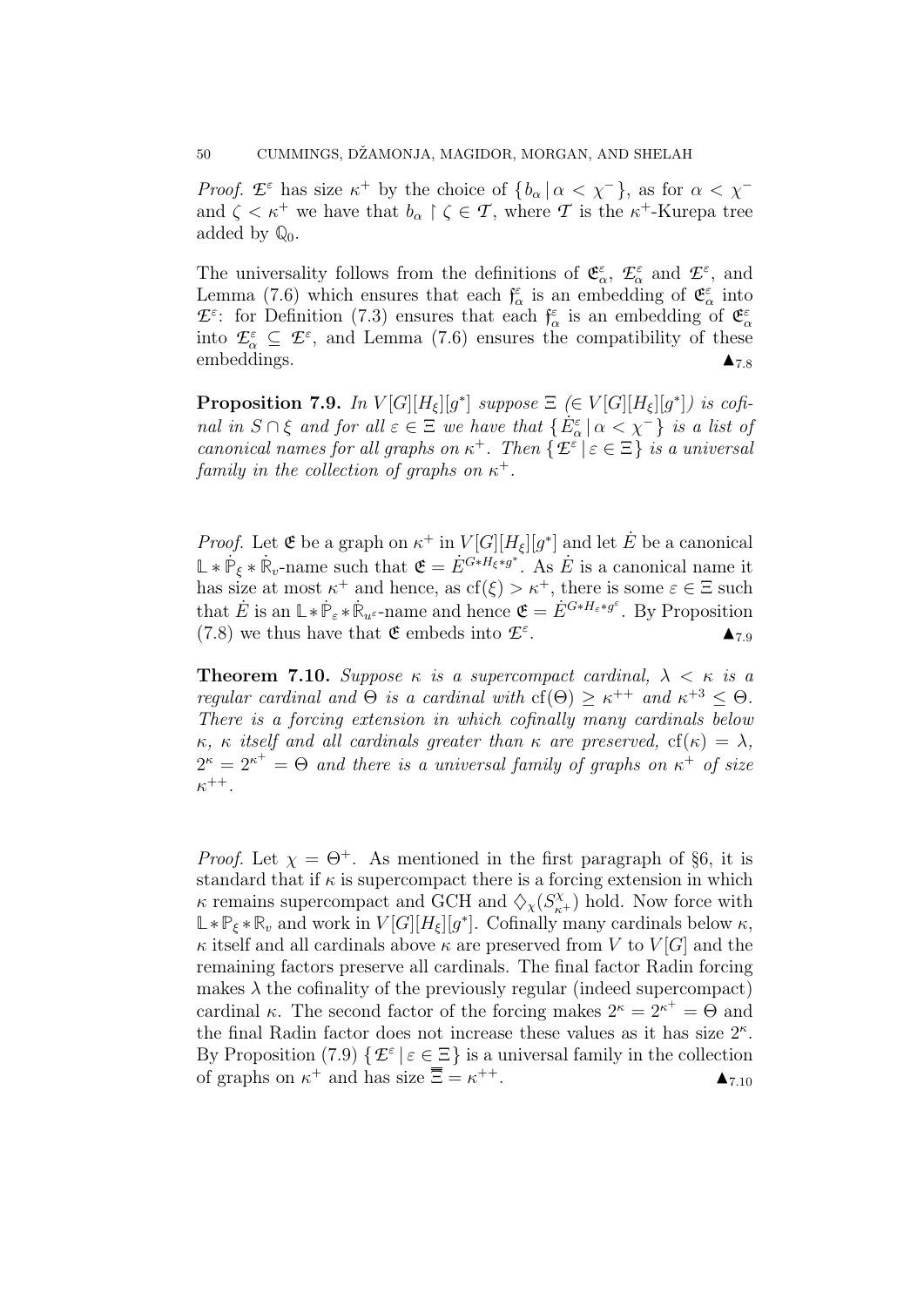#### FORCING CONSTRUCTIONS 51

#### **REFERENCES**

- [1] James E. Baumgartner. Iterated forcing. In Adrian R.D. Mathias, editor, Surveys in set theory, volume 87 of London Mathematical Society Lecture Note Series, pages 1–59. Cambridge University Press, Cambridge, 1983.
- [2] James Cummings. Iterated forcing and elementary embeddings. In Matthew Foreman and Akihiro Kanamori, editors, Handbook of set theory, volume 2, pages 775–883. Springer, Dordrecht, 2010.
- [3] James Cummings, Mirna Džamonja, and Charles Morgan. Small universal families of graphs on  $\aleph_{\omega+1}$ . Journal of Symbolic Logic, accepted.
- [4] James Cummings, Matthew Foreman, and Menachem Magidor. Squares, scales and stationary reflection. Journal of Mathematical Logic, 1(1):35–98, 2001.
- [5] James Cummings and W. Hugh Woodin. Generalised Prikry forcing. Book manuscript in preparation, version 2012.
- [6] Mirna Džamonja and Saharon Shelah. Universal graphs at the successor of a singular cardinal. Journal of Symbolic Logic, 68(2):366–387, 2003.
- [7] Mirna Džamonja and Saharon Shelah. On the existence of universal models. Archive for Mathematical Logic, 43(7):901–936, 2004.
- [8] Erik Ellentuck. A new proof that analytic sets are Ramsey. Journal of Symbolic Logic, 39(1):163–165, 1974.
- [9] Moti Gitik. The negation of the singular cardinal hypothesis from  $o(\kappa) = \kappa^{++}$ . Annals of Pure and Applied Logic, 43(3):209–234, 1989.
- [10] Moti Gitik. The strength of the failure of the singular cardinal hypothesis. Annals of Pure and Applied Logic, 51(3):215–240, 1991.
- [11] Moti Gitik. Prikry-type forcings. In Matthew Foreman and Akihiro Kanamori, editors, Handbook of set theory, volume 2, pages 1351–1447. Springer, Dordrecht, 2010.
- [12] James Henle. Magidor-like and Radin-like forcing. Annals of Pure and Applied Logic, 25(1):59–72, 1983.
- [13] Thomas Jech. Set theory: the third millennium edition, revised and expanded. Springer, Berlin, Heidelberg, 2003.
- [14] Shizuo Kamo. Splitting numbers on uncountable regular cardinals. (preprint, 1992).
- [15] Kenneth Kunen. Set theory, volume 102 of Studies in Logic and the Foundations of Mathematics. North-Holland, Amsterdam, 1980.
- [16] Richard Laver. Making the supercompactness of  $\kappa$  indestructible under  $\kappa$ directed closed forcing. Israel Journal of Mathematics, 29(4):385–388, 1978.
- [17] Richard Laver and Saharon Shelah. The  $\aleph_2$ -Souslin hypothesis. Transactions of the American Mathematical Society, 264(2):411–417, 1981.
- [18] William J. Mitchell. How weak is a closed unbounded ultrafilter? In Logic colloquium '80 (Prague, 1980), volume 108 of Studies in Logic and the Foundations of Mathematics, pages 209–230. North-Holland, Amsterdam, 1982.
- [19] William J. Mitchell. The core model for sequences of measures. I. Mathematical Proceedings of the Cambridge Philosophical Society, 95(2):229–260, 1984.
- [20] Lon B. Radin. Adding closed cofinal sequences to large cardinals. Annals of Mathematical Logic, 22:243–261, 1982.
- [21] Assaf Rinot. Jensen's diamond principle and its relatives. In Liljana Babinkostova, Andres Caicedo, Stefan Geschke, and Marion Scheepers, editors, Set